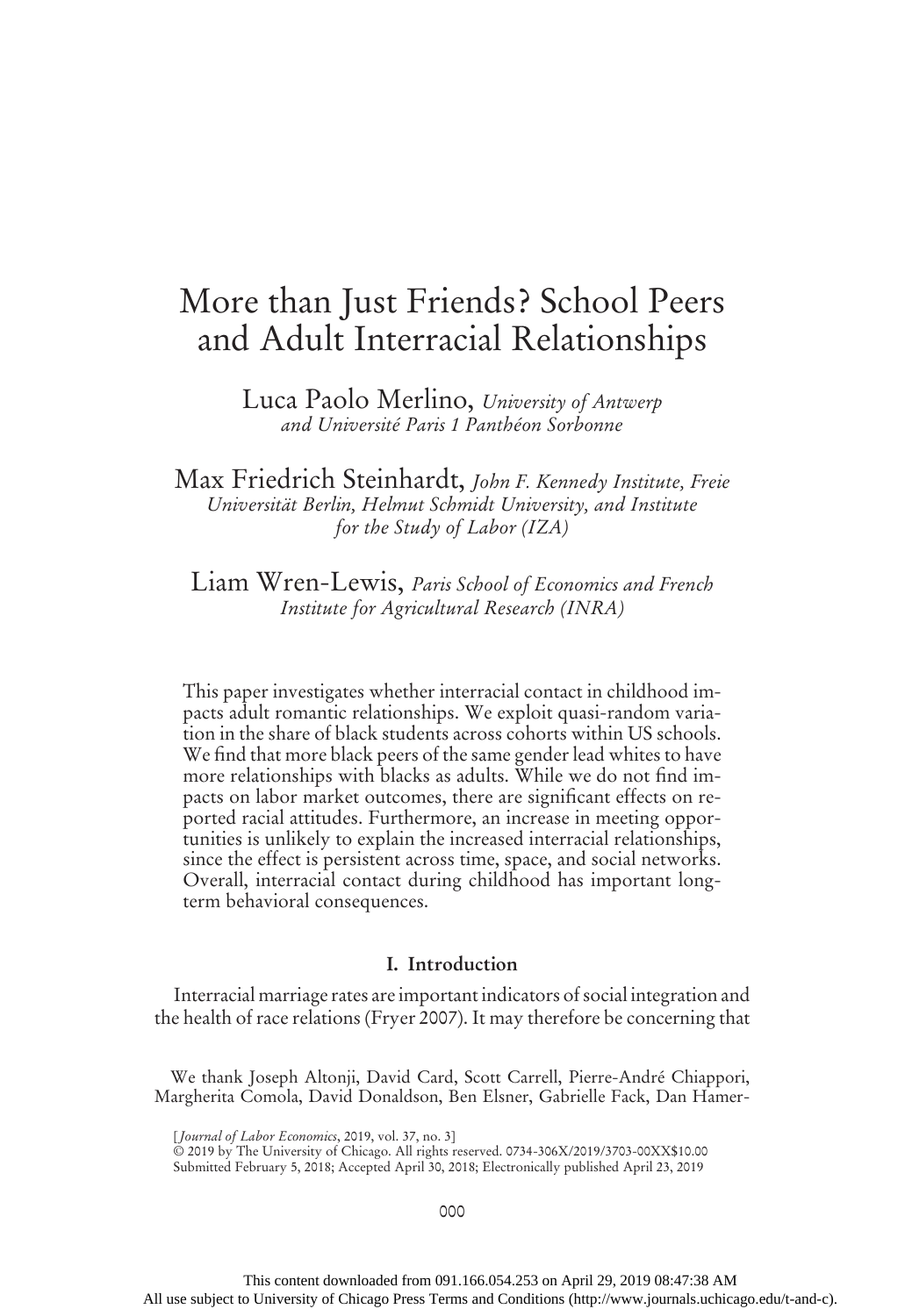in the United States the marriage rate between blacks and whites is low—according to the 2015 American Community Survey (Ruggles et al. 2015), only 7.8% of married blacks intermarry with whites. Such assortative matching is likely to have important implications for labor market outcomes (Pencavel 1998), intergenerational income mobility (Chadwick and Solon 2002), and income inequality (Greenwood et al. 2014). Racial preferences appear to play an important role in explaining this sorting (Wong 2003; Fisman et al. 2008;Hitsch,Hortaçsu, and Ariely 2010). Yetlittle is known about what determines these racial preferences or to what extent they are influenced by individuals' experiences.

Social interaction has long been postulated as a potential means of reducing racial prejudices (e.g., Williams 1947; Allport 1954). Indeed, recent studies have shown that white students and teachers exposed to a greater number of black students adjust their stated attitudes or choose to interact more frequently with blacks in schools (Boisjoly et al. 2006; Marmaros and Sacerdote 2006; Dobbie and Fryer 2015; Carrell, Hoekstra, and West 2015). Baker, Mayer, and Puller (2011) find evidence, however, that this effect may be limited, since in their study exposure does not appear to impact students' broader social networks. Moreover, these papers study the impact on stated attitudes or limited interactions, such as emailing or sharing a dorm. Hence, it is yet to be demonstrated that such social interactions affect major life decisions, such as marriage and cohabitation.

This paper investigates whether exposure to racial diversity at a young age partly explains assortative matching by race. In particular, we explore how plausibly exogenous variation in a white student's school peer group influences the romantic relationships that they later undertake as an adult. To do so, we use the National Longitudinal Survey of Adolescent Health (hereafter, Add Health), which collects information on the race of all students within surveyed schools in the United States and then more than a decade later surveys a sample of these students on their romantic partners. These data allow us to exploit idiosyncratic variation in grade composition within schools, a methodology pioneered byHoxby (2000) and widely used to iden-

mesh, Camille Hémet, Hilary Hoynes, Ingo Isphording, Rucker Johnson, Patrick Kline, Victor Lavy, Conrad Miller, Kaivan Munshi, Amanda Pallais, Christopher Walters, and Yves Zenou; participants at Louis-Andre Gerard-Varet (LAGV) 2016, Society of Labor Economists (SOLE) 2016, European Association of Labour Economists (EALE) 2017, and Royal Economic Society (RES) 2018; and participants in seminars at Antwerp, Bicocca, the Institute of Labor Economics (IZA), Paris I, the Paris School of Economics (PSE), and the University of California, Berkeley, for helpful comments and suggestions. The usual disclaimer applies. Contact the corresponding author, Liam Wren-Lewis, at liam.wren-lewis@psemail.eu. Information concerning access to the data used in this paper is available as supplemental material online.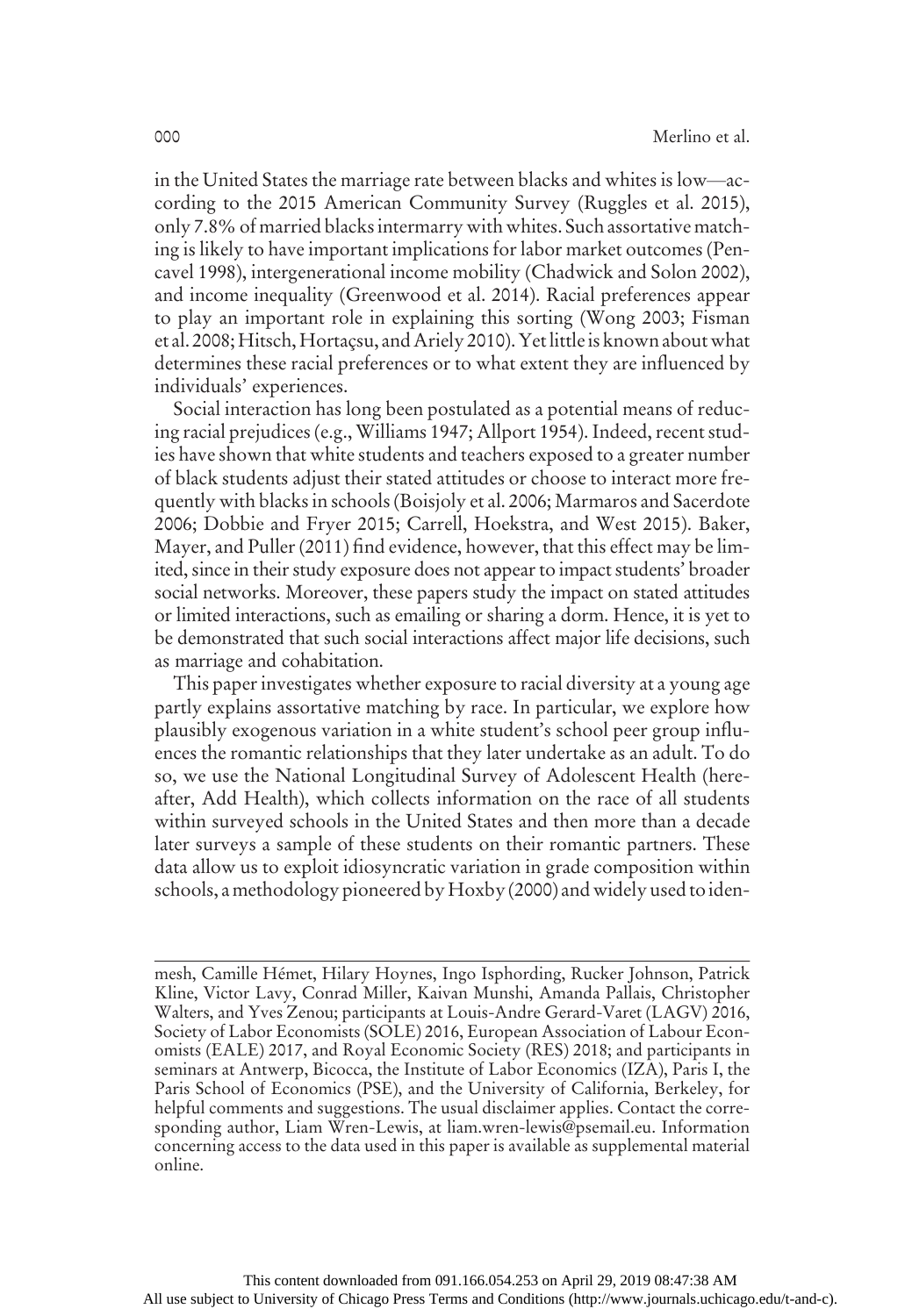tify causal peer effects (Sacerdote 2014).<sup>1</sup> A number of tests confirm that the variation we use is as good as random and uncorrelated with other variables that might influence adult relationships. Moreover, we show that a higher share of black students in a grade stimulates diversity in social interactions both within and outside the classroom.

The main contribution of this paper is to provide evidence that the racial composition of students'school cohorts impacts romantic relationships later in life. This is not simply the result of students having more potential black partners in school, since the peer groups that impact adult relationships are students of the same sex in the same grade. The importance of same-sex peers is consistent with young people forming closer friendships with individuals of their own gender (Kalmijn 2002). The magnitude of the effect is important—going from the average of 8% blacks of the same gender in the cohort to 10% would increase the probability of dating a black as an adult by approximately 0.6 percentage points, which is 13% of the mean. The result survives several robustness checks, including the introduction of grade school fixed effects. Furthermore, we find no evidence that our results are driven by measurement error in the way outlined in Angrist (2014). We therefore conclude that school racial composition has an important impact on adult interracial relationships.

We then give evidence that the most likely mechanism behind this impact is a change in racial preferences or attitudes. First, we find significant effects on reported attitudes in several waves of the survey. Second, we document evidence suggesting that an increase in indirect meeting opportunities—that is,meeting a partner through school friends—is unlikely to play amajor role. In particular, if our result stemmed mainly from increased meetings with blacks through school-based social networks, we would expect it to be stronger for those relationships formed in school, at a younger age, and geographically closer to school. We find no evidence for such a differential impact. Finally, we show that any impact of cohort racial composition on educational performance or labor market outcomes would unlikely be large enough to explain our measured effect. Overall, therefore, our results suggest that racial diversity in schools impacts individuals' attitudes or beliefs, which in turn affect their decisions regarding relationships.

We proceed in the following way. Section II details the data set and estimation strategy, and it provides evidence for the validity of our main identification assumption. In Section III we analyze the extent to which a higher black share in a given cohort increases interracial exposure and friendship.

<sup>&</sup>lt;sup>1</sup> See, e.g., Bayer, Hjalmarsson, and Pozen (2009), Bifulco, Fletcher, and Ross (2011), Lavy, Paserman, and Schlosser (2012), Carrell, Hoekstra, and Kuka (2016), and Patacchini and Zenou (2016). The Add Health data have been used to study peer effects in a number of papers, including Calvó-Armengol, Patacchini, and Zenou (2009) and Fletcher, Ross, and Zhang (2013).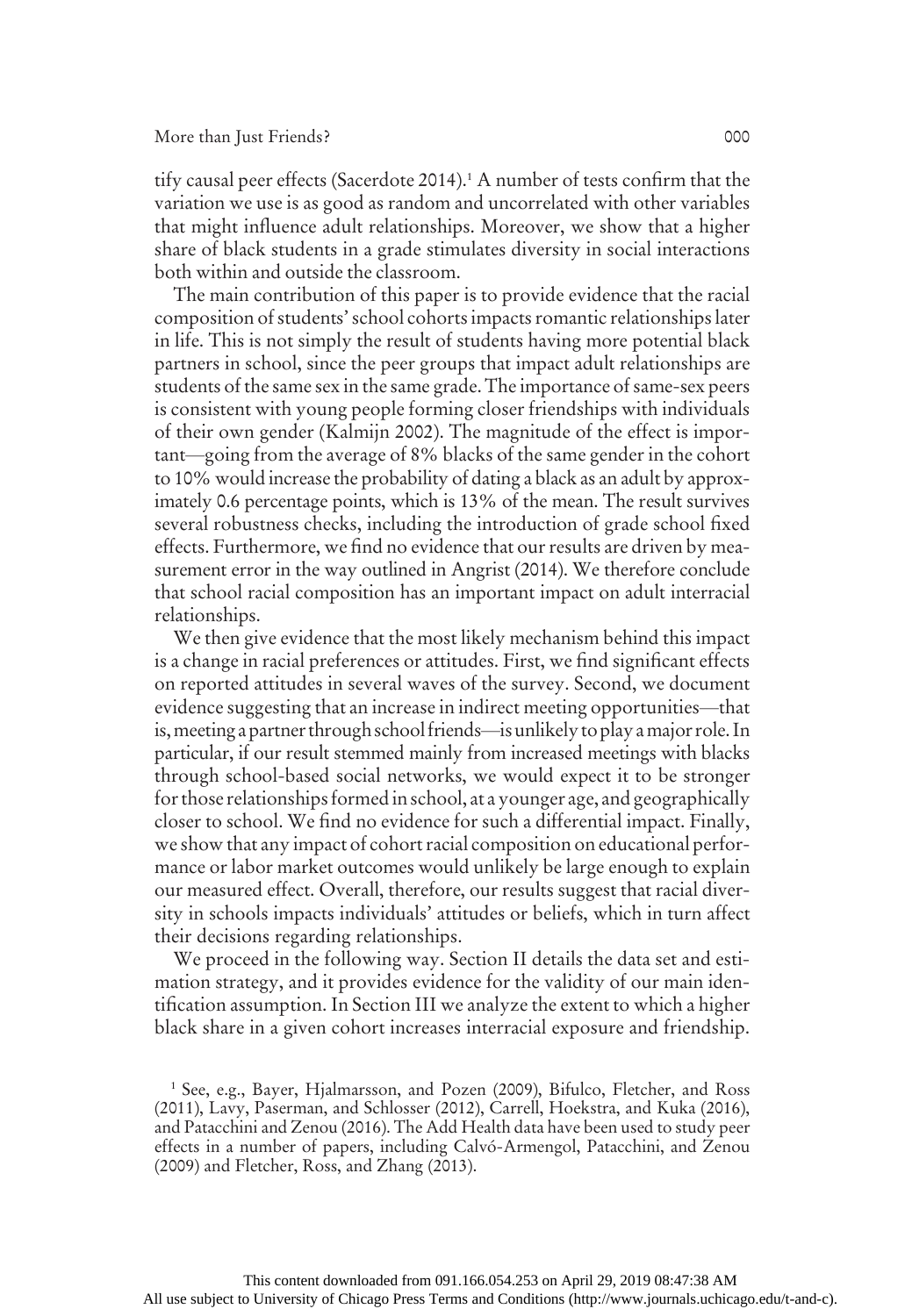In Section IV we then present the benchmark results before proceeding to undertake a number of robustness checks, including adding additional controls, looking for bias driven by measurement error, and considering alternative specifications. We then investigate our results further in Section V in an attempt to shed light on the mechanisms that may potentially be driving the result. Finally, Section VI concludes, discusses policy implications, and makes suggestions for future research.

# II. Data and Estimation Strategy

# A. Data

We use data from Add Health.<sup>2</sup> The survey selected 80 nationally representative high schools and 54 feeder schools in the United States and first gave a questionnaire to all students in the schools in grades 7–12 in 1994– 95. This in-school survey was self-administered and collected basic information from around 90,000 students, including their gender and race. Within each school a sample of students was then interviewed at home and asked many detailed questions on topics such as family background, health behaviors, friendships, and romantic relationships. This in-home survey was administered to around 20,000 students, and these students formed the sample for the following waves, administered in 1996 (wave 2), 2001–2 (wave 3) and 2008–9 (wave 4).

In a first step, we use all students in the in-school survey to construct information about school peers. In particular, we construct our main independent variables, the shares of students in peer groups who are black.<sup>3</sup> We consider three alternative peer groups: the cohort of all students in the same grade, students of opposite sex in the same grade, and students of same sex in the grade. A key advantage of using the in-school sample is that it is close to a census of students within the grade, and hence we reduce measurement error in cohort composition differences.

Our analysis then uses the wave 4 in-home survey to measure outcomes in terms of relationships. Within this survey, respondents were asked to give

<sup>2</sup> The Add Health project was designed by J. Richard Udry, Peter S. Bearman, and Kathleen Mullan Harris and was funded by grant P01-HD31921 from the National Institute of Child Health and Human Development, with cooperative funding from 23 other federal agencies and foundations. Special acknowledgment is due Ronald R. Rindfuss and Barbara Entwisle for assistance in the original design. Persons interested in obtaining data files from Add Health should contact Add Health, Carolina Population Center, 123 West Franklin Street, Chapel Hill, NC 27516-2524 (addhealth@unc.edu). No direct support was received from grant P01-HD31921 for this analysis.

<sup>3</sup> In the in-school survey, race is self-reported and students could define themselves as being of more than one race. In the analysis that follows the black share is defined as the share of students who defined themselves as black only. For romantic partners, individuals can only report one race. We consider alternative definitions of race in the robustness checks (app. sec. C5).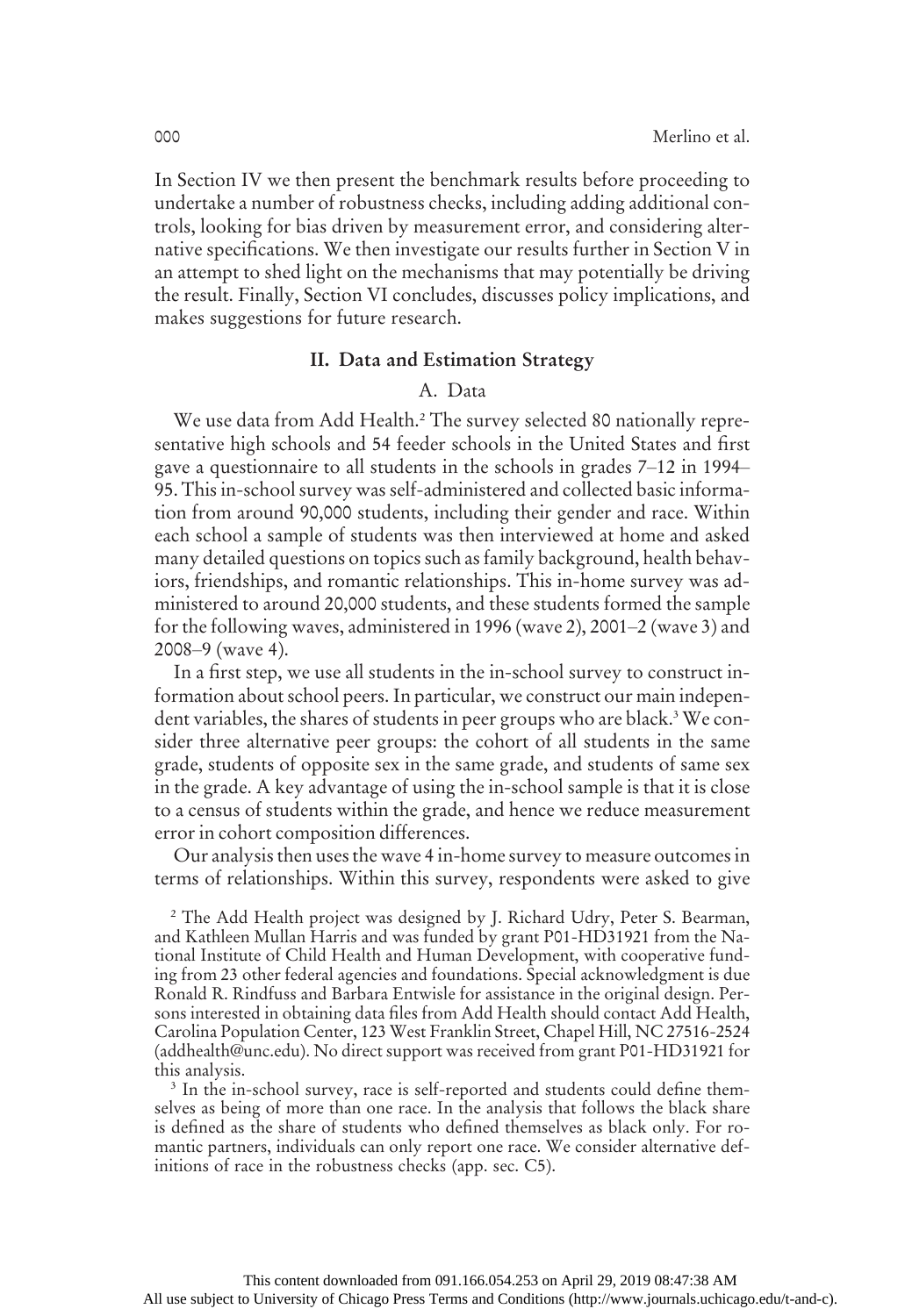#### More than Just Friends? 000

basic information, including race, on a list of current and past romantic partners. This list included their current or most recent romantic partner as well as any person who they had been married to, had lived with for more than 1 month, or had had a relationship with that resulted in pregnancy. Since this information is collected 12–13 years after wave 1, when respondents finished high school, the vast majority of the respondents' partners are not part of the original sample. We then construct our two dependent variables: a binary variable indicating whether an individual reported any black partners of any gender and the share of an individual's reported romantic partners who are black.4

We focus our attention on white students, since whites are the majority group and this is of primary interest when considering racial views. The relatively small number of blacks and students of other racial groups limits our ability to draw robust inference on whether they are affected differently. For most of our analysis we focus on the set of white students who were interviewed and assigned sample weights in wave 4, of which there are 9,353.5 Of this sample we were unable to match 405 respondents with information on their school cohort, and we dropped a further 69 for whom we observe less than five students in the in-school survey of the same gender.<sup>6</sup> This leaves us with a total of 8,879 individuals, spread across 421 school cohorts and 818 peer groups of the same grade and same gender.

In terms of attrition, Harris (2013) finds that attrition bias in wave 4 is negligible for demographic, behavioral, health, and attitudinal variables after study estimates were adjusted with final sampling weights. Moreover, Bifulco, Fletcher, and Ross (2011) find no evidence that attrition is correlated with minority shares within cohorts. In our sample, there is no systematic relationship between one's cohort black shares and the probability to be in waves 3 or 4 (cols. 1 and 2 of table C3). We discuss in more detail the robustness of our results to attrition in Section IV and provide additional tests in appendix section C2.

Summary statistics of the main variables we use in our analysis are reported in table 1, along with other characteristics that help to describe our sample. We report the estimated population mean of a range of variables

<sup>4</sup> Since data on each partner's race are reported by the respondent, one concern is that this may be misreported in a way that is influenced by exposure to blacks in school. In app. sec. C5, we show that this is unlikely to be driving our results by focusing on partners whose race is also classified directly by the interviewer.

<sup>5</sup> The in-home surveys sampled students with unequal probability, and we therefore use sampling weights in our analysis. For more details on the Add Health data, see Chen and Chantala (2014). We test that our results are not being driven by respondents with large sample weights in app. sec. C2.

<sup>6</sup> This is done in order to reduce noise stemming from the extreme values of our independent variable that these observations produce. Results are robust to the inclusion of these observations.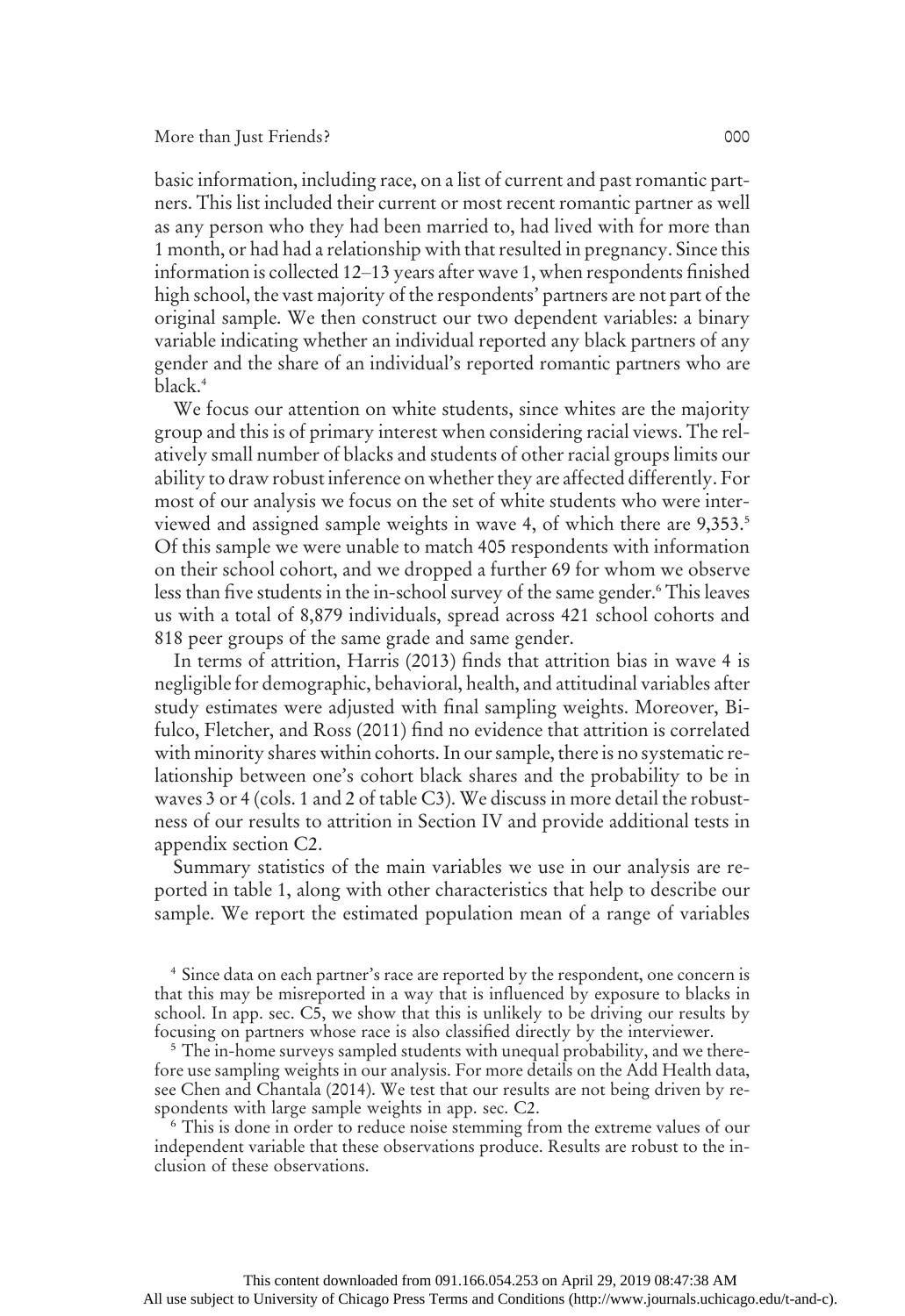|                                 | Mean            | Within-School<br><b>SD</b> | Between-School<br><b>SD</b> | N     |
|---------------------------------|-----------------|----------------------------|-----------------------------|-------|
| Main variables:                 |                 |                            |                             |       |
| Any black partners              | .046            | .19                        | .04                         | 8,879 |
| Share of black partners         | .03             | .13                        | .029                        | 8,696 |
| Grade black share, both genders | .083            | .012                       | .12                         | 8,879 |
| Grade black share, same gender  | .082            | .019                       | .12                         | 8,879 |
| Other wave 1 variables:         |                 |                            |                             |       |
| Age                             | 16              | 1.2                        | 1.2                         | 8,879 |
| Female                          | .52             | .5                         | .075                        | 8,879 |
| Hispanic                        | .14             | .19                        | .26                         | 8,879 |
| Family income                   | 50              | 38                         | 24                          | 7,073 |
| Grade size                      | 225             | 28                         | 159                         | 8,879 |
| Grades in school                | 3.9             | 0                          | 1.3                         | 8,879 |
| In middle school                | .21             | 0                          | .41                         | 8,879 |
| In high school                  | .59             | 0                          | .49                         | 8,879 |
| Lives in urban area             | .45             | .18                        | .42                         | 8,795 |
| $Region = Northern$             | .18             | 0                          | .39                         | 8,879 |
| $Region = Midwest$              | $.3\phantom{0}$ | 0                          | .46                         | 8,879 |
| $Region = South$                | .36             | 0                          | .48                         | 8,879 |
| $Region = West$                 | .16             | 0                          | .37                         | 8,879 |
| Other wave 4 variables:         |                 |                            |                             |       |
| Age                             | 29              | 1.2                        | 1.2                         | 8,879 |
| Number of recorded partners     | 1.8             | 1.3                        | .24                         | 8,879 |
| Number of cohabiting partners   | 1.4             | $\mathbf{1}$               | .24                         | 8,879 |
| Number of marriages             | .63             | .56                        | .18                         | 8,696 |
| Attended college                | .67             | .44                        | .14                         | 8,878 |
| Employed                        | .66             | .47                        | .07                         | 8,875 |

#### Table 1 Summary Statistics

along with the estimated population standard deviations both between and within schools. Variable definitions are given in appendix A.

The relative scarcity of interracial relationships is immediately apparent less than 5% of our sample report having had a relationship with a black person. Whereas the average students' cohort is 8% black, only 3% of their reported partners are black. The average within-school standard deviation in the grade black share is around 1.3 percentage points. If we restrict individuals' cohorts to be only those students of the same gender, this standard deviation increases to 1.9 percentage points.

Individuals range between the ages of 11 and 21 when surveyed in wave 1, with 21% attending a middle school and 59% attending a high school.7 In

<sup>7</sup> We define a middle school as one containing no grades higher than grade 9 and a high school as one containing no grades lower than grade 9. Among those schools that contain both grades 8 and 10, three schools show abnormally large increases in the number of students between the two grades (above 100%). In the analysis, we follow a conservative approach, splitting each of these schools in two. Our results are, however, robust to not splitting these schools.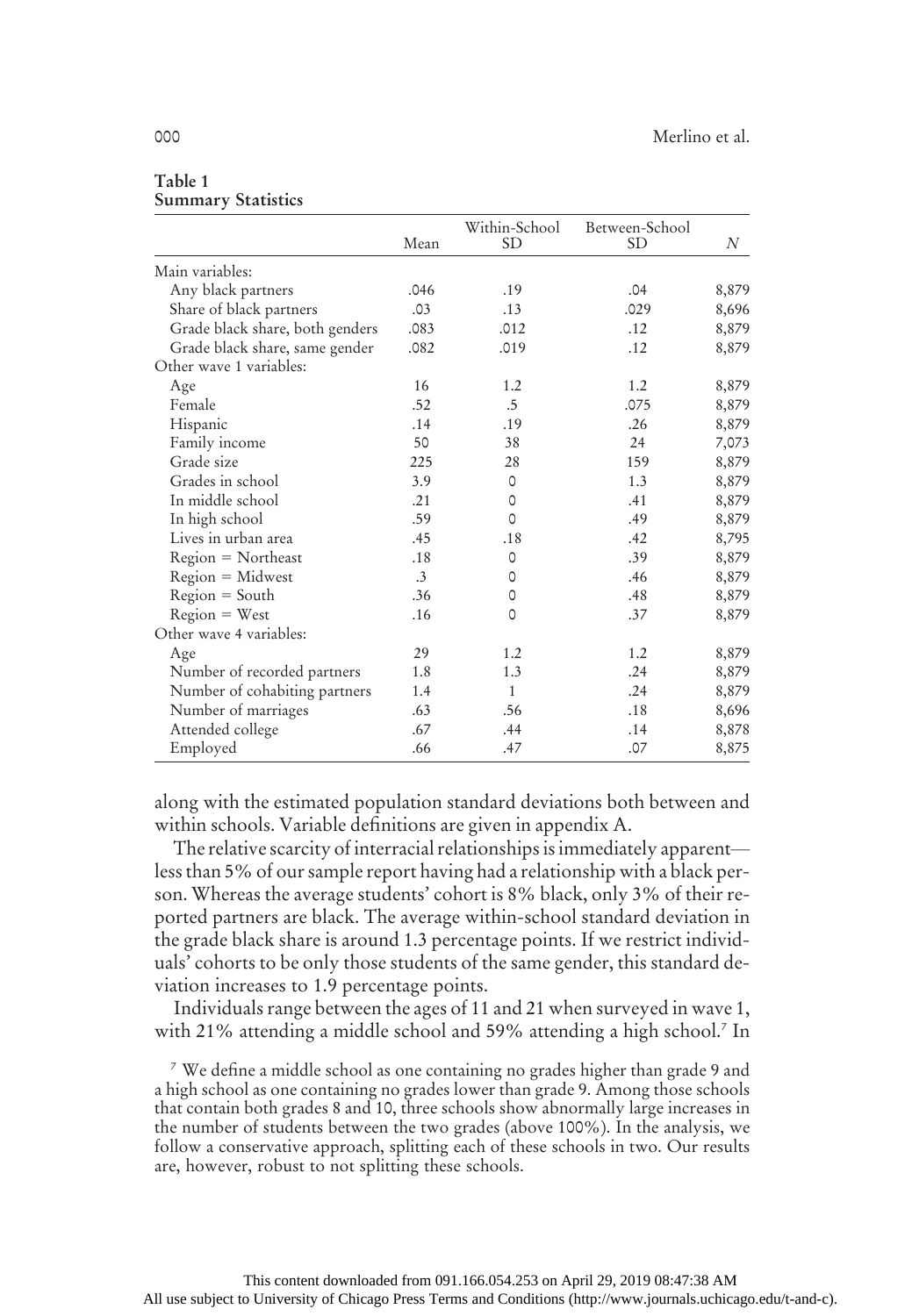wave 4, individuals are between 24 and 34 years old and report 1.8 romantic partners on average.

# B. Estimation Strategy

We cannot simply regress dating behavior on cohort composition since cohort composition is likely to be correlated with a range of other omitted variables that impact dating behavior—not least, the composition of the population that lives nearby the school. Moreover, self-selection of individuals might further bias results if those who are more inclined to date blacks choose to enroll in schools with a larger share of black students.

To control for these omitted variables, we exploit variation in the share of black students across cohorts within an individual school.8 In other words, we assume that families do not select schools based on the differences between the average school composition and their child's school-specific cohort and that these differences are not correlated with other important omitted variables.

To implement our identification strategy, we estimate the following regression equation:

$$
Y_i = \alpha \, \text{ShareBlack}_{\alpha} + I_{\text{gm}} + I_{\text{sm}} + \varepsilon_i, \tag{1}
$$

where ShareBlack<sub>cs</sub> is the share of blacks within cohort c in school s,  $I_{gm}$  are grade-gender fixed effects,  $I_{sm}$  are school-gender fixed effects, and  $\varepsilon_i$  is a random error term.<sup>9</sup> We split school and grade fixed effects by gender since much of our analysis uses gender-specific cohort shares, and we are concerned about systematic differences in cohort shares across gender at the school and grade level. Note that by controlling for grade we are essentially also controlling for respondents' age at the time of the wave 4 interviews. Standard errors are clustered at the school level.10

Our main dependent variable,  $Y_{i}$ , is whether an individual reports in wave 4  $\,$ at least one relationship with a black partner. This embeds the idea that contact with blacks might affect the probability of a first interracial relationship. This "extensive margin" is probably the most affected by attitudes toward

<sup>8</sup> Schools with no black students therefore do not affect our results. To examine the characteristics of the schools that contribute most to our results, table D1 provides summary statistics for schools that have within-school variation in the black cohort share above the median.

<sup>9</sup> An alternative specification would use the number of blacks in the cohort rather than the black share. In most of our analysis we use the black share, since we believe this more likely to be quasi-random, but we consider the alternative specification in table C6.<br><sup>10</sup> We cluster standard errors at the school level since students are sampled using

a two-stage process in which first a sample of schools are selected; see Abadie et al. (2017) for a discussion. Results are also robust to clustering at the school cohort level.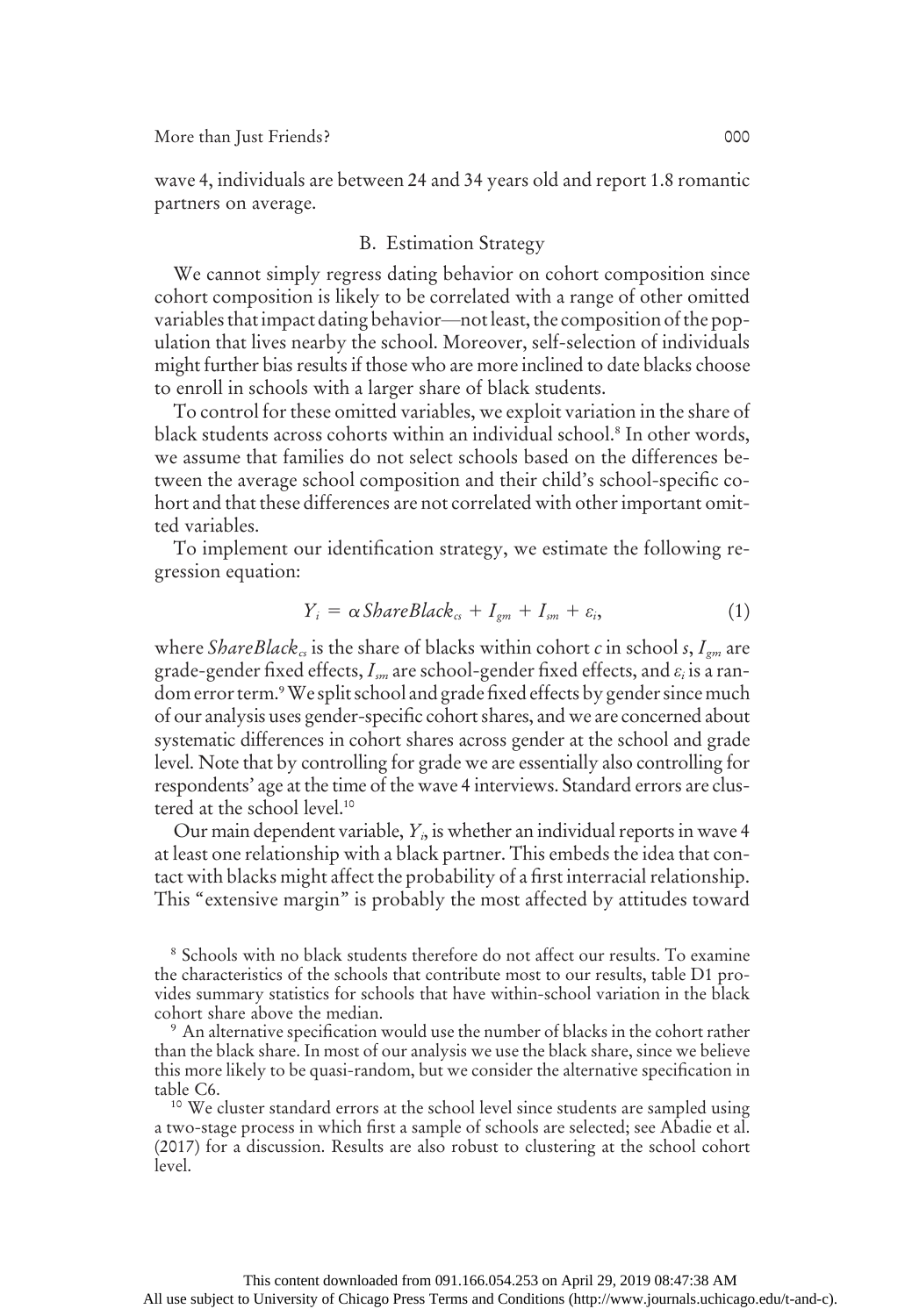blacks, but it may also be the case that contact with blacks impacts the "intensive margin" of how many relationships an individual has with black people. Indeed, a number of closely related studies, such as Boisjoly et al. (2006), Marmaros and Sacerdote (2006), Camargo, Stinebrickner, and Stinebrickner (2010), and Baker, Mayer, and Puller (2011), use shares as dependent variables, either exclusively or in addition to the extensive margin. Hence, we also estimate equation (1) with the dependent variable being the share of individual *i*'s reported romantic partners who are black. Both models are therefore similar to the specification typically used in the peer effects literature, with an important difference. Since we focus only on the impact on whites, compositional changes have an impact on interracial relationships, and hence we are not concerned by the critique that such linear models limit potential policy implications.

In our regressions, we start by considering an individual's peer group as the cohort of students in the same grade within the school. We then split grades in two, considering separately those students of the opposite gender and those of the same gender.On the one hand, we may expect opposite peers to have the largest impact on romantic relationships, as this group forms a pool of potential partners since most students are attracted to individuals of opposite gender.11 On the other hand, same-gender peers may be more important if this is the group from which close friends are most likely to be drawn.

### C. Identification Assumption

Our methodology relies on the assumption that variation in cohort composition within schools is as good as random once we control for grade-gender fixed effects. We can test three important implications of this assumption.

First, we can test whether within-school variation in the share of black students is correlated with predetermined individual level variables—a type of balancing test. In particular, we regress a range of predetermined student characteristics on the black share of their peer group while controlling for school-gender and grade-gender fixed effects. Each characteristic is regressed first on the black share of students in the whole grade and then simultaneously on the black share of students of the opposite and same sex in each grade. We show results in table 2 for this exercise undertaken on the main sample we use in our analysis; results are very similar when we use samples relevant to supplementary regressions. The results support our main identification assumption—only one of the predetermined variables, grade size, is significantly different from zero at the 10% level. Although we believe the correlation with grade size to be spurious, we control for this variable in all of our regressions.12

<sup>11</sup> Approximately 5% of our sample report a same-sex partner in wave 4.

<sup>12</sup> Indeed, when we run a multivariate regression of cohort black shares on these variables, an F-test does not reject that all of the coefficients are zero. Additionally,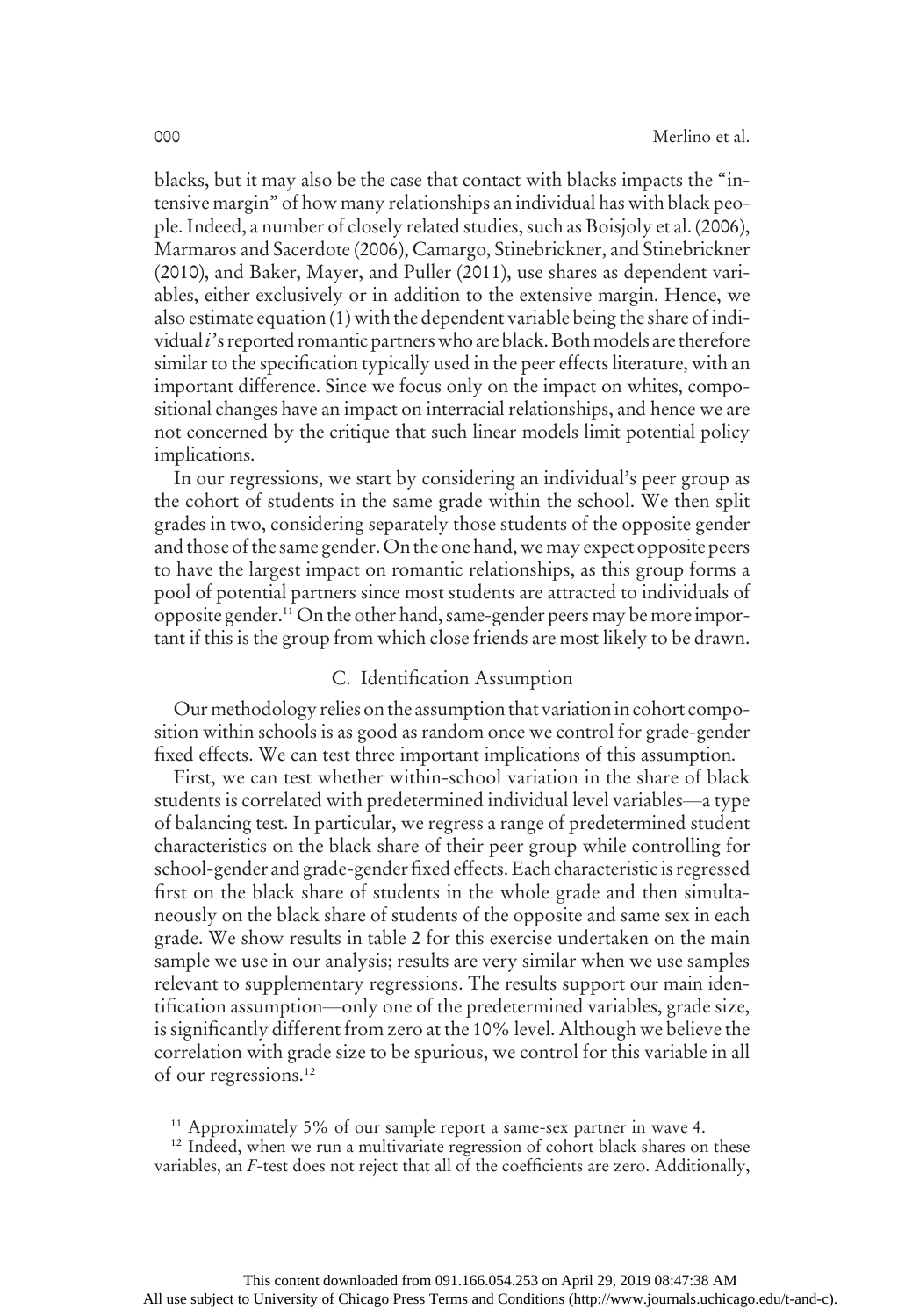#### More than Just Friends? 000

|                             |       |                                       | Independent Variable                     |                                      |
|-----------------------------|-------|---------------------------------------|------------------------------------------|--------------------------------------|
|                             | N     | Grade Black<br>Share, Both<br>Genders | Grade Black<br>Share, Opposite<br>Gender | Grade Black<br>Share, Same<br>Gender |
| Age                         | 8,879 | $-.690$                               | $-.0373$                                 | $-.693$                              |
|                             |       | (.564)                                | (.314)                                   | (.438)                               |
| Parent is black             | 7,890 | $-.00616$                             | $-.0116$                                 | $-.000805$                           |
|                             |       | (.0361)                               | (.0272)                                  | (.0315)                              |
| Share of census tract black | 8,799 | $-.0457$                              | .0414                                    | $-.0845$                             |
|                             |       | (.114)                                | (.0914)                                  | (.0687)                              |
| Share of census block black | 8,792 | $-.0578$                              | .0460                                    | $-.0974$                             |
|                             |       | (.0990)                               | (.0802)                                  | (.0879)                              |
| Grade size                  | 8,879 | $151.5*$                              | $72.65*$                                 | $76.41*$                             |
|                             |       | (76.61)                               | (38.25)                                  | (40.52)                              |
| Gender ratio in grade       | 8,879 | $-.210$                               | $-.293$                                  | .0361                                |
|                             |       | (.155)                                | (.258)                                   | (.207)                               |
| Born in the United States   | 8,879 | $-.0207$                              | .0364                                    | $-.0208$                             |
|                             |       | (.137)                                | (.0774)                                  | (.105)                               |
| Lives with both biological  |       |                                       |                                          |                                      |
| parents                     | 7,875 | .363                                  | .188                                     | .139                                 |
|                             |       | (.380)                                | (.208)                                   | (.286)                               |
| Number of older siblings    | 8,866 | .0918                                 | .00252                                   | .0848                                |
|                             |       | (.706)                                | (.465)                                   | (.475)                               |
| Years of parental schooling | 8,492 | .507                                  | .445                                     | $-.133$                              |
|                             |       | (1.532)                               | (.849)                                   | (1.095)                              |
| Log of family income        | 6,998 | .207                                  | .0818                                    | .112                                 |
|                             |       | (.743)                                | (.519)                                   | (.526)                               |
| Home language is not        |       |                                       |                                          |                                      |
| English                     | 8,879 | .00457                                | .0397                                    | $-.0126$                             |
|                             |       | (.102)                                | (.0657)                                  | (.0785)                              |

### Table 2 Balancing Tests for Cohort Composition Measures

NOTE.—Each coefficient is from a separate regression where the variable in the first column is regressed on one of the three specified independent variables, with controls including race, grade-gender fixed effects,<br>and school-gender fixed effects. Wave 4 cross-sectional weights are used. Standard errors (in parentheses)<br>are

\*  $p < .10$ .

Second, we can test for nonrandom clustering of black students across grades within schools: if variation is as good as random, then the race of a student should be uncorrelated with that of their peers once we control for school fixed effects. As noted by Guryan, Kroft, and Notowidigdo (2009), however, one cannot test for this by simply regressing an individual's race on that of their peers because each individual is present in many others' peer

we run regressions like those reported in table 2 for all pretreatment student characteristics available in Add Health and observe how many coefficients are significant at the 5% level. Of the 86 variables, 3.3% are significant when regressed on the gender black share, 6.7% when regressed on the same-gender cohort black share, and 4.9% when regressed on the opposite-gender black share, consistent with the black shares being distributed quasi-randomly.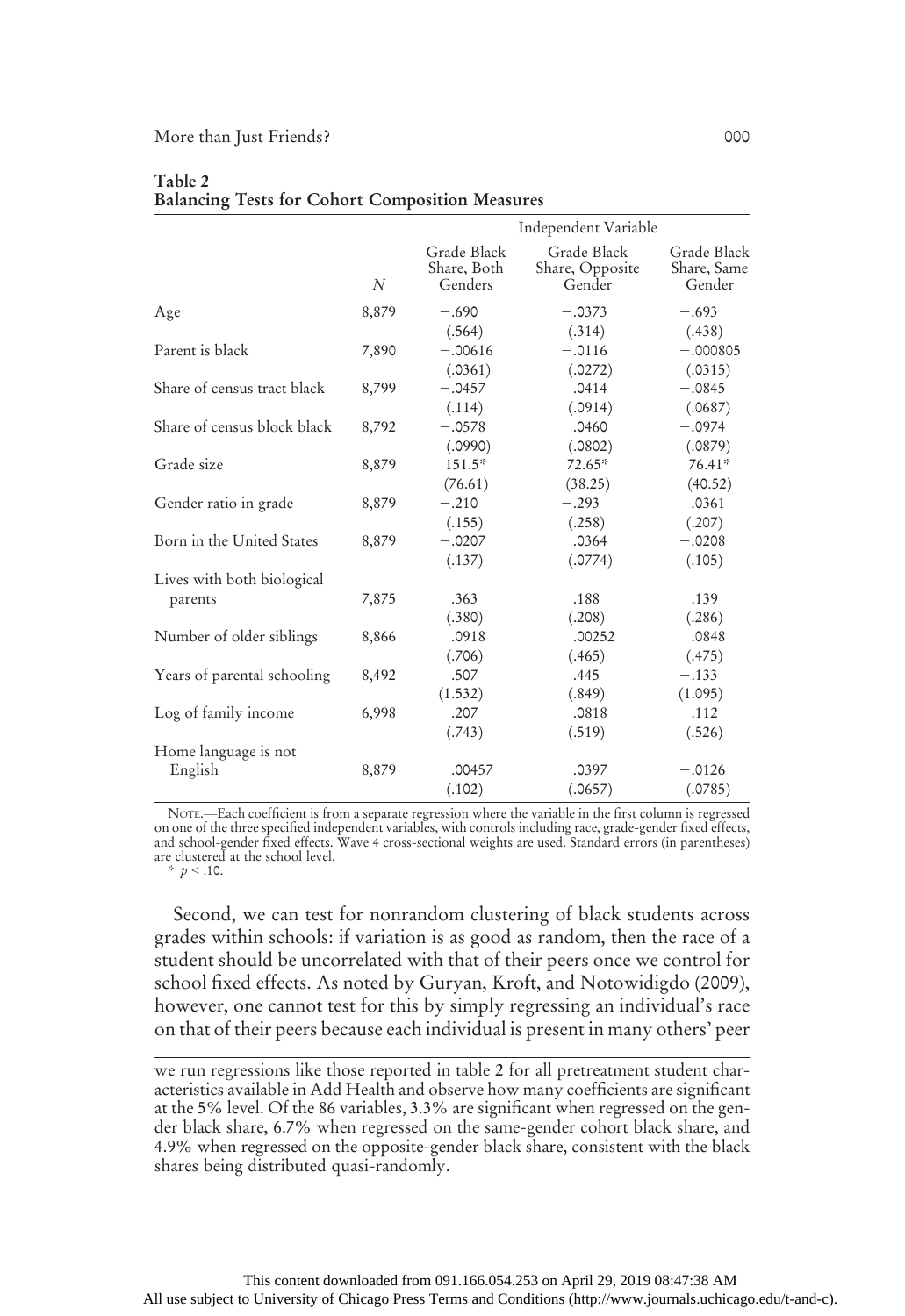groups but necessarily not their own. We therefore undertake a number of tests designed to avoid this problem, including those proposed by Guryan, Kroft, and Notowidigdo (2009), Stevenson (2017), and Caeyers and Fafchamps (2016). Details on these tests and results can be found in appendix B. Overall, none of the tests reject random clustering, and we therefore conclude that the distribution of blacks after controlling for fixed effects is consistent with quasi-random variation.

Third, we investigate whether differences in black shares across grades are symmetric. If changes in grade black share were driven by blacks dropping out disproportionately, then we might observe that black shares were systematically lower in later grades. In appendix B we therefore plot the distribution of differences in the black shares between grades. We find the distribution to be very symmetric, consistent with differences across grade being as good as random.

Finally, the variation in the share of black students across cohorts may be partly affected by the end of court-ordered desegregation orders that occurred during this time. Lutz (2011) shows that the expiration of court oversight led to significant changes in racial composition, but these changes are not correlated with other trends, and hence this is not a threat to our identification. Moreover, table 2 shows that there is no significant correlation between our variation and neighborhood black shares, suggesting that our variation is not being driven by changes in the areas students are taken from or changes in the racial composition of those areas.

# III. Exposure and Friendship

Our empirical strategy relies on the implicit assumption that a higher share of blacks in a school cohort implies that white students are exposed more to black students. Students may, however, be somewhat segregated within schools if they get assigned to different classes or form different friendship networks (Currarini, Jackson, and Pin 2009). It is therefore instructive to test this assumption before undertaking our main analysis. In this section, we therefore assess the impact of the share of blacks within cohorts on several measures of exposure. In particular, we examine several smaller peer groups with which students are likely to have a substantial amount of contact.

For a subsample of the population, the Add Health data provide information on how much class time each student overlaps with each other student in waves 1 and 2. For these students, we can thus construct a set of classmates with whom they took at least one course. These classes are much smaller than grades, with the median student having 44 classmates. Columns 1–4 of table 3 show the results when we estimate equation (1) using the share of blacks among each student's classmates as the dependent variable, which has a mean value of 0.09 in our sample. The results confirm that a higher share of blacks in the grade leads to more black classmates. Note that our measure of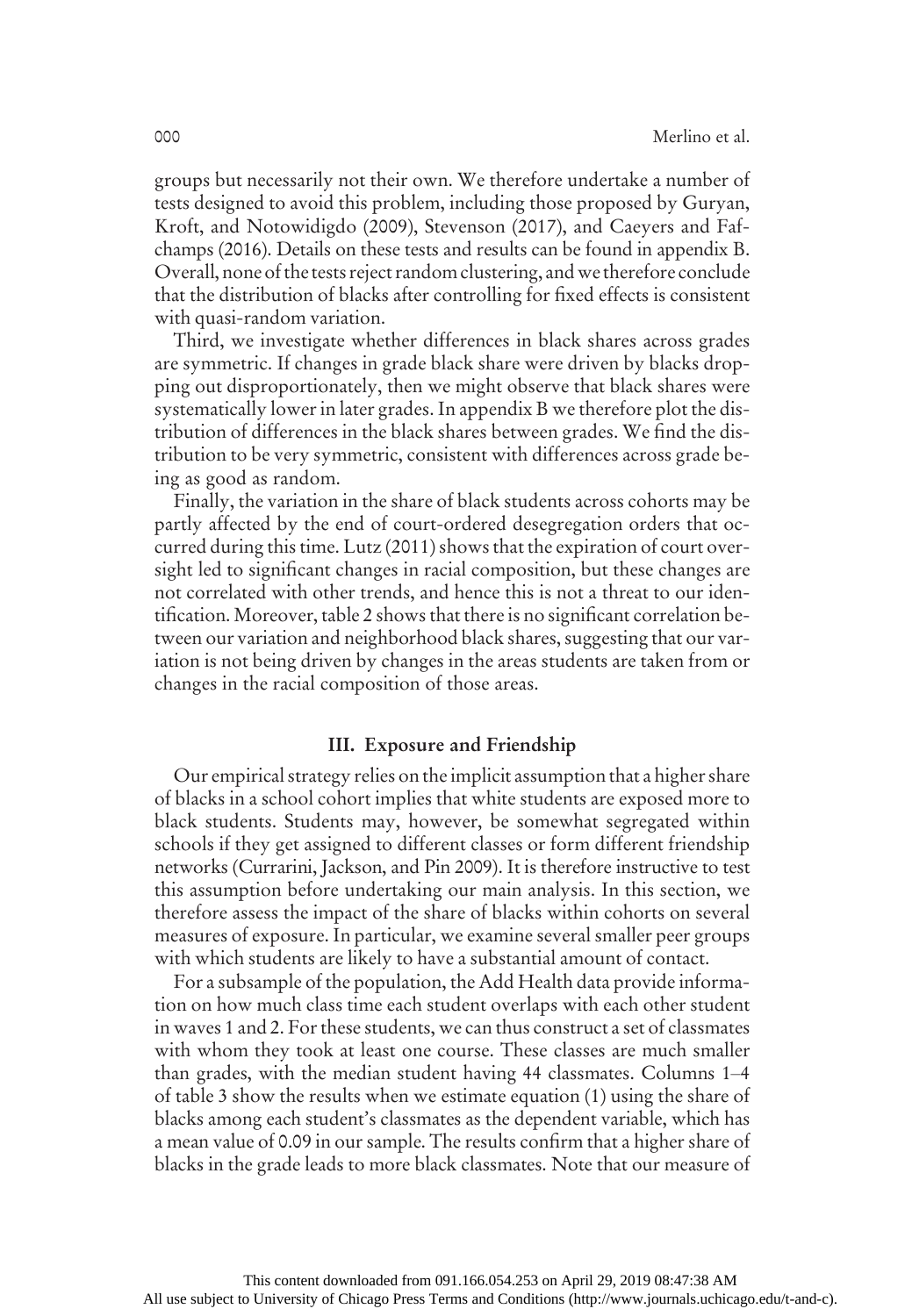|                                    |          | Share of Black Classmates | Average Black Share<br>of Same Grade Stu- |           |                    |            |
|------------------------------------|----------|---------------------------|-------------------------------------------|-----------|--------------------|------------|
|                                    |          | In Wave 1                 | In Wave 2                                 |           | dents in Same Club |            |
|                                    | (1)      | (2)                       | (3)                                       | (4)       | (5)                | (6)        |
| Grade black share, both genders    | $.347**$ |                           | $.347**$                                  |           | $.210***$          |            |
|                                    | (.133)   |                           | (.158)                                    |           | (.0305)            |            |
| Grade black share, same gender     |          | $.153***$                 |                                           | $.221***$ |                    | $.115***$  |
|                                    |          | (.0721)                   |                                           | (.0834)   |                    | (.0233)    |
| Grade black share, opposite gender |          | $.180***$                 |                                           | .131      |                    | $.0856***$ |
|                                    |          | (.0842)                   |                                           | (.0855)   |                    | (.0146)    |
| Observations                       | 3,788    | 3,788                     | 2,922                                     | 2,922     | 7,032              | 7,032      |
| Adjusted $R^2$                     | .935     | .935                      | .923                                      | .923      | .549               | .546       |

#### Table 3 Impact of Cohort Black Shares on Exposure

NOTE.—The table reports ordinary least square estimates controlling for grade size, grade-gender fixed effects, and school-gender fixed effects. Standard errors (in parentheses) are clustered at the school level.

\*\*  $p < .05$ .<br>\*\*\*  $p < .01$ .

same-gender cohort black share, which is constructed using wave 1 data, has a significant impact on classmates in wave 2, confirming that there is persistence in exposure over time.

The Add Health in-school survey also collects information on each student's school-sponsored extracurricular activities, such as sports teams and language clubs. For each student for whom we have data on at least one club in which they participated, we construct the share of blacks among students of the same grade who undertake each activity and then average this across the activities that the student is involved in. Columns 5 and 6 of table 3 report the results of estimating equation (1) with this as the dependent variable. The positive and significant coefficients indicate that a higher share of black students in an individual's cohort increases the share of blacks among peers with whom they undertake extracurricular activities.

We hence conclude that a higher share of black students in a grade increases the exposure to black peers, at least for the subsample of students for whom we have information on academic or extracurricular networks. It is natural then to ask whether this exposure results in intensified interracial social interactions. This is not obvious since there are racial biases both in preferences and in meeting opportunities (Currarini, Jackson, and Pin 2009; Fletcher, Ross, and Zhang 2013). Since Add Health collects information on friendships, we can directly test for an impact of cohort black shares on the share of school friendships in wave 1 that are with black students. In particular, we regress various measures of interracial friendship on the grade black shares using the specification given in equation (1).

The results are displayed in table 4. In columns 1–4 our dependent variable is a binary variable indicating whether an individual nominates any black student as a friend, while in columns 5–8 it is the share of a student's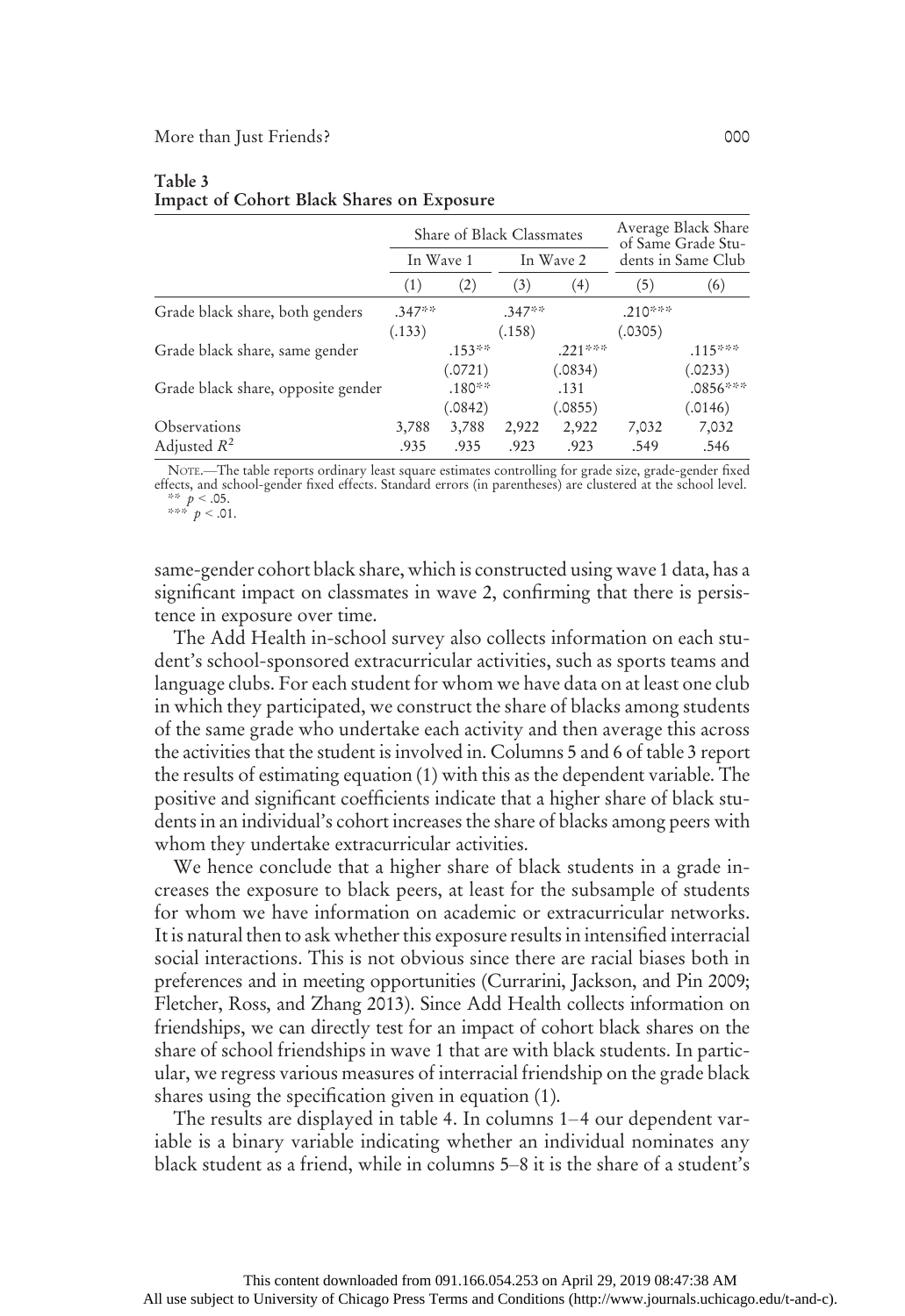|                                       | Dependent Variable:<br>Any Black Friends |                      |                  |                      |                  | Dependent Variable:<br>Share of Black Friends |                  |                      |
|---------------------------------------|------------------------------------------|----------------------|------------------|----------------------|------------------|-----------------------------------------------|------------------|----------------------|
|                                       |                                          | All Friends          | Closest Friends  |                      |                  | All Friends                                   | Closest Friends  |                      |
|                                       | (1)                                      | (2)                  | (3)              | (4)                  | (5)              | (6)                                           | (7)              | (8)                  |
| Grade black share,<br>both genders    | .0679<br>(.0929)                         |                      | .0782<br>(.0585) |                      | .0746<br>(.0797) |                                               | .0961<br>(.0685) |                      |
| Grade black share,<br>same gender     |                                          | $.144***$<br>(.0583) |                  | $.116***$<br>(.0446) |                  | $.119***$<br>(.0597)                          |                  | $.125***$<br>(.0554) |
| Grade black share,<br>opposite gender |                                          | $-.0667$<br>(.0571)  |                  | $-.0268$<br>(.0390)  |                  | $-.0336$<br>(.0458)                           |                  | $-.0123$<br>(.0431)  |
| Observations<br>Adjusted $R^2$        | 11,700<br>.016                           | 11,700<br>.017       | 11,700<br>.013   | 11,700<br>.014       | 9,961<br>.038    | 9,961<br>.039                                 | 9,961<br>.027    | 9,961<br>.028        |

# Table 4 Impact of Cohort Black Shares on Friendships

NOTE.—The table reports ordinary least square estimates controlling for grade size, grade-gender fixed effects, and school-gender fixed effects. Standard errors (in parentheses) are clustered at the school level. \*\*  $p < .05$ .

nominated friends who are black.13 In each case, we consider two sets of friends—in columns 1, 2, 5, and 6 we include all reported friends, while in columns 3, 4, 7, and 8 we focus on closest friends, that is, those friends with whom the student reports having the most contact during the week.

Overall, the estimates suggest that students have more black friends when there is a greater share of blacks among students of their own gender.<sup>14</sup> This also holds true when we restrict the analysis to just to close friendships. The difference between the impact of same- and opposite-gender black shares is consistent with the psychological and sociological research: social interaction in nonromantic relationships rarely crosses gender lines, especially at an early

<sup>13</sup> The sample used for the regressions presented in table 4 is larger than that in table 2 since we do not restrict the analysis to students who were reinterviewed in wave 4. To assure us that we can make causal inferences from the coefficients in table 4, we also carry out balance tests on this larger sample and find very similar results to those reported in Sec. II. The sample in cols. 5–8 is smaller than that in cols. 1–4 because it is confined to students who have at least one friend we can match in the Add Health data. On average, students have four such friends, with 2% of students nominating at least one black friend.

<sup>14</sup> Our results are compatible with the existence of homophily in friendship found by Currarini, Jackson, and Pin (2009) and Fletcher, Ross, and Zhang (2013). Fletcher, Ross, and Zhang (2013) find that a greater share of blacks in a cohort increases homophily once they control for the direct compositional effect that if there are more blacks in a class, there are more potential matches with blacks. Here instead we are interested in whether more diversity in the classroom implies more contact with blacks in an absolute sense. Our findings in table 4 suggest that the overall effect of both changes in friendship formation and the compositional effect are positive, which is consistent with Fletcher, Ross, and Zhang (2013).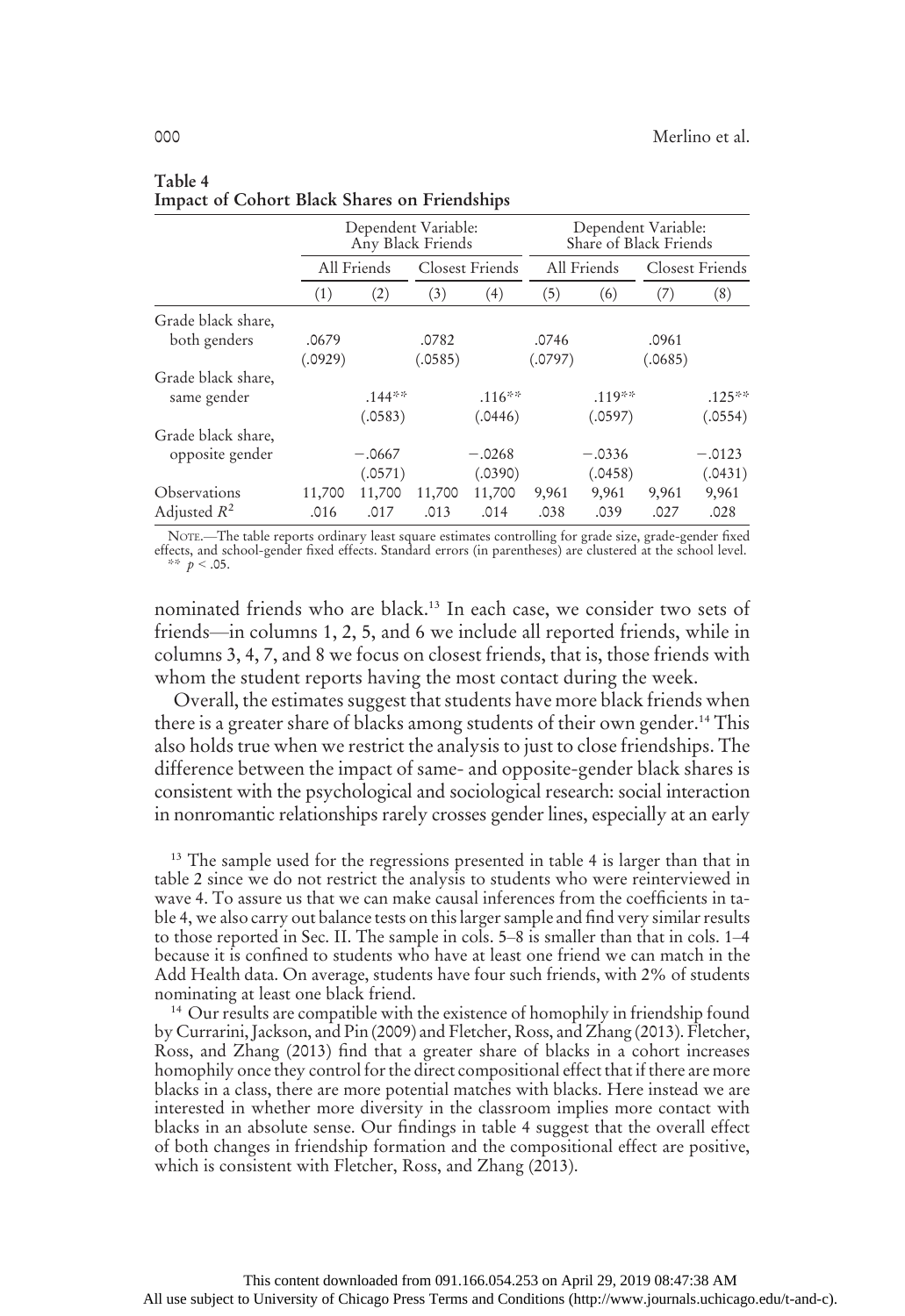age.15This provides extra motivation to divide students' peers by gender in the following analysis.

# IV. Main Results

Our main results are provided in table 5. We first report the result of estimating equation (1) when the dependent variable is whether an individual reports in wave 4 having had any black partners. While there is no significant effect when not distinguishing by gender (col. 1), we find that a higher share of blacks of the same gender increases the likelihood of having had at least one black partner as an adult (col. 2). Blacks of the opposite gender do not have any significant influence.

In terms of magnitude, the point estimate implies that going from the average of 8% blacks in the same-gender cohort to 10% (an increase of around 1 within-school standard deviation) would increase the probability of dating a black person by approximately 0.6 percentage points, which is 13% of the mean.<sup>16</sup>

The estimates of our second specification, where the dependent variable is the share of reported partners who are black, are presented in columns 3 and 4 of table 5. While the coefficient on grade black share in column 3 is significant, column 4 shows that the coefficient on the black share of the same-gender cohort is positive and highly significant, whereas the coefficient on the black share of the opposite-sex peer group is insignificantly different from zero, as in column 2. Again, the magnitude of the effect is not trivial: an increase of around 1 within-school standard deviation of black students of the same gender in the cohort would increase the average black share of adult relationships by half a percentage point, which is about 15% of the mean.

The results in table 5 provide evidence that individuals who had a greater share of blacks in their same-gender school cohort have a higher chance to have one or more black partners later in life. The effect is not likely to be driven by students meeting romantic partners in their own grade, since the share of students who report having a partner of the same gender is relatively small (approximately 5%).<sup>17</sup> Rather, the results are consistent with the increase in close social interactions with black students of the same gender pre-

<sup>15</sup> See McPherson, Smith-Lovin, and Cook (2001) and Kalmijn (2002) as well as the references discussed therein.

<sup>16</sup> Ideally we would like to compare the magnitude of our identified effect with the impact of some other variable, but we are not aware of other well-identified factors influencing interracial relationships. In col. 3 of table C6, however, we include the black share of an individual's census block group in wave 1 as a control variable. We find this coefficient to be significant but about half the size of the coefficient on the same-gender cohort black share.

<sup>17</sup> If we exclude those respondents from our sample, the coefficient on samegender cohort black share increases slightly and the p-value stays exactly the same.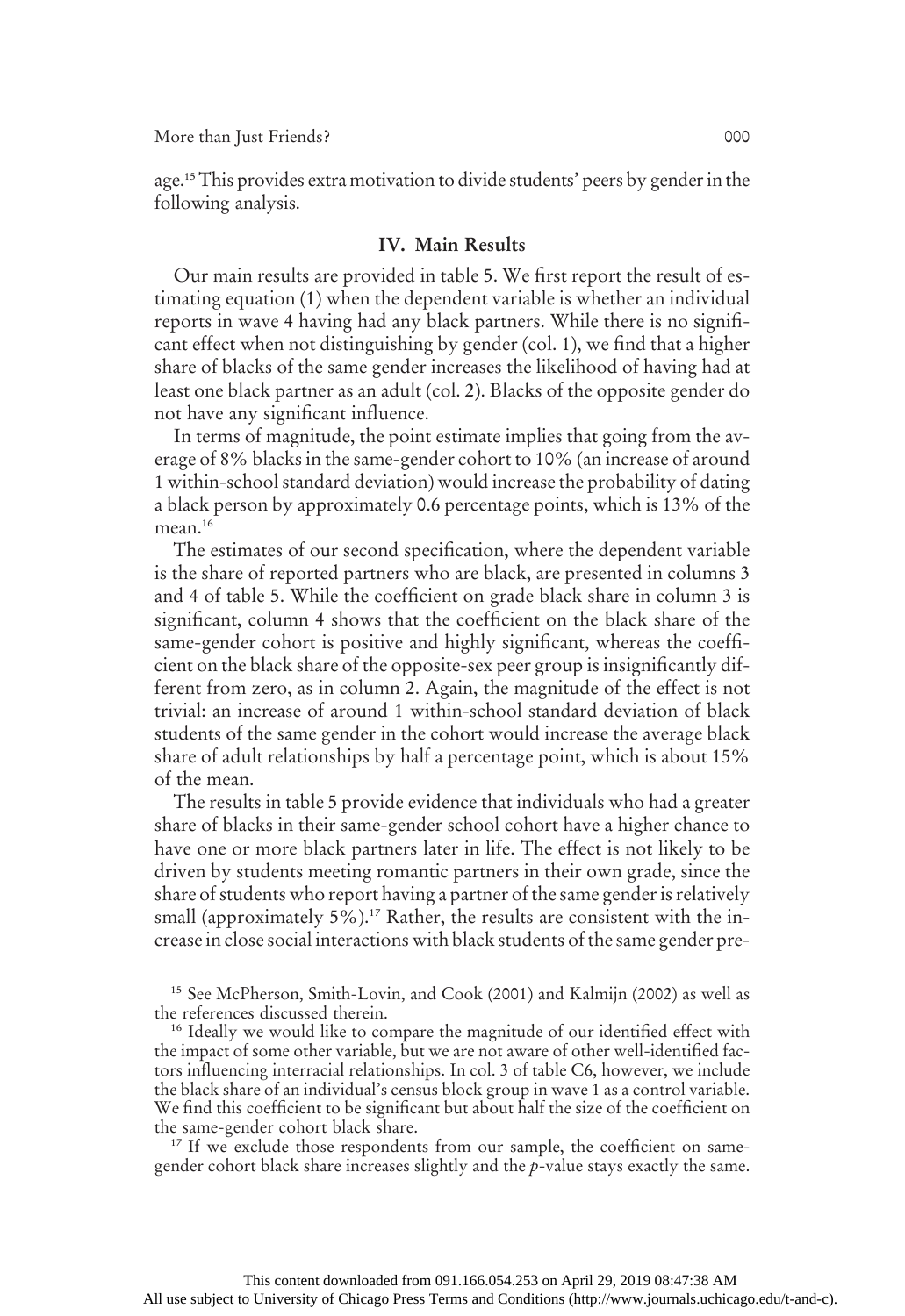|                                    | Any Black Partners |          |           | Share of Black Partners |
|------------------------------------|--------------------|----------|-----------|-------------------------|
|                                    | (1)                | (2)      | (3)       | (4)                     |
| Grade black share, both genders    | .246               |          | $.325***$ |                         |
|                                    | (.191)             |          | (.126)    |                         |
| Grade black share, same gender     |                    | $.283**$ |           | $.261***$               |
|                                    |                    | (.119)   |           | (.0858)                 |
| Grade black share, opposite gender |                    | $-.0548$ |           | .0586                   |
|                                    |                    | (.123)   |           | (.0808)                 |
| Observations                       | 8,879              | 8,879    | 8,696     | 8,696                   |
| Adjusted $R^2$                     | .061               | .062     | .055      | .056                    |

#### Table 5 Benchmark Results

NOTE.—The table reports ordinary least square estimates controlling for grade size, grade-gender fixed effects, and school-gender fixed effects. The dependent variable in cols. 1 and 2 is a dummy variable coded as 1 if a respondent reports having had at least one black partner. In cols. 3 and 4 the dependent variable is the share of romantic partners who are black. Wave 4 cross-sectional weights are used. Standard errors (in parentheses) are clustered at the school level.

\*\*  $p < .05$ .<br>\*\*\*  $p < .01$ .

sented in the previous section. Hence, the importance of same-sex peers could be driven by the fact that students typically form closer friendships with students of their own gender, and hence this peer group has the largest impact on post-high-school relationships.18 Moreover, a student's grade is less likely to be the relevant population for within-school romantic relationships than for friendship. Indeed, in our data a majority of students' within-school friends are in the same grade, but this is true for less than a quarter of within-school romantic partners.19

Since it is the composition of same-gender students that is driving our results, from now on we focus on these cohorts. To ease readability and improve the clarity of our argumentation, we focus on the binary interracial relationship measure as our outcome variable of interest. Results pertaining to the share of partners who are black can be found in appendix section C1. Before we explore potential mechanisms behind our result, we test its robustness to several alternative specifications.

We first analyze the extent to which our results may be affected by omittedvariable bias by introducing a series of additional control variables. These results are presented in table 6. Column 1 presents our benchmark result when cohorts are divided by gender, with column 2 introducing a number of control

<sup>19</sup> Further tests looking at opposite-gender black shares in other grades relevant for potential romantic partners do not yield significant results. Potential reasons include the smaller sample for this analysis (i.e., first or last grades must be excluded).

<sup>&</sup>lt;sup>18</sup> In line with this interpretation, Soetevent and Kooreman (2007) find that interactions with peers of the same gender are generally much stronger than those with peers of the opposite gender for several academic and nonacademic outcomes.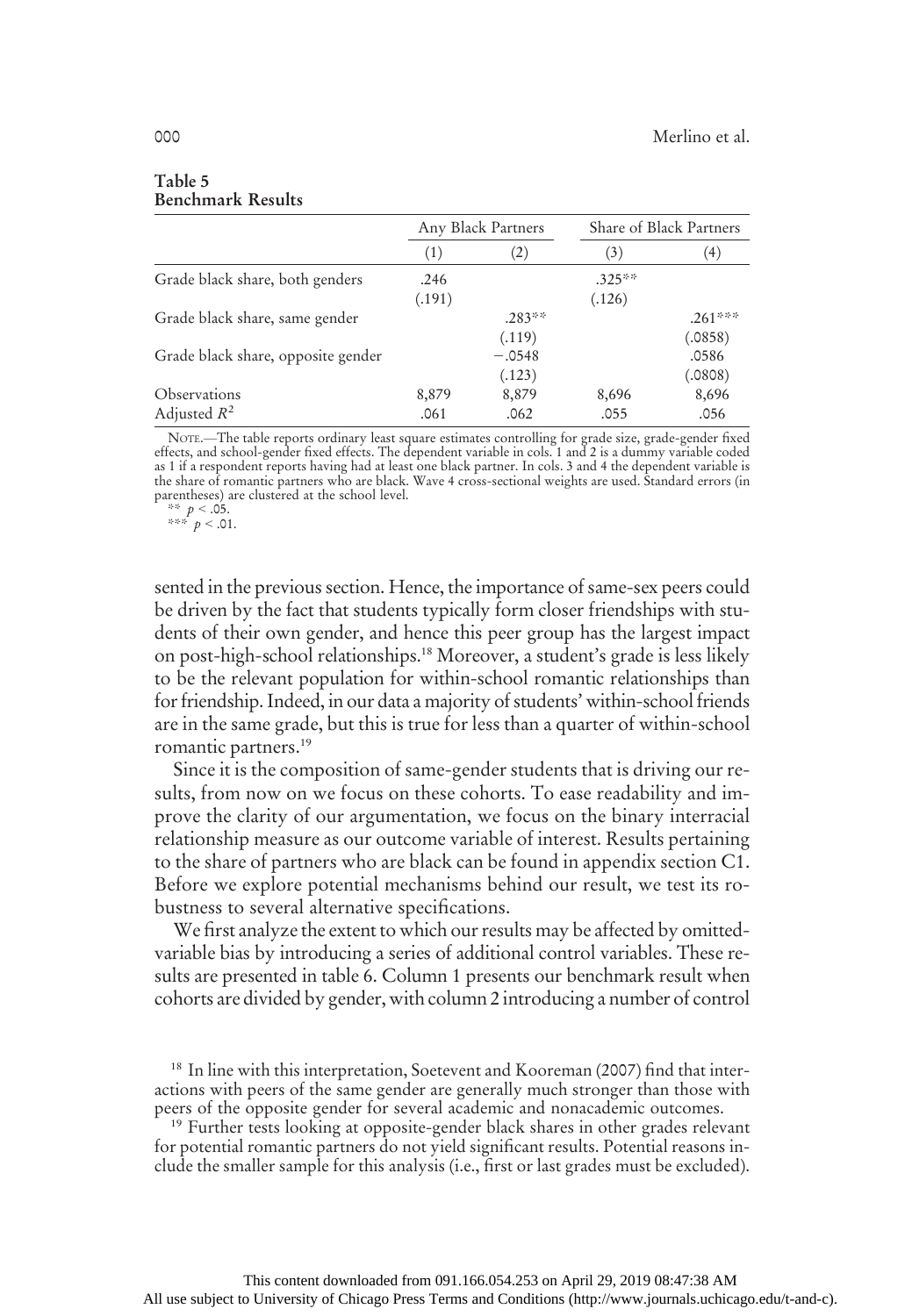#### Table 6 Robustness to Additional Controls

|                                    | (1)       | (2)       | (3)      | (4)      | (5)      | (6)     |
|------------------------------------|-----------|-----------|----------|----------|----------|---------|
| Grade black share, same gender     | $.283***$ | $.306***$ | $.297**$ | $.283*$  | $.302**$ | $.315*$ |
|                                    | (.119)    | (.119)    | (.120)   | (.167)   | (.147)   | (.177)  |
| Grade black share, opposite gender | $-.0548$  | $-.0584$  | $-.0432$ | $-.0341$ |          |         |
|                                    | (.123)    | (.119)    | (.120)   | (.156)   |          |         |
| Benchmark controls                 | Y         | Y         | Y        | Y        |          | Y       |
| Extended controls                  |           | Y         | Y        | Y        | Y        | Y       |
| Extended cohort controls           |           |           | Y        | Y        | Y        | Y       |
| School trends                      |           |           |          | Y        |          |         |
| School-grade fixed effect          |           |           |          |          | Y        | Y       |
| Tract fixed effect                 |           |           |          |          |          | Y       |
| Observations                       | 8,879     | 8,879     | 8,879    | 8,879    | 8,879    | 8,879   |
| Adjusted $R^2$                     | .062      | .070      | .070     | .078     | .084     | .172    |

NOTE.—The table reports ordinary least square estimates. The dependent variable is a dummy variable coded as 1 if a respondent reports having had at least one black partner. Benchmark controls are grade size, grade-gender fixed effects, and school-gender fixed effects. Extended controls include an individual's reli-<br>gion, birth year, the black share of the census block group, whether an individual lived with a single parent<br>at cohort controls include the share of the same-gender cohort whose mother attended college, the share whose<br>father attended college, the share Hispanic, the share Asian, the share whose parents were born in the United<br>State are clustered at the school level.

\*  $p < .10$ .<br>\*\*  $p < .05$ .

variables, including the share of blacks within an individual's census block group, his or her family's income, and his or her religion. Column 3 then additionally includes other characteristics of the same-gender cohort, such as the share of the grade who are of the same gender and the share of samegender peers whose parents attended college. Our coefficient of interest remains almost unchanged, suggesting that our result is not being driven by unobservables correlated with the controls we add (Altonji, Elder, and Taber 2005; Oster 2017).

We can additionally control for a number of unobservables by introducing school trends and other fixed effects. Column 4 adds a trend variable for each school—that is, school fixed effects interacted with grade—that controls for factors such as differential dropout rates among blacks across schools. Column 5 adds school-grade fixed effects, so that we can control for any variable that impacts a particular grade within a school. In this case, our coefficient of interest is identified entirely from the difference in the black shares between genders. This specification therefore allows us to control for the exact level where we would suspect that selection is taking place. Using this more limited source of variation, the coefficient remains significant and of the same magnitude.

Finally, column 6 introduces census tract fixed effects. On average there are 25 census tracts within a school, so including census tract fixed effects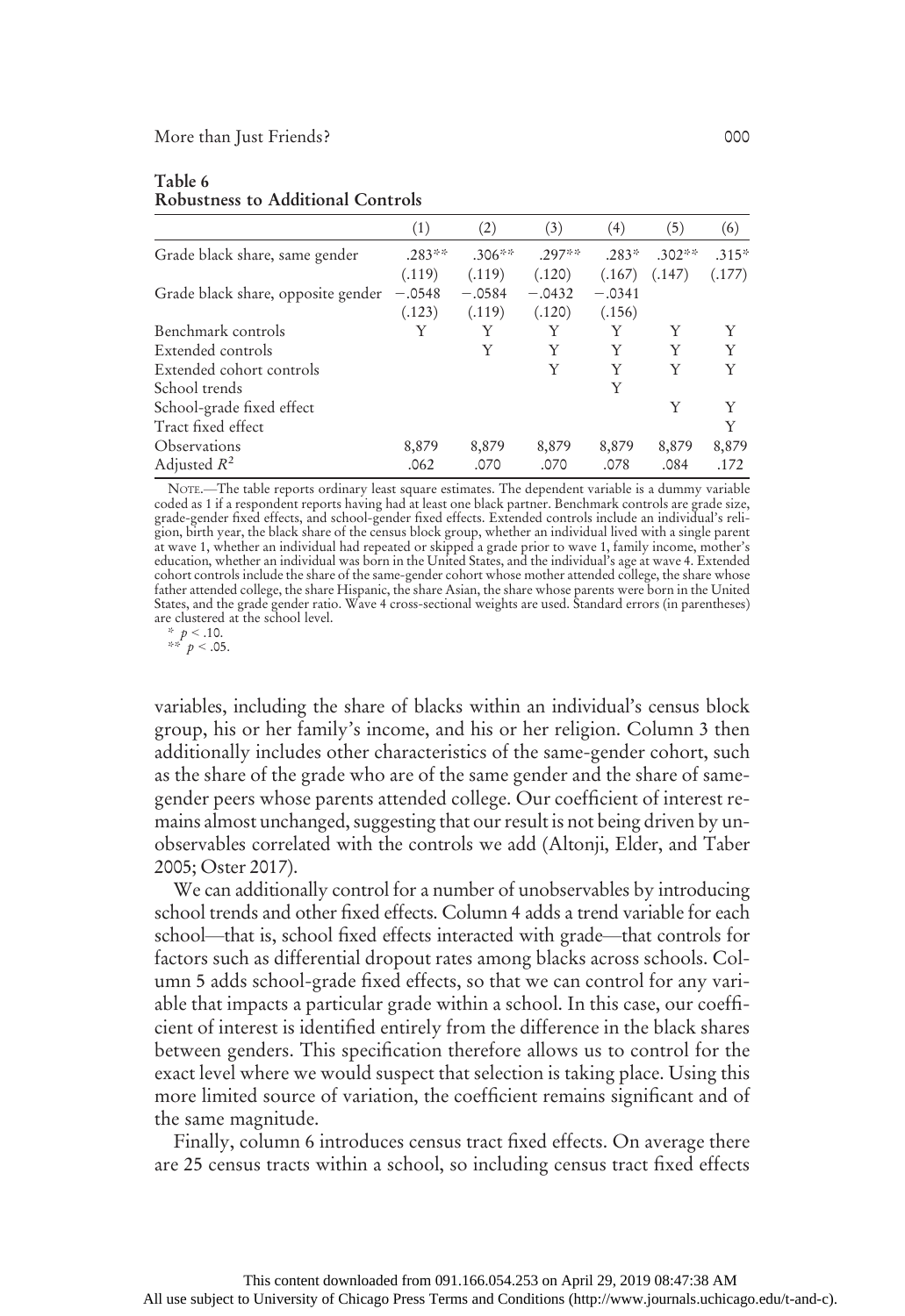further ensures that our results are not being driven by variation in the residential area from which students are drawn. In this regression standard errors are larger than our benchmark due to a reduction in statistical power, but our coefficient moves relatively little and remains significant. Therefore, estimates in table 6 strongly suggest that unobserved omitted variables are unlikely to drive our result.

One potential concern with the methodology of exploiting cohort variation is that results can be driven by selection bias or measurement error, as described by Angrist (2014).<sup>20</sup> Since we have strong evidence that our variation in same-gender cohort black share is quasi-random and race is generally not measured with error, this is unlikely to be a problem in our case. Nonetheless, we check for bias from measurement error in three ways. First, if the cohort black shares were proxying for an individuals' true race, we would expect them to be significant when we replace our dependent variable with predetermined variables correlated with race. Yet in table 2 we can see that the coefficients are insignificant when regressing parental race and two alternative measures of neighborhood black shares. Second, if our result was driven by measurement error in race, the coefficient should fall when we introduce other variables correlated with race, yet we observe little change when we do so. Third, following Carrell, Hoekstra, and Kuka (2016) and Feld and Zölitz (2017), we redo our estimation introducing varying amounts of measurement error. As expected, a greater amount of measurement error leads to results being attenuated to zero and does not bias the coefficient upward. Results from these tests and more details can be found in appendix section C4.

A different concern is that since our identification is driven by small quasirandom variation across cohorts, our standard errors may be inappropriate or our results may be driven by some other aspect of the cohort that is correlated with the black shares. We test for this in two ways. First, we construct more than 200 other cohort shares including, for instance, the share of Hispanics and the share who have college-educated mothers. We enter them into regressions individually in place of our main explanatory variable and record the t-statistic. The t-statistics of our coefficients of interest in the benchmark results lie at the extremes of the right tails of the relevant distributions of the t-statistic resulting from this exercise (see fig. C2 in app. sec. C4). Second, we undertake 10,000 placebo regressions whereby we assign students to cohorts within their school at random. Plotting the distribution of coeffi-

<sup>&</sup>lt;sup>20</sup> Angrist (2014) also discusses a range of other potential problems with the peer effects literature, but these are mainly not relevant to our context. For instance, nonlinearity is not an issue since our peer characteristic of interest—being black or not—is binary in nature.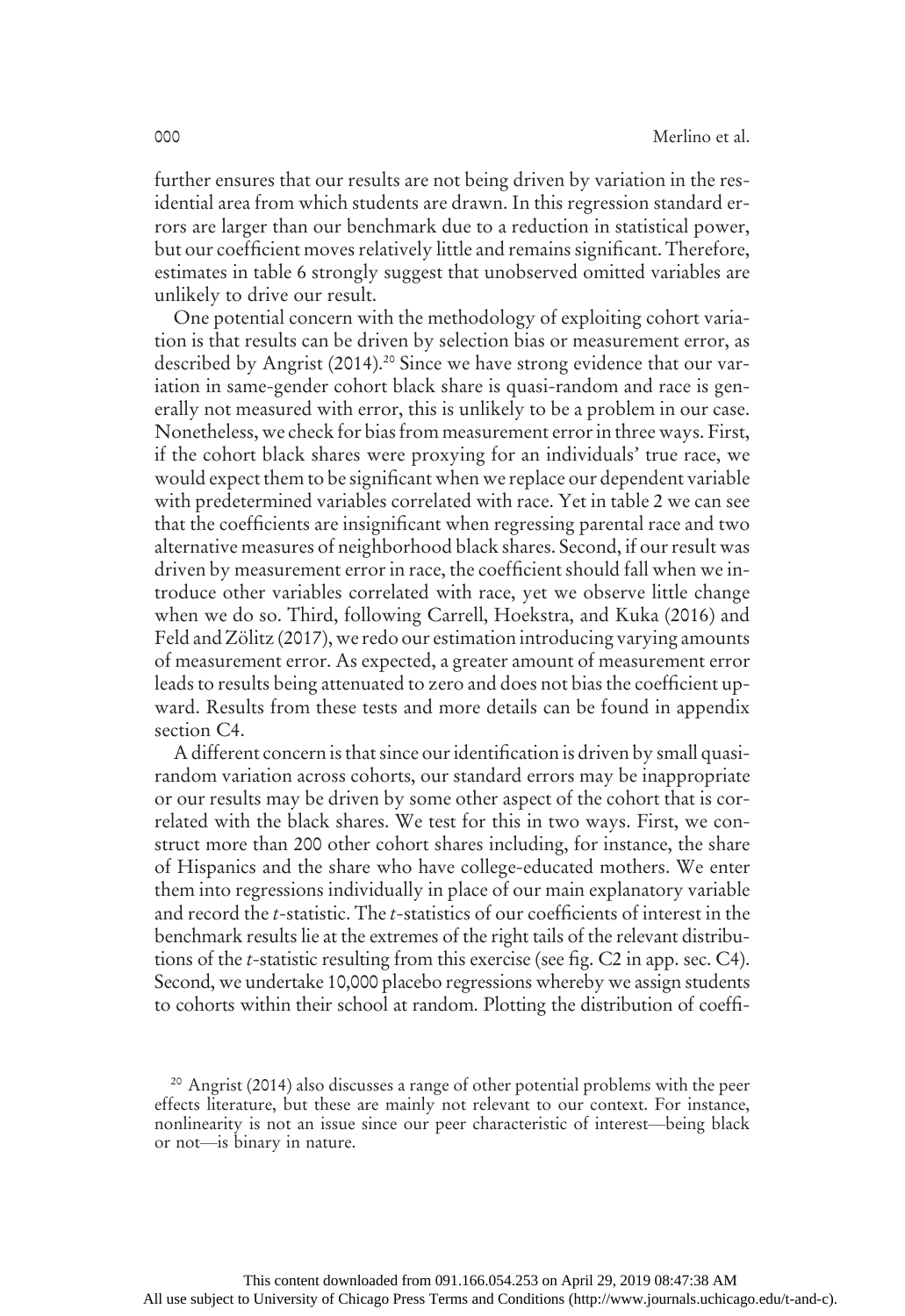cients, we note that the true coefficient is clearly an outlier, as it is larger than almost all of the placebo coefficients (see fig. C3). We can therefore conclude that it is very unlikely that our results are driven by chance or correlation with other characteristics of school cohorts.

Since a number of individuals surveyed in wave 1 are not included in our final sample, we may be concerned that this attrition impacts our results. In appendix section C2 we provide several tests that show no evidence of such an impact. These include showing that in our sample the black share of one's same-gender cohort is not related to attrition and that controlling for being a respondent in wave 3 does not affect our results. Furthermore, our results are relatively insensitive to the way individual wave 4 weights are assigned. Results are also similar when we focus on relationships recorded in waves 1 and 2, where attrition is much less of a concern. Finally, we use the procedure introduced by Lee (2009) to provide bounds of our results accounting for attrition and find that the lower bound is significantly above zero.

We may also be concerned that our results are sensitive to the way the race of partners is measured, since this is self-reported by the interviewee. To address this issue we use observations from waves 1–3 where the partners were interviewed, and we use the interviewer's report of the partner's race. Using this alternative sample of partners, we show that same-gender cohort black share still has a significant impact on both the probability and the share of interracial relationships (see cols. 1 and 5 of table C7). Impacts on respondents' reporting of their partner's race is therefore unlikely to be affecting our results.

Finally, we may be concerned that our results are sensitive to the behavior of the linear probability model. We therefore report results from three nonlinear models in appendix section C3. From table C5 we can note that the significance of our coefficient of interest is robust to these alternative estimators.

In appendix section C6, we investigate several subsample splits and interactions to investigate the nature and variation of our results. The estimates show that the coefficient of interest does not significantly differ by gender, school black share, the Republican vote share in the school county, the share of students residing in urban areas, the grade size, or whether the cohort is measured in a middle or high school. This may seem surprising given that the rate of interracial relationships varies substantially across gender and schools, but it is likely to be the result of a lack of power rather than strong evidence for a homogeneous effect. For instance, women are three times more likely to report a black partner than men, but while we cannot reject the hypothesis that the coefficient is the same for men and women, neither can we reject the hypothesis that the coefficient for women is three times as large as it is for men. There is some indication, using the segregation measure of Echenique and Fryer (2007), that the effect is stronger in less segregated schools, pos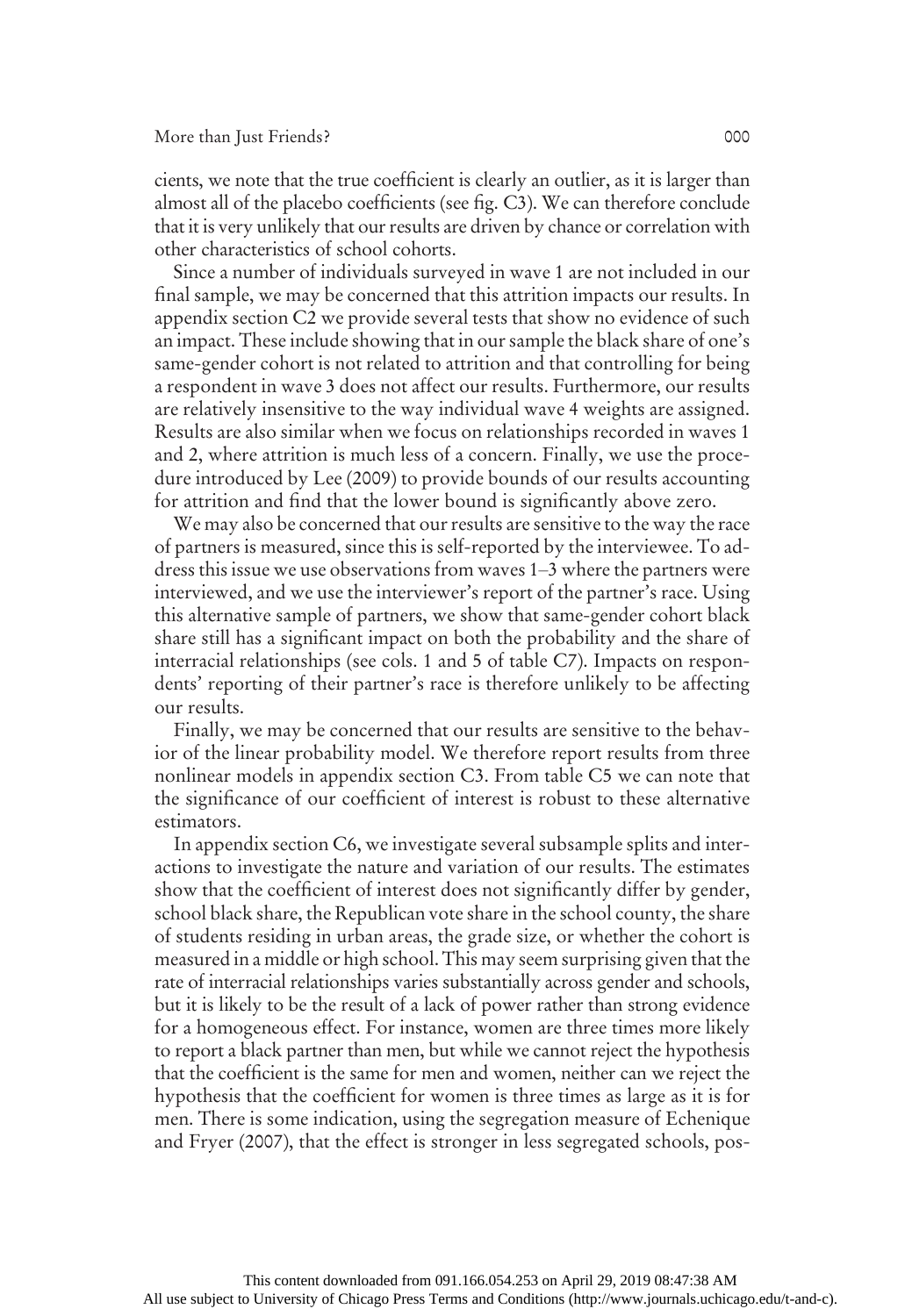sibly suggesting that the grade black share is most likely to have an impact when there is more social mixing between whites and blacks of the same gender. It should be noted, however, that segregation is correlated with many other variables, and therefore we should not overinterpret this interaction.

We also perform the same analysis as our benchmark specification for Hispanics and Asians, but we do not find any statistical effect of the share of students of those groups on subsequent romantic relationships (see app. sec. C5). This suggests that there may be something special with respect to attitudes and social interactions with blacks compared with other minorities, which is consistent with similar findings in the labor market (Hellerstein and Neumark 2008).

We have so far established that students who have more blacks of the same gender in their school cohort go on to have, on average, more relationships with blacks as adults. To our knowledge, the only other paper that has looked at the impact of school peers on adult interracial relationships is the one by Gordon and Reber (2018), who study the effect of school racial desegregation between 1961 and 1985 on subsequent black-white births. Their results are sensitive to the specification of cohort trends, and hence they cannot rule out no effect or a modest positive effect. Our work is complementary to theirs in providing evidence on relationships beyond those that lead to children and by studying a different era and source of variation. Additional data available in Add Health also allow us to provide insight on the potential mechanisms behind the increase in interracial relationships. This is what we explore in the next section.

# V. Investigating Mechanisms

There are three mechanisms that could lie behind the result identified in the previous section. First, the effect may be the result of a change in individuals' attitudes. Greater exposure to blacks may change beliefs in line with the contact hypothesis (Williams 1947; Allport 1954). Second, the effect may be the result of increased meeting opportunities. A greater number of blacks in an individual's same-gender cohort may increase the number of blacks in their social network, and through this network they may meet a greater number of potential black partners. Third, the effect may be the result of poorer educational achievement. Various studies suggest that an increased share of black students may worsen educational achievement for their peers (Hoxby 2000; Hanushek, Kain, and Rivkin 2009; Billings, Deming, and Rockoff 2014). This may have knock-on effects on college attendance or employment, which in turn impact individuals' propensity to form romantic relationships with blacks.

Identifying the mechanism at work is important for policy and for understanding the nature of peer effects. In particular, if adult relationships change as a result of a change in attitudes, this suggests cohort composition may im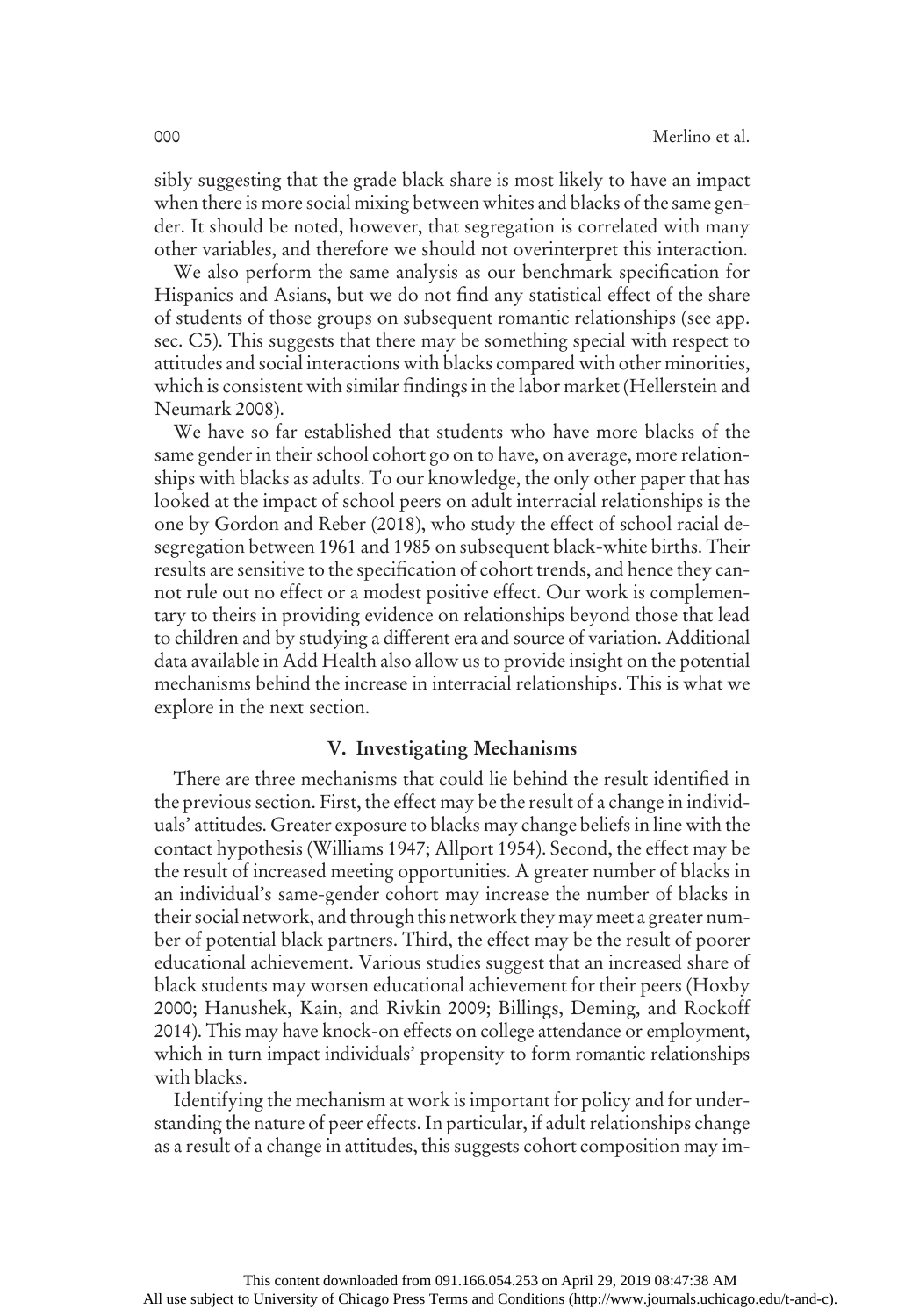pact a broader range of behaviors including discrimination. In this section, we aim to investigate whether evidence from our data is consistent with one or more of these mechanisms.

### A. Attitudes

To test whether our result is compatible with the contact hypothesis, we would like to look directly for changes in attitudes regarding race. The Add Health surveys do not ask questions specifically about such attitudes, but in wave 3 respondents are asked to rate how important they think several elements are for a serious committed relationship.<sup>21</sup> One of these elements is "being of the same race or ethnic group." We construct a binary measure of the relative importance of race in a relationship by comparing the rating given to race to the other factors. The coefficient is significant and negative (col. 1 of table 7), indicating that white students who had a greater share of blacks in their same-gender school cohort attach less importance to racial homogeneity within romantic relationships.

We would also like to get a sense as to whether attitudes toward race are impacted beyond the context of romantic relationships. We exploit here the fact that in the wave 1 in-school survey students are asked how much they agree with the general statement "the students at this school are prejudiced." Answers to this question could incorporate any form of prejudice, but for black respondents we can imagine answers should partly reflect the extent to which they feel that nonblack students are prejudiced toward black students. We therefore use the sample of black students in the in-school survey and regress this variable on the cohort black shares. The corresponding estimate in column 2 of table 7 implies that a greater share of blacks of the same gender within a grade indeed leads black respondents to report less prejudice. While this may be because blacks are less likely to report prejudice when they are a larger minority, it is also consistent with a change in the attitudes and behavior of nonblack students.

A third strategy involves examining the degree respondents in wave 4 report themselves to be liberal. In general, changes in racial attitudes may not shift individuals' overall political identification, but wave 4 of the survey was collected in 2008, the year when Barack Obama was first campaigning to become president. In both the Democratic primary and the general election, Obama positioned himself as the most liberal of the widely supported candidates. Hence, it is reasonable to hypothesize that individuals' political identification in 2008 may be particularly correlated with their attitudes toward

<sup>21</sup> Since not all of our main sample was interviewed in wave 3, we have a smaller number of observations for this analysis. In app. sec. C2 we investigate whether this attrition may be biasing our results in an important way, and we do not find any evidence to this effect.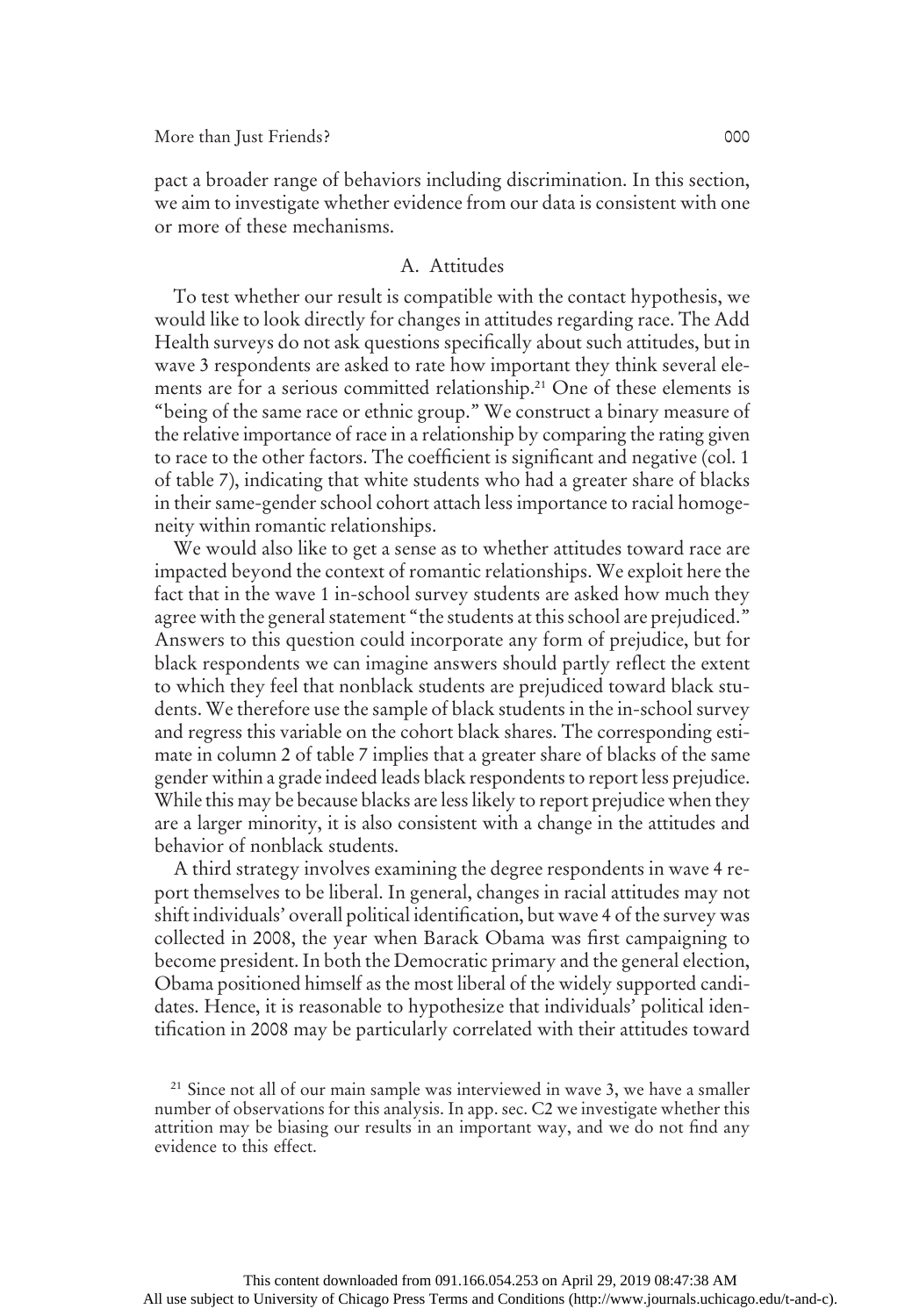|                                    | Importance<br>of Race in<br>Relationships | Are Students in<br>School Prejudiced?<br>(Sample of Blacks) | Liberalness in<br>Obama Election<br>Year<br>(3) |
|------------------------------------|-------------------------------------------|-------------------------------------------------------------|-------------------------------------------------|
| Grade black share, same gender     | $-.458**$                                 | $-.534*$                                                    | $.907**$                                        |
|                                    | (.229)                                    | (.320)                                                      | (.399)                                          |
| Grade black share, opposite gender | .0403                                     | .200                                                        | $-.0760$                                        |
|                                    | (.263)                                    | (.209)                                                      | (.409)                                          |
| Observations                       | 7,386                                     | 9,332                                                       | 8,336                                           |
| Adjusted $R^2$                     | .070                                      | .067                                                        | .080                                            |

#### Table 7 Impact of Cohort Black Shares on Attitudes

NOTE.—The table reports ordinary least square estimates controlling for grade size, grade-gender fixed effects, and school-gender fixed effects. Wave 4 cross-sectional weights are used in all regressions. Standard errors (in parentheses) are clustered at the school level.

\*  $p < .10$ .<br>\*\*  $p < .05$ .

blacks.22 We therefore regress declared liberalness in wave 4 on the cohort black shares (col. 3 of table 7). The coefficient is positive and significant for peers of the same gender, suggesting that having more black peers in school makes whites declare themselves as more liberal in 2008. Consistent with this effect being driven by Obama, we do not find a similarly significant impact of same-gender cohort black shares on liberalness reported in wave 3, and indeed results are similar to column 3 when we use the difference in reported liberalness between waves 3 and 4 as a dependent variable.

# B. Impact by Distance, Age, and Social Network

Our results so far are consistent with a change in racial attitudes, but it is also possible that the effect we have found is driven by an increase in meeting opportunities that result from more diverse social networks formed in school. Note that our results cannot be due to a direct increase in meeting opportunities in school because the effect we find stems from the race of peers of the same gender. Furthermore, since partners are mostly met after high school, the effect cannot be due to a change in dating competition within schools. We have seen, however, that students with more black peers make more black friends. Hence, it might be that through these friends they then

<sup>22</sup> If we regress wave 4 liberalness on the importance of race in relationships and a dummy for whether the individual ever reports having a relationship with a black person, then we find that both coefficients are significant at the 1% level, even when we control for grade black shares. This suggests a strong correlation between liberalness in wave 4 and attitudes toward blacks. On the other hand, if we regress wave 3 liberalness on these variables, both coefficients are insignificant, suggesting that the 2008 measure of liberalness may be exceptionally correlated with attitudes toward blacks.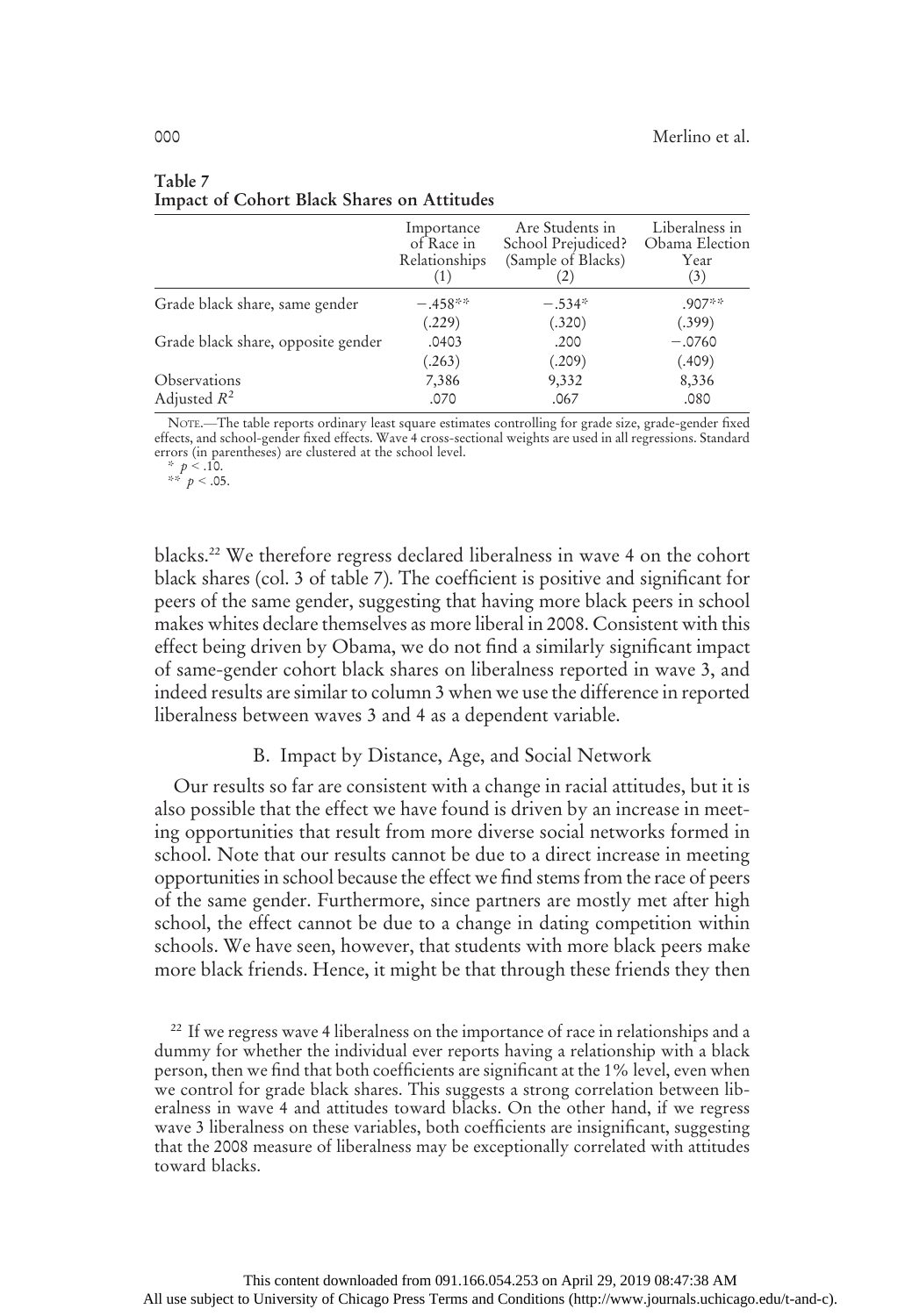#### More than Just Friends? 000

meet other black people who become romantic partners. In other words, white students who are more exposed to blacks in school might have a lower meeting bias later on, independent of their racial attitudes.

To test whether meeting opportunities can explain most of the impact on adult romantic relationships, in this section we investigate heterogeneity in our result by distance, age, and social network. The basic idea is that if the result is driven by social networks formed in school, then the effect should be strongest for those relationships formed right after and closest to school. If instead greater romantic interaction with blacks is driven by a change in attitudes, then our results should be similar in all relationships.

To analyze the differential impact by geographical distance, we exploit information provided by respondents on where they live and when, if ever, they moved between US states. First, we use the distance of the physical location of the respondent in wave 4 from their location in wave 1. Second, we use whether the individual resides in wave 4 in the same county of the school they attended. Third, we use the information on whether the respondent lived outside the state they went to school in when they met their partners reported in wave 4. Table 8 then shows the results from interacting each of these measures of distance with the share of black students of the same

|                                                                 | (1)      | (2)      | (3)      |
|-----------------------------------------------------------------|----------|----------|----------|
| Grade black share, same gender                                  | $.277*$  | $.319*$  | $.304**$ |
|                                                                 | (.147)   | (.180)   | (.147)   |
| Grade black share, opposite gender                              | $-.0919$ | $-.134$  | $-.0286$ |
|                                                                 | (.161)   | (.242)   | (.160)   |
| Same-sex black share $\times$ distance (1,000 km)               | $-.0444$ |          |          |
|                                                                 | (.166)   |          |          |
| Opposite-sex black share $\times$ distance (1,000 km)           | .105     |          |          |
|                                                                 | (.248)   |          |          |
| Same-sex black share $\times$ not in school county              |          | $-.0419$ |          |
|                                                                 |          | (.247)   |          |
| Opposite-sex black share $\times$ not in school county          |          | .127     |          |
|                                                                 |          | (.370)   |          |
| Same-sex black share $\times$ all partners met out of state     |          |          | .0984    |
|                                                                 |          |          | (.387)   |
| Opposite-sex black share $\times$ all partners met out of state |          |          | $-.426$  |
|                                                                 |          |          | (.439)   |
| Observations                                                    | 8,831    | 8,875    | 8,696    |
| Adjusted $R^2$                                                  | .077     | .078     | .074     |

#### Table 8 Impact by Distance from School

NOTE.—The table reports ordinary least square estimates controlling for grade size, grade-gender fixed effects, and school-gender fixed effects. The dependent variable is a dummy variable coded as one if a re-<br>spondent reports having had at least one black partner. We also control for the interaction of the relevant<br>distanc

\*  $p < .10$ .<br>\*\*  $p < .05$ .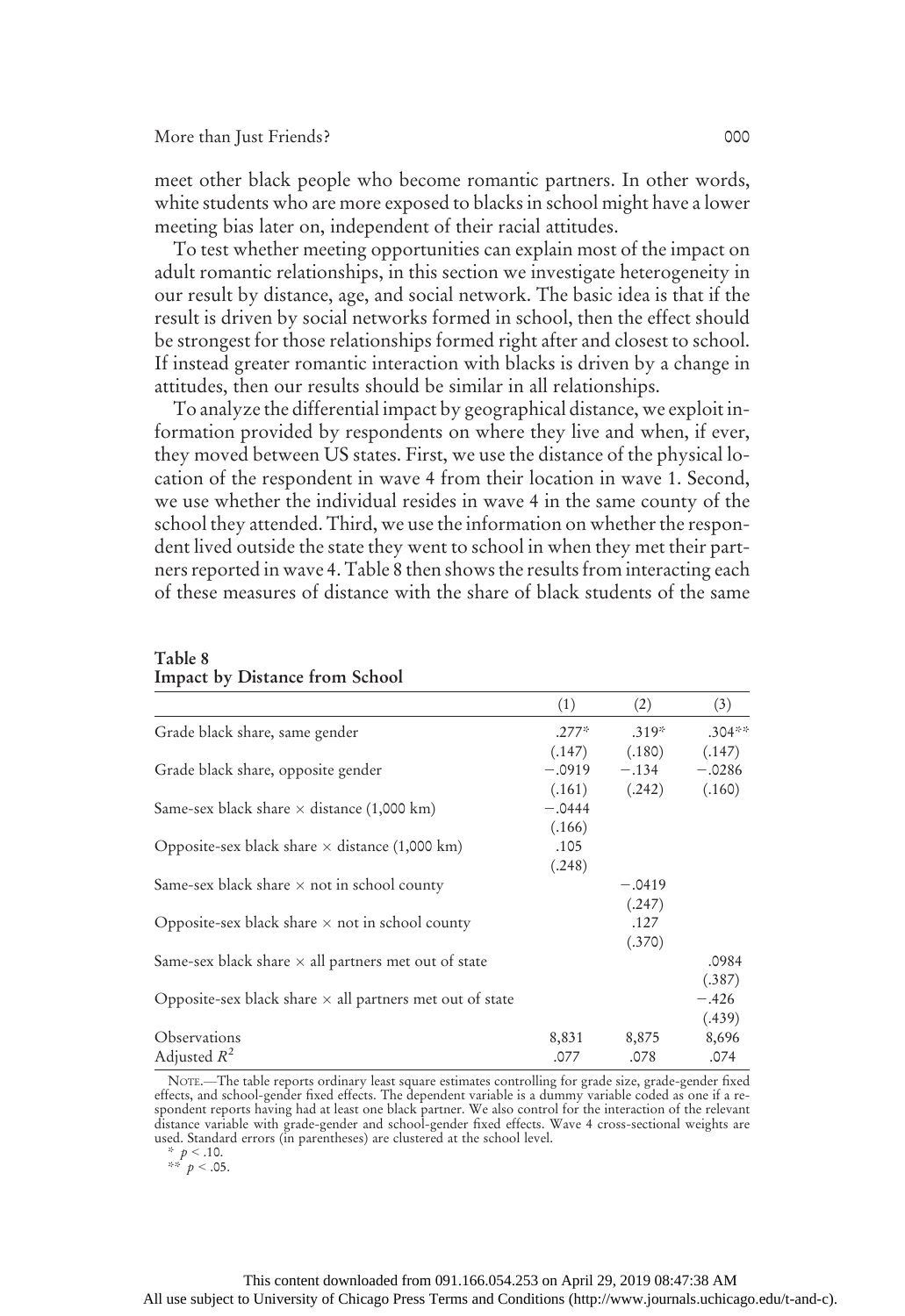gender in the school cohort.23 We control for the interaction of the relevant distance variable with grade-gender and school-gender fixed effects. The number of observations varies slightly, reflecting missing data on the different distance measures. None of the interaction terms are significant, and the coefficient on the same-gender cohort black share does not change substantially. This suggests that the effect of having a higher share of black students in one's school cohort on the probability of interracial dating does not fade with distance from school. Since we expect social networks to be mostly local (especially concerning indirect meeting via friends), this evidence suggests that the meeting opportunities mechanism is unlikely to drive our results.

Social networks are also very likely to deplete over time, especially at a young age. Hence, in columns 1 and 2 of table 9 we compare the effect of the composition of a student's cohort on relationships formed before and after age 23. If the effect is being driven by meeting opportunities stemming from school social networks, it would likely be most important in relationships formed before or just after students left school. This is not what we find, however, with the point estimate being if anything larger for those relationships formed longer after leaving.

As a final test, we use information in waves 1 and 2 on romantic relationships students had during high school. This information is useful because for these relationships we know whether the partners are in the same school or not as well as whether they share mutual friends with their partners. Using these data, we run regressions similar to the benchmark model. We see that there is no evidence that the effect of same-gender cohort black share is strongest for partners within school or those with mutual friends (cols. 3–6 of table 9). Indeed, the effect is significantly larger for relationships with partners not in the same school compared with those in the same school, which may be because black peers directly compete in the dating markets within schools. Overall, these results are inconsistent with the hypothesis that the main mechanism driving our result is an increase in indirect meeting opportunities.

#### C. Educational Performance

It is reasonable to hypothesize that a student's performance in school may have an impact on the race of their future adult partners. For instance, if worse grades mean that students are less likely to go to college, they may then meet proportionally more black people and as a result be more likely to have a relationship with blacks. Similarly, if students go on to engage in criminal behavior, they may then come into contact with more blacks, and this may impact the race of their partners.

<sup>23</sup> Alternatively, we can split the sample based on these measures of distance and test for differences in the coefficient across the samples. The results of this analysis are very similar (table C10).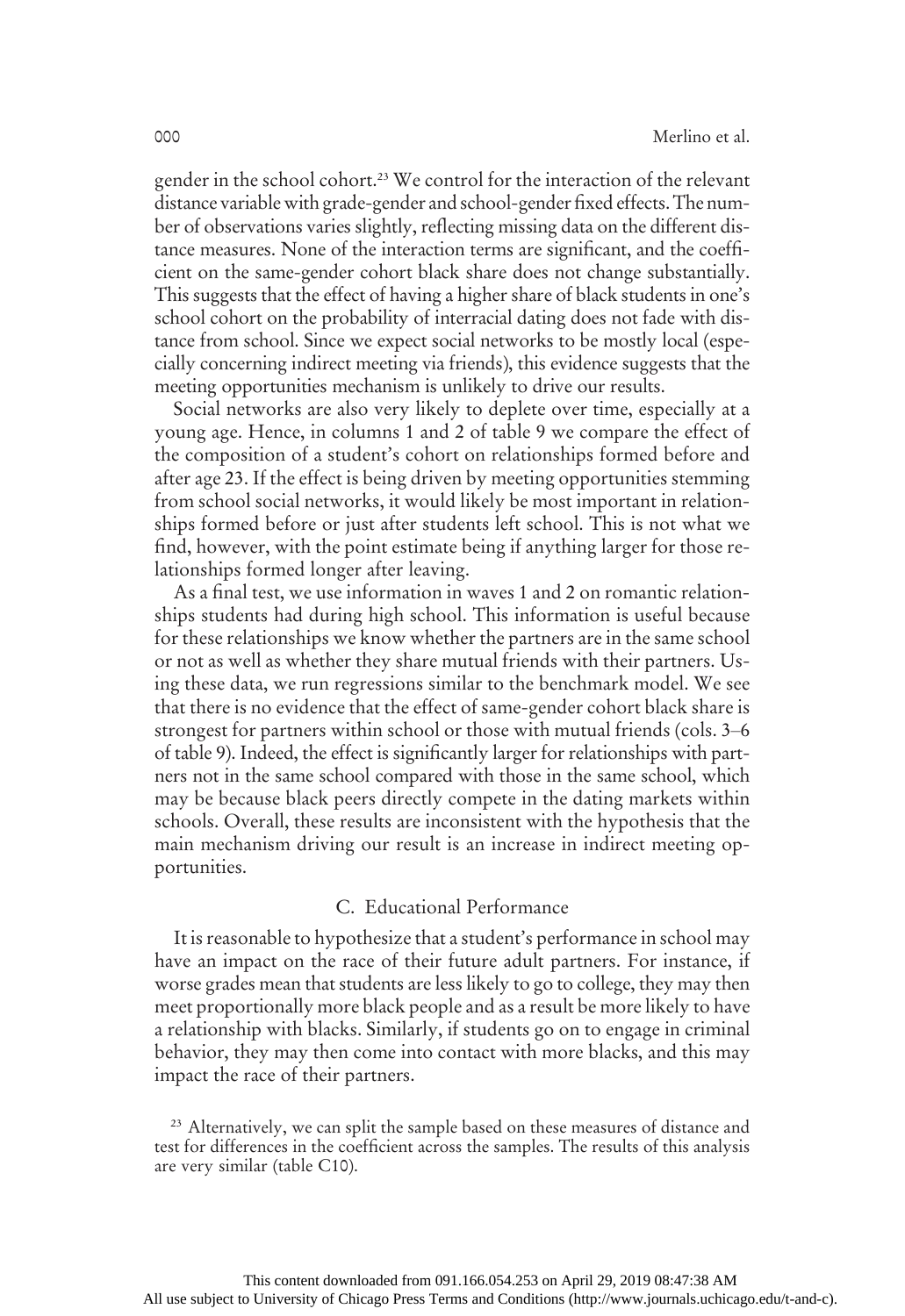| Table 9                          |  |
|----------------------------------|--|
| Impact by Age and Social Network |  |

|                                | Any Black Partners<br>in Wave 4 |           |           | Any Black Partners<br>in Waves 1 or 2 |        |         |
|--------------------------------|---------------------------------|-----------|-----------|---------------------------------------|--------|---------|
|                                | Met                             | Met       | In        | Not                                   | With   | Without |
|                                | before                          | after     | Same      | in Same                               | Mutual | Mutual  |
|                                | Age 23                          | Age 23    | School    | School                                | Friend | Friend  |
|                                | (1)                             | (2)       | (3)       | (4)                                   | (5)    | (6)     |
| Grade black share, same gender | .139                            | $.259**$  | $-.00691$ | $.273***$                             | .0686  | $.221*$ |
|                                | (.113)                          | (.105)    | (.121)    | (.0992)                               | (.145) | (.128)  |
| Grade black share, opposite    | $-.00216$                       | $-.00935$ | .126      | $-.0172$                              | .0970  | .193    |
| gender                         | (.0878)                         | (.0924)   | (.184)    | (.106)                                | (.130) | (.191)  |
| $p$ -value, coefficients equal | .4                              |           |           | .02                                   |        | .37     |
| Observations                   | 8,879                           | 8,879     | 8,879     | 8,879                                 | 8,879  | 8,879   |
| Adjusted $R^2$                 | .060                            | .028      | .050      | .049                                  | .048   | .058    |

NOTE.—The table reports ordinary least square estimates controlling for grade size, grade-gender fixed effects, and school-gender fixed effects. Wave 4 cross-sectional weights are used. Standard errors (in paren-theses) are clustered at the school level.

To test for this mechanism, we first analyze whether we observe any impact of cohort black shares on average test scores, college attendance, employment, earnings, or recorded crime. The results of these regressions are presented in table 10, and we can see that the coefficient on the black shares is always insignificant. This is consistent with Bifulco, Fletcher, and Ross (2011), who do not find any impact of minority shares on these outcomes.

The insignificance of the results in table 10 may, however, result from a lack of power rather than the absence of any real effects. Indeed, an impact on test scores of the size estimated in Billings, Deming, and Rockoff (2014),

|                    | Average<br>Test Score<br>(1) | Attended<br>College<br>(2) | Employed Earnings<br>(3) | Log<br>(4) | Ever<br>(5) | Ever<br>Arrested Incarcerated<br>(6) |
|--------------------|------------------------------|----------------------------|--------------------------|------------|-------------|--------------------------------------|
| Grade black share, |                              |                            |                          |            |             |                                      |
| same gender        | .269                         | .328                       | .0823                    | $-.769$    | $-.155$     | $-.0491$                             |
|                    | (.397)                       | (.226)                     | (.232)                   | (.498)     | (.239)      | (.152)                               |
| Grade black share, |                              |                            |                          |            |             |                                      |
| opposite gender    | .292                         | .161                       | $-.0141$                 | $-.0961$   | .336        | .0743                                |
|                    | (.384)                       | (.183)                     | (.220)                   | (.372)     | (.218)      | (.185)                               |
| Observations       | 8,808                        | 8,878                      | 8,875                    | 8,125      | 8,838       | 8,873                                |
| Adjusted $R^2$     | .110                         | .119                       | .037                     | .113       | .093        | .079                                 |

#### Table 10 Impact of Cohort Black Shares on Educational Performance

NOTE.—The table reports ordinary least square estimates controlling for grade size, grade-gender fixed effects, and school-gender fixed effects. Wave 4 cross-sectional weights are used. Standard errors (in paren-theses) are clustered at the school level.

 $*$   $p < .10$ .

<sup>\*\*</sup>  $p < .05$ .<br>\*\*\*  $p < .01$ .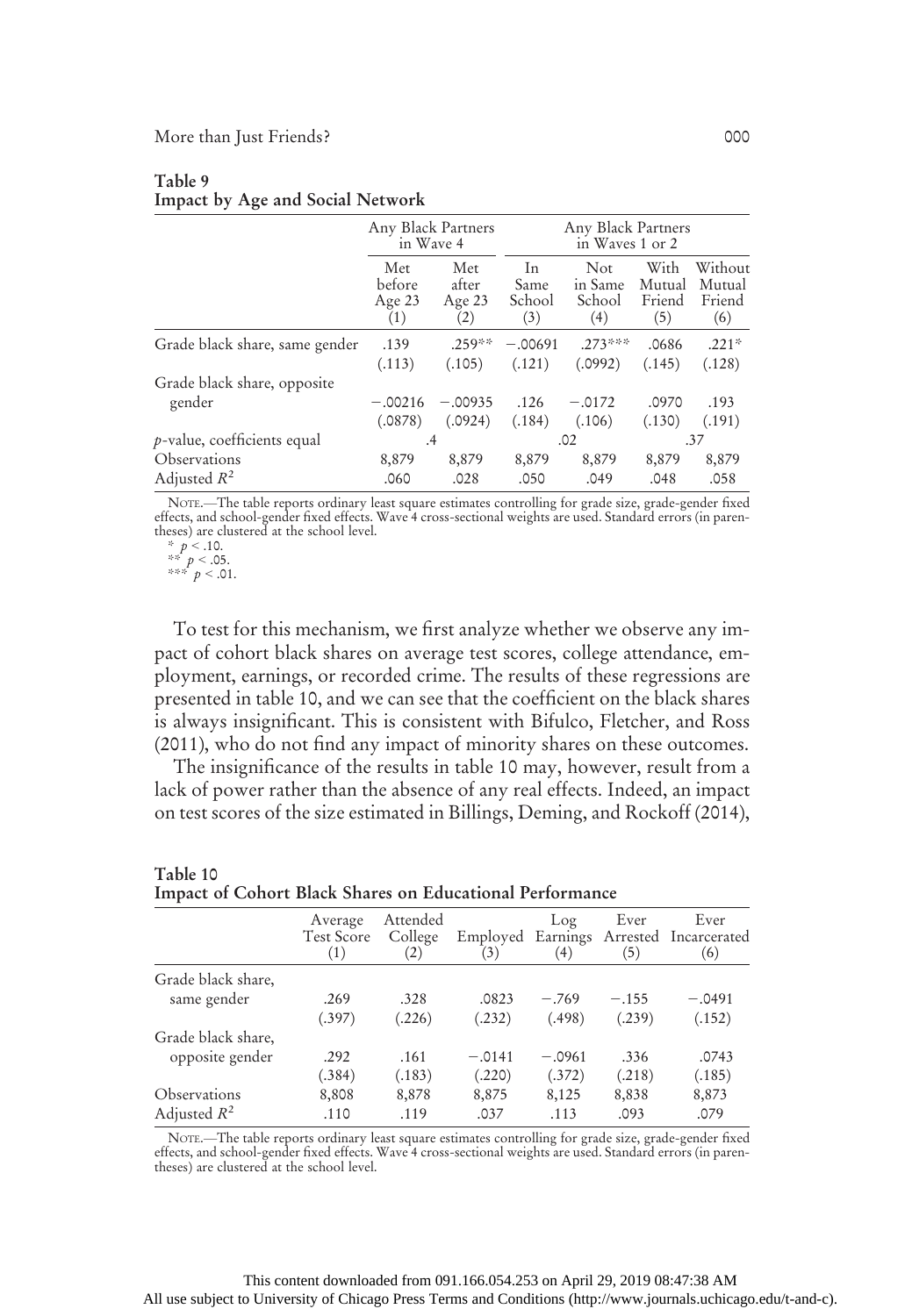for instance, is within our 95% confidence interval. We therefore regress our main outcome variable on these measures to come up with an approximate upper bound for the size of this mechanism.<sup>24</sup> Even if we assume that all of the true coefficients are at the upper bounds of the various 95% confidence intervals, we estimate that impacts on educational performance, employment, and earnings can account for no more than 22% of the effect identified in our benchmark. This is consistent with the observation of Sacerdote (2014) that the impact of peers on social outcomes is larger than that on test scores. We therefore conclude that educational performance is unlikely to be an important mechanism in explaining our result.

# VI. Conclusions

This paper finds that greater racial diversity in schools significantly impacts the prevalence of interracial adult relationships. The higher the share of black students of the same gender in a grade, the more likely a white student has a black partner during adulthood. Moreover, we provide evidence that this effect is associated with changes in stated attitudes and cannot be explained by increasing meeting opportunities, since it is persistent across time, space, and social networks.

Overall, our results enhance the understanding of how exposure to racial diversity can reduce the degree of assortativity by race in dating and marriage through a change in attitudes. This suggests that policies designed to increase racial diversity in schools could reduce racial prejudices and encourage social integration. There is need for further research, however, since the changes in minority shares that we study are smaller than those typically induced by policy. In particular, future work should further investigate whether potential nonlinearities in the impact emerge when considering larger variations in the share of black students, since these effects are hard to detect using the quasi-random variation we exploit.

Our paper has also highlighted the need to investigate further whether being exposed to racial diversity at school has implications for racial attitudes outside the social sphere. One could imagine that attitudes that impact romantic relationships might also affect discrimination in the labor market or the workplace, but it is also possible that the latter may be more affected by work-related experiences. This is an important question to investigate if we are to understand fully the effects of policies designed to decrease racial discrimination.

<sup>&</sup>lt;sup>24</sup> Results are available on request. One reason this upper bound is approximate is because the coefficients in this regression are likely to be biased due to omitted variables. We nonetheless use these coefficients because no well-identified impacts of these variables exist, and the direction of this bias is in any case likely to inflate the result.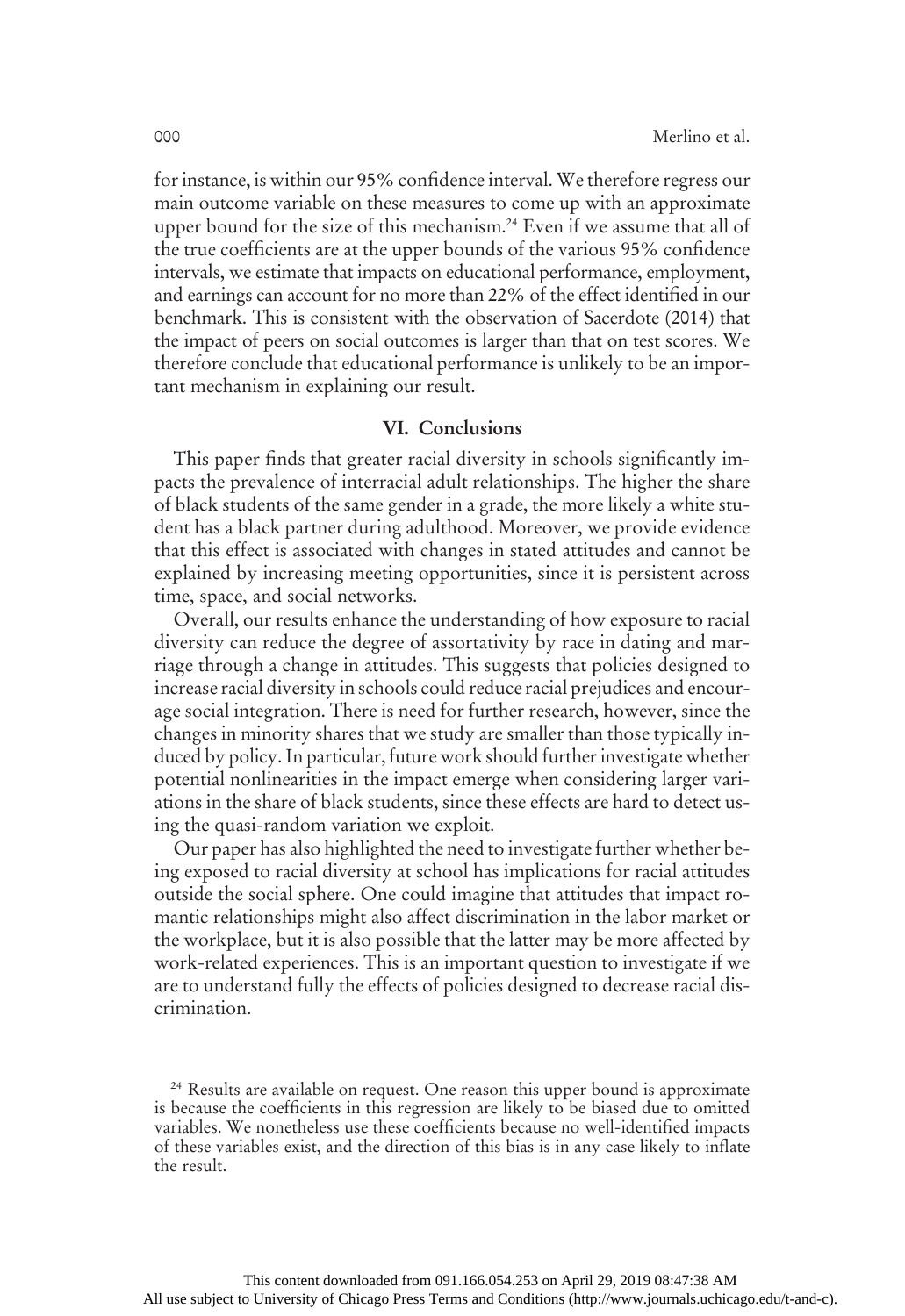# Appendix A

# Variable Definitions

| Variable                               | Wave           | Description                                                                                                                                                                                                              | Values                          |
|----------------------------------------|----------------|--------------------------------------------------------------------------------------------------------------------------------------------------------------------------------------------------------------------------|---------------------------------|
| Main variables:                        |                |                                                                                                                                                                                                                          |                                 |
| Any black partners                     | 4              | Reports any black partners                                                                                                                                                                                               | $\mathrm{No} = 0,$              |
|                                        |                |                                                                                                                                                                                                                          | $yes = 1$                       |
| Share of black partners                | 4              | Share of reported partners who are black                                                                                                                                                                                 | [0, 1]                          |
| Grade black share, both<br>genders     | $\mathbf{1}$   | Share of students in an individual's grade<br>who define themselves as black                                                                                                                                             | [0, 1]                          |
| Grade black share, same<br>gender      | $\mathbf{1}$   | Share of students of the same gender as<br>the individual in one's grade who are<br>black (self-defined)                                                                                                                 | [0, 1]                          |
| Other variables:                       |                |                                                                                                                                                                                                                          |                                 |
| Are students preju-<br>diced?          | $\mathbf{1}$   | Extent to which students agree with<br>statement "the students at this school<br>are prejudiced"                                                                                                                         | $0, \ldots, 4$                  |
| Average test score                     | 1              | Average of most recent grade in math,<br>English, history, and science                                                                                                                                                   | [1, 4]                          |
| Being liberal                          | 4              | Dummy coded as 1 if respondent con-<br>siders himself or herself as liberal or<br>very liberal                                                                                                                           |                                 |
| Earnings                               | $\overline{4}$ | Income received from personal earnings<br>before tax                                                                                                                                                                     | US\$                            |
| Family income                          | $\mathbf{1}$   | Annual family income of individual                                                                                                                                                                                       | Thousands<br>of US\$            |
| Grade size                             | $\mathbf{1}$   | Number of students in individual's<br>grade                                                                                                                                                                              | 9, , 965                        |
| Grades in school                       | $\mathbf{1}$   | Number of grades in individual's school                                                                                                                                                                                  | 1, , 6                          |
| Importance of race in<br>relationships | 3              | Takes a value of 0 if "being of the same<br>race or ethnic group" is ranked as a<br>less important element of a serious<br>relationship than love, fidelity, com-<br>mitment, and money; takes a value of<br>1 otherwise | 0, 1                            |
| In middle school                       | $\mathbf{1}$   | Individual's school has no grades be-<br>yond grade 9                                                                                                                                                                    | $\mathrm{No} = 0,$<br>$yes = 1$ |
| In high school                         | $\mathbf{1}$   | Individual's school contains no grades                                                                                                                                                                                   | $No = 0,$                       |
| Living in urban area                   | 1              | before grade 9<br>Respondent lives in an urban area                                                                                                                                                                      | $yes = 1$<br>$No = 0$           |
| Number of cohabiting<br>partners       | 4              | Number of partners individual cohab-<br>ited with for at least a month                                                                                                                                                   | $yes = 1$<br>$0, \ldots, 21$    |
| Parent is black                        | $\mathbf{1}$   | Parent interviewed in wave 1 (normally<br>resident mother) defines themselves as<br>black                                                                                                                                | $\mathrm{No} = 0,$<br>$yes = 1$ |
| Respondent is white                    | 1              | Interviewer defines respondent as white                                                                                                                                                                                  | $\mathrm{No} = 0,$<br>$yes = 1$ |

# Table A1 Description of Variables

This content downloaded from 091.166.054.253 on April 29, 2019 08:47:38 AM All use subject to University of Chicago Press Terms and Conditions (http://www.journals.uchicago.edu/t-and-c).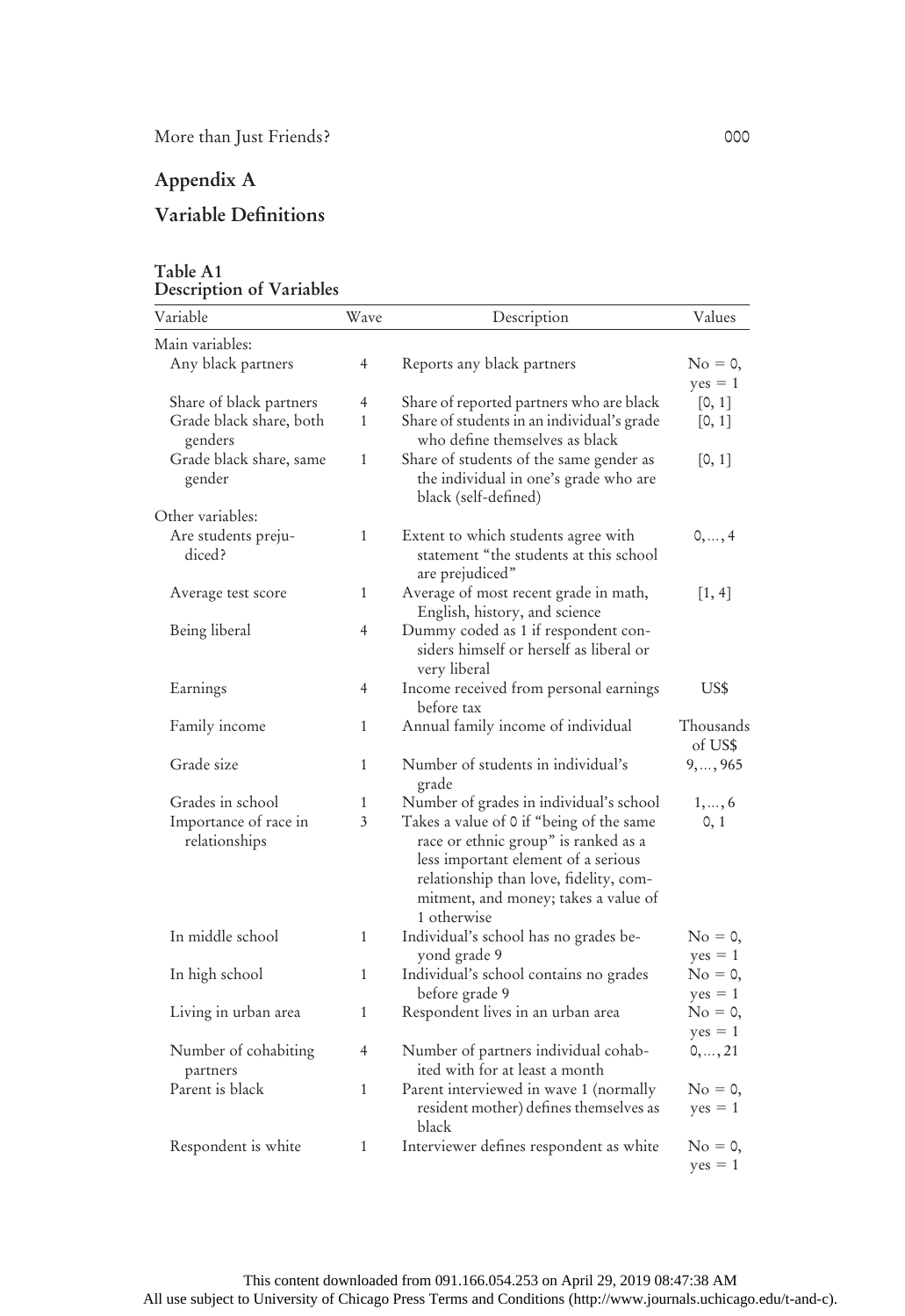| Variable                       | Wave | Description                                                                                             | Values          |
|--------------------------------|------|---------------------------------------------------------------------------------------------------------|-----------------|
| School segregation             |      | Segregation of blacks in individual's<br>school, by gender, as defined by<br>Echenique and Fryer (2007) | [0, 1]          |
| Share of census block<br>black |      | Proportion of census block group pop-<br>ulation black                                                  | [0, 1]          |
| Years of parental<br>schooling |      | Years of schooling of individual's most<br>educated parent                                              | $8, \ldots, 17$ |

Table A1 (Continued)

# Appendix B

#### Tests for Nonrandom Clustering

We undertake a number of tests that look for evidence of nonrandom clustering of black students within schools. The relevant sample on which to conduct tests of nonrandom clustering is the one we use to construct cohort black shares. Hence, for these tests we use the sample of around 80,000 students who were surveyed in the in-school survey and who are in cohorts containing at least one student present in our main analysis sample.

The intuitive idea behind these tests of nonrandom clustering is that if cohorts are more or less black in some systematic way, then an individual's race will be significantly correlated with that of their peers. Traditionally, this hypothesis would be tested by regressing a dummy variable of whether an individual is black on the black share of the rest of their peer group. However, such a test would typically produce a negatively biased coefficient since individuals' peer groups necessarily exclude the individuals themselves. We thus undertake several tests designed to avoid this exclusion bias. black shares. Hence, for these tests we use the sample of around 80,000 stu-<br>dents who were surveyed in the in-school survey and who are in cohorts con-<br>taining at least one student present in our main analysis sample.<br>Th is estudent present in our main analysis sat<br>lea behind these tests of nonrandom clust<br>less black in some systematic way, then at<br>ly correlated with that of their peers. Trad<br>e tested by regressing a dummy variable<br>on the

Caeyers and Fafchamps (2016) derive analytically a formula for the exclusion bias and then show that one can test for nonrandom clustering by transforming the standard test appropriately. In particular, in column 1 of table B1

$$
\bar{Black}_i = Black_i - bias_{cs} \times SharedBlack_{cs}
$$

Here, Black, is a dummy taking the value 1 if individual i is black and bias<sub>cs</sub> =  $(N_s - 1)(K_c - 1)/[(N_s - 1)(N_s - K_c) + (K_c - 1)]$ , where  $N_s$  is the number of students in the school and  $K_c$  is the number of students in the cohort. The regression produces an insignificant coefficient and hence does not reject random clustering. In column 2, we carry out a similar test with the grade divided by gender. Coefficients on both peer groups are small and insignificant, consistent with our assumption of quasi-random allocation across grades.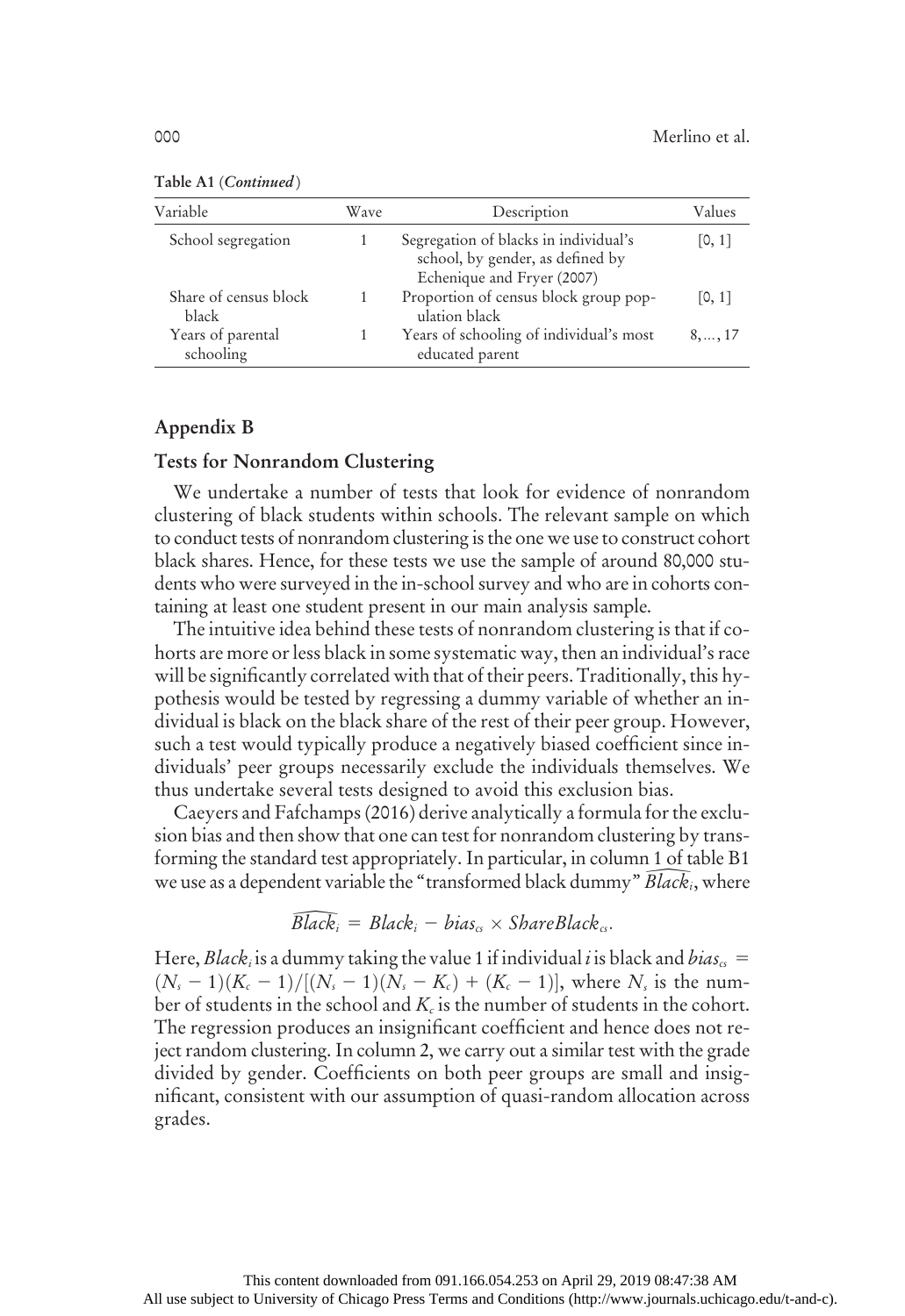#### More than Just Friends? 000

An alternative method for correcting for exclusion bias is proposed by Guryan, Kroft, and Notowidigdo (2009), who suggest controlling for the set of all potential peers. In our case, this involves adding the black share among all other students in the school as a control variable. Results of this test are displayed in columns 3 and 4: again, the coefficients of interest on the cohort black shares are insignificant.

A simple and less formal test is presented in column 5, whereby we regress the male black share on the female black share. The coefficient is insignificant, suggesting that there is unlikely to be important self-selection or omitted variables when it comes to race shares, since most factors that we could imagine influencing the female black share would also simultaneously influence the male black share.

Stevenson (2017) suggests an alternative test for nonrandom clustering: to pick randomly one observation within each cohort and to regress the share of blacks among the rest of the cohort on a dummy for whether the selected individuals are black, along with school-gender and grade-gender fixed effects. In this way, each observation is only present on either the right-hand side or left-hand side in each regression and there is no bias generated. We do this 10,000 times and, using the derived test statistics, obtain a p-value of .61 for the grade black share and a  $p$ -value of .50 for the same-gender grade black share. Thus, we are far from rejecting random clustering.

Feld and Zölitz (2017) show that if variation in cohort black shares is systematic, then measurement error should bias the coefficients of our regressions upward; they should be biased downward if the variation is instead quasi-random. In appendix section C4, we test for the impact of measurement error on our results by introducing random error in our measure of race. Consistently with variation in cohort black shares being quasi-random, we find that doing so biases our results toward zero.

As a final test on the randomness of variation in grade black share, we check whether differences in black share across grades are symmetric. If we found that black shares were on average significantly higher for later grades or the opposite, we might worry that the variation stemmed from systematic trends. Forinstance, if changes in grade black share were driven by blacks dropping out disproportionately, we would observe that on average black shares would fall as we advanced through grades. To examine this, we collapse our data down to the school grade level and calculate the change in black share between each grade and the previous grade. We plot the distribution of this variable in figure B1, and we observe that there is no obvious asymmetry. Indeed, the mean change in grade black share is  $-0.0000266$ , while the mean absolute change in grade black share is 0.0262.

Overall, therefore, all of the tests we perform suggest that the variation in black share across grades can be considered as good as random.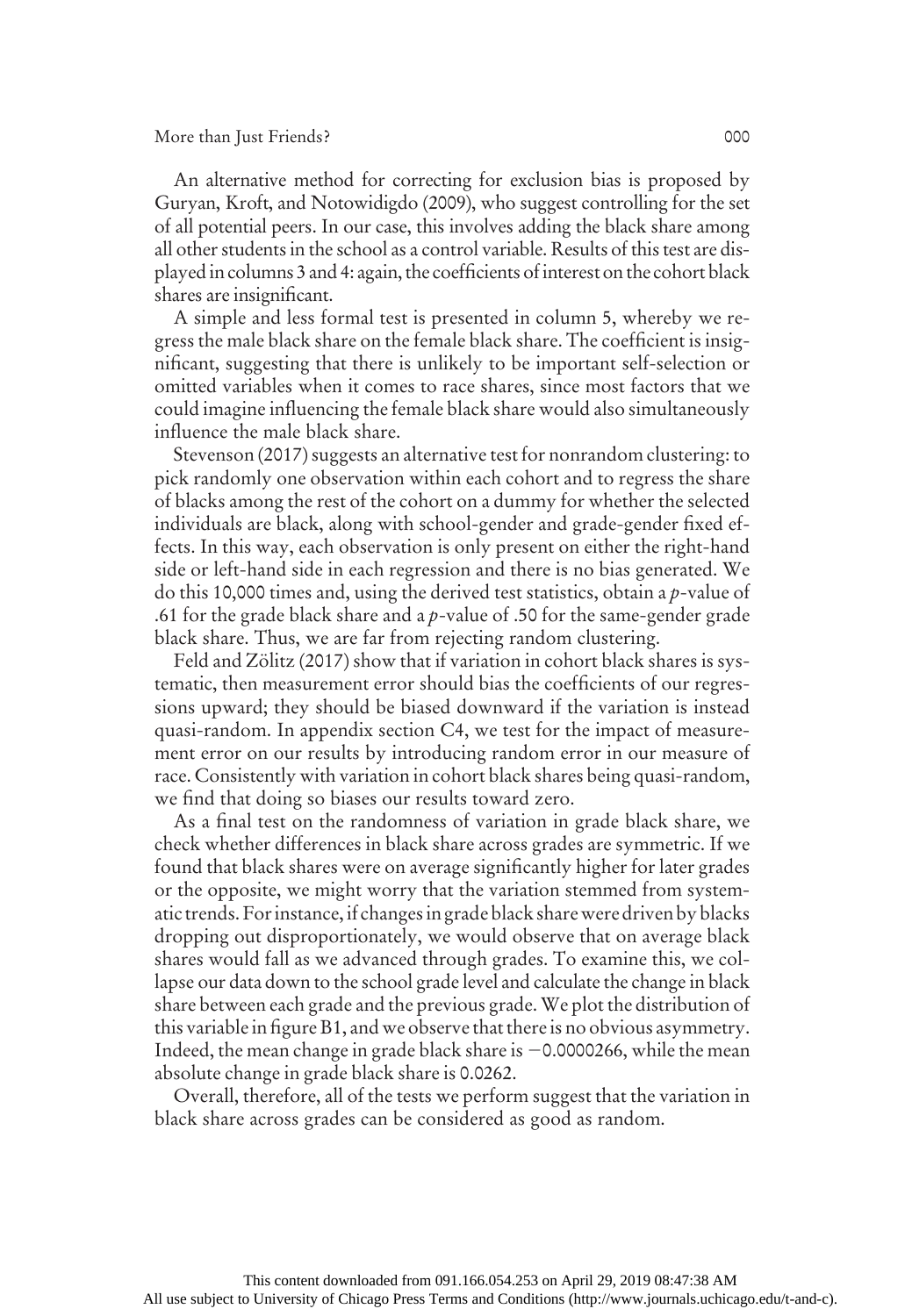|                          | Black<br>Dummy<br>(1) | Transformed Transformed<br>Black<br>Dummy<br>(2) | Black<br>Dummy<br>(3) | Black<br>Dummy<br>(4) | <b>Black Share</b><br>of Males<br>in Grade<br>(5) |
|--------------------------|-----------------------|--------------------------------------------------|-----------------------|-----------------------|---------------------------------------------------|
| Black share of others in |                       |                                                  |                       |                       |                                                   |
| grade                    | .219                  |                                                  | .121                  |                       |                                                   |
|                          | (.190)                |                                                  | (.500)                |                       |                                                   |
| Black share of others of |                       |                                                  |                       |                       |                                                   |
| same gender in grade     |                       | .00553                                           |                       | $-.115$               |                                                   |
|                          |                       | (.0981)                                          |                       | (.257)                |                                                   |
| Black share of opposite  |                       |                                                  |                       |                       |                                                   |
| gender in grade          |                       | .0291                                            |                       | .0541                 |                                                   |
|                          |                       | (.0920)                                          |                       | (.261)                |                                                   |
| Black share of others in |                       |                                                  |                       |                       |                                                   |
| school                   |                       |                                                  | $-109.2***-109.1***$  |                       |                                                   |
|                          |                       |                                                  | (25.83)               | (25.63)               |                                                   |
| Black share of females   |                       |                                                  |                       |                       |                                                   |
| in grade                 |                       |                                                  |                       |                       | .0636                                             |
|                          |                       |                                                  |                       |                       | (.0799)                                           |
| Observations             | 81,638                | 81,638                                           | 81,638                | 81,638                | 80,696                                            |
| Adjusted $R^2$           | .999                  | .397                                             | .410                  | .411                  | .980                                              |

#### Table B1 Tests for Nonrandom Clustering

NOTE.—The table reports ordinary least square estimates. Controls in cols. 1–4 include grade-gender<br>fixed effects and school-gender fixed effects and in col. 5 include grade and school fixed effects. Regressions<br>reported i at the school level.<br>\*\*\*  $p < .01$ .



FIG. B1.—Kernel density of change in grade black share.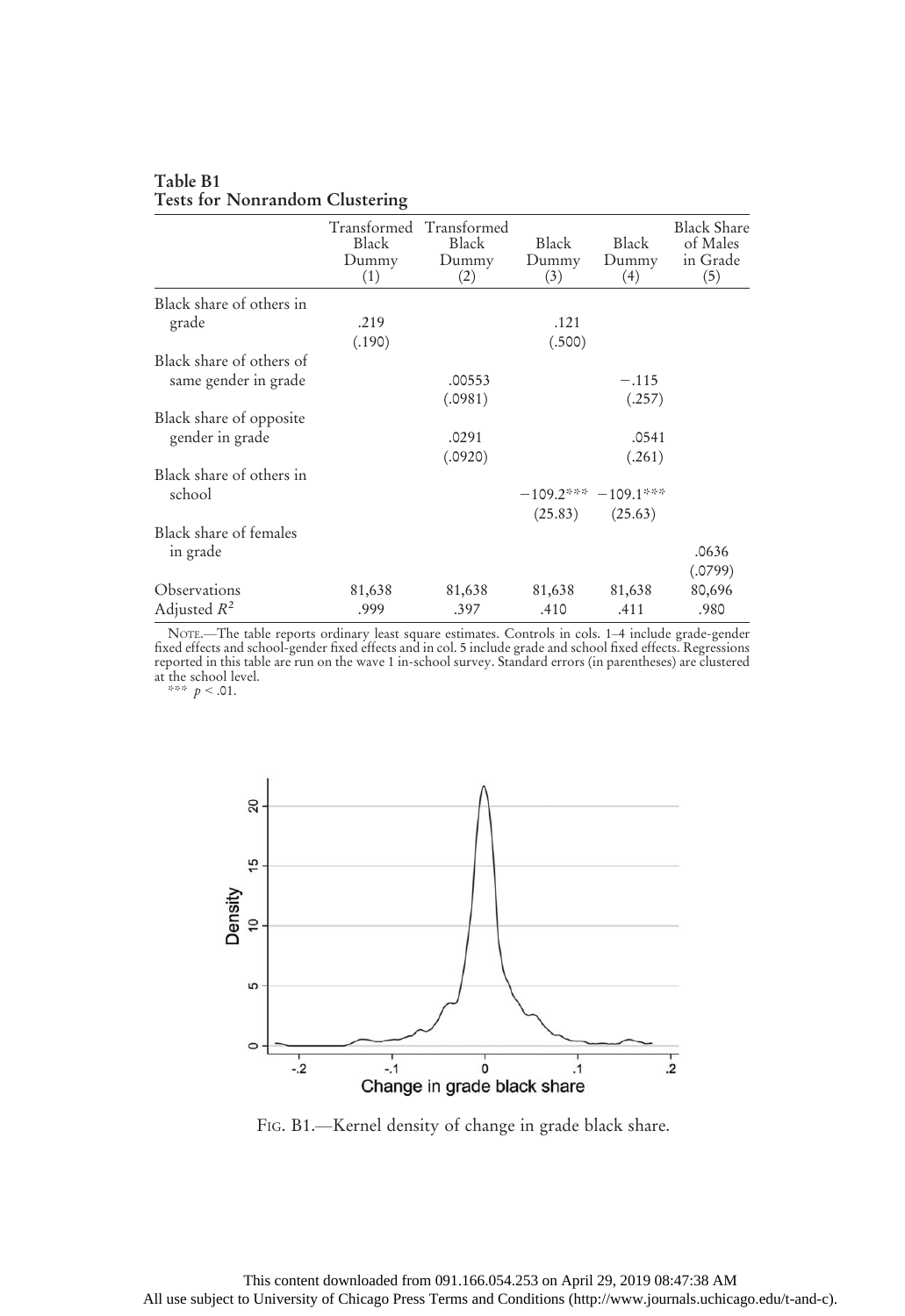# Appendix C

### Supplementary Results and Robustness Checks

#### C1. Using Share of Black Partners as the Dependent Variable

In the benchmark results presented in table 5 we used two alternative dependent variables—a binary variable indicating whether an individual reported any black partners and a continuous variable measuring the share of reported partners who are black. While the tables in the main text focus on the specification using the binary variable, we now present results using the share of partners who are black. Results in subsequent sections of the appendix are then reported for both dependent variables. Table C1 reports the results when we run the same regressions as reported in tables 6 and 8 with the alternative dependent variable. Table C2 then reports the results when we run the regressions shown in table 9. In both tables, we see that results are very similar to those obtained using the binary dependent variable.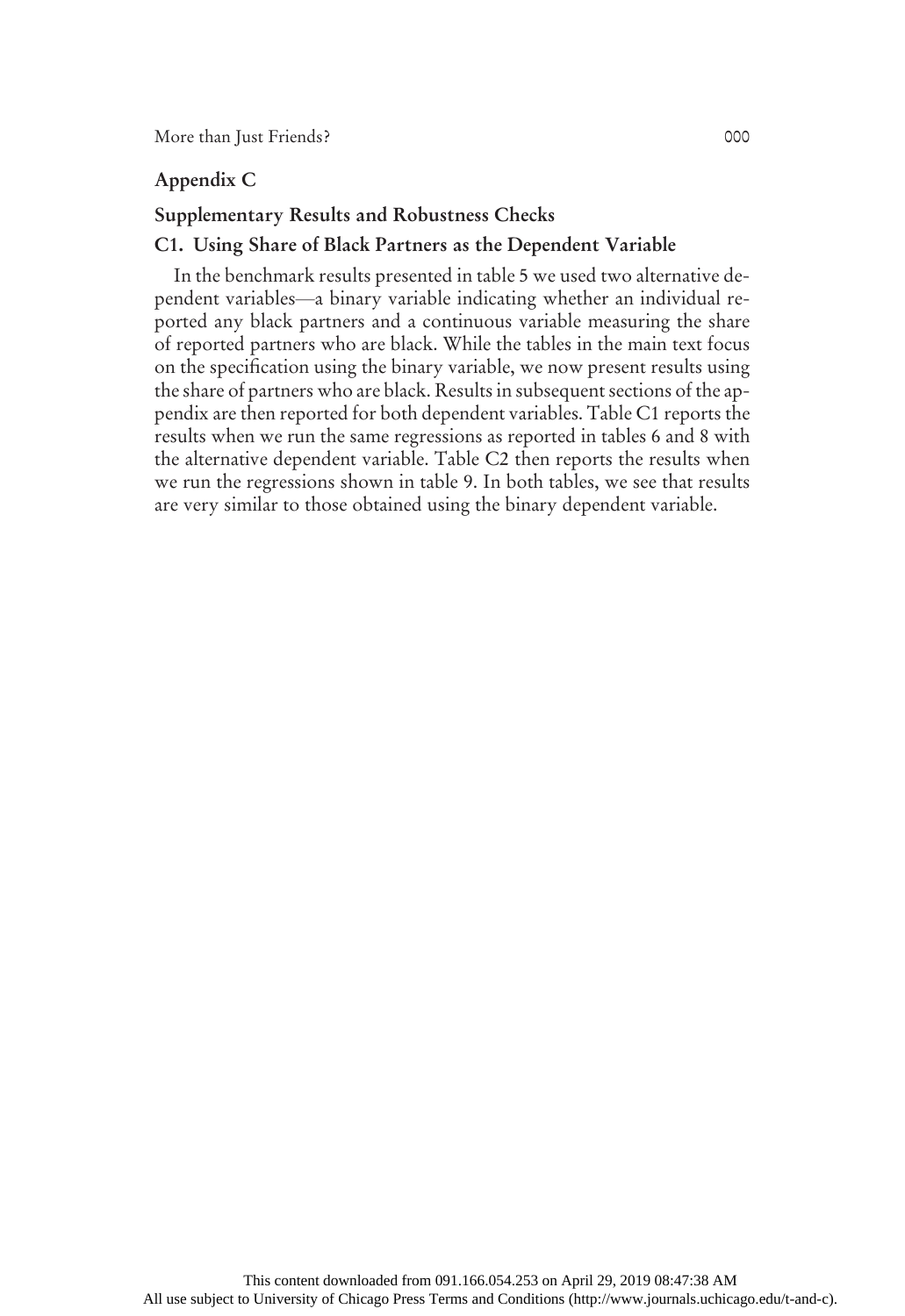| Robustness to Controls and Interaction with Distance Variables When the Dependent Variable Is Share of Black Partners<br>Table C1                                                                                                                                                                                                                                                                                                                                                                                                                                                                                                                                                                                                                                                                                |                              |                  |                     |                    |                           |                    |                  |                              |                                      |
|------------------------------------------------------------------------------------------------------------------------------------------------------------------------------------------------------------------------------------------------------------------------------------------------------------------------------------------------------------------------------------------------------------------------------------------------------------------------------------------------------------------------------------------------------------------------------------------------------------------------------------------------------------------------------------------------------------------------------------------------------------------------------------------------------------------|------------------------------|------------------|---------------------|--------------------|---------------------------|--------------------|------------------|------------------------------|--------------------------------------|
|                                                                                                                                                                                                                                                                                                                                                                                                                                                                                                                                                                                                                                                                                                                                                                                                                  | $\left( \frac{1}{2} \right)$ | $\widehat{c}$    | $\widehat{c}$       | $\left( 4\right)$  | $\widetilde{\mathcal{L}}$ | $\circledcirc$     | $\circ$          | (8)                          | $\odot$                              |
| Grade black share, same gender                                                                                                                                                                                                                                                                                                                                                                                                                                                                                                                                                                                                                                                                                                                                                                                   | $.261***$<br>(.0858)         | $.275***$        | $.257***$<br>(6854) | $.212***$<br>(101) | (122)<br>.160             | $.204$<br>$(.152)$ | $.280***$        | $.309***$                    | $284***$                             |
| Grade black share, opposite gender                                                                                                                                                                                                                                                                                                                                                                                                                                                                                                                                                                                                                                                                                                                                                                               | .0586                        | (.0852)<br>.0570 | .0603               | .0495              |                           |                    | (.0956)<br>.0465 | $(125)$<br>$(107)$           | $(104)$<br>$(916)$                   |
| Same sex black share $\times$ distance (1,000 km)                                                                                                                                                                                                                                                                                                                                                                                                                                                                                                                                                                                                                                                                                                                                                                | (.808)                       | (.0810)          | (.0833)             | .0872)             |                           |                    | 679.<br>(.102)   | (.153)                       | (0.058)                              |
| Opposite sex black share $\times$ distance (1,000 km)                                                                                                                                                                                                                                                                                                                                                                                                                                                                                                                                                                                                                                                                                                                                                            |                              |                  |                     |                    |                           |                    | (0.139)          |                              |                                      |
| Same sex black share $\times$ not in school county                                                                                                                                                                                                                                                                                                                                                                                                                                                                                                                                                                                                                                                                                                                                                               |                              |                  |                     |                    |                           |                    | (191)            | $-.143$                      |                                      |
| Opposite sex black share $\times$ not in school county                                                                                                                                                                                                                                                                                                                                                                                                                                                                                                                                                                                                                                                                                                                                                           |                              |                  |                     |                    |                           |                    |                  | $(155)$<br>$-175$<br>$(205)$ |                                      |
| Same sex black share $\times$ all partners met out of state                                                                                                                                                                                                                                                                                                                                                                                                                                                                                                                                                                                                                                                                                                                                                      |                              |                  |                     |                    |                           |                    |                  |                              | CI60 <sup>-</sup>                    |
| Opposite sex black share x all partners met out of state                                                                                                                                                                                                                                                                                                                                                                                                                                                                                                                                                                                                                                                                                                                                                         |                              |                  |                     |                    |                           |                    |                  |                              | $(257)$<br>$(330)$<br>$(295)$<br>$Y$ |
| Extended cohort controls<br>Benchmark controls<br>Extended controls                                                                                                                                                                                                                                                                                                                                                                                                                                                                                                                                                                                                                                                                                                                                              | ≻                            | ΥY               | メスス                 | ととと<br>Υ           | ととと                       | ととと                | ≻                | ≻                            |                                      |
| School-grade fixed effect<br>Tract fixed effect<br>School trends                                                                                                                                                                                                                                                                                                                                                                                                                                                                                                                                                                                                                                                                                                                                                 |                              |                  |                     |                    | Υ                         | Y<br>Υ             |                  |                              |                                      |
| Observations<br>Adjusted $R^2$                                                                                                                                                                                                                                                                                                                                                                                                                                                                                                                                                                                                                                                                                                                                                                                   | 8,696<br>.056                | 8,696<br>.062    | 8,696<br>.063       | 8,696<br>074       | 8,696<br>.074             | 8,696<br>.158      | 8,648<br>080     | 8,692<br>.068                | 8,696<br>.065                        |
| wave 4. Extended cohort controls include the slate of the same-gender cohort whose mother attended college, the share whose father attended college, the share Hispanic, the share Asian, the<br>NOTE—The table reports ordinary least square estimates. The dependent variable is share of partners who are black. Benchmark controls are grade size, grade-gender fixed effects, and<br>school-gender fixed effects. Extended co<br>share whose parents were born in the United States, and the grade gender ratio. In cols. 7–9 we also control for the interaction of the relevant distance variable with grade-gender and school-<br>gender fixed effects. Wave 4 cross-sectional weights are used. Standard errors (in parentheses) are clustered at the school level<br>** $p < .05$ .<br>*** $p < .01$ . |                              |                  |                     |                    |                           |                    |                  |                              |                                      |

This content downloaded from 091.166.054.253 on April 29, 2019 08:47:38 AM All use subject to University of Chicago Press Terms and Conditions (http://www.journals.uchicago.edu/t-and-c).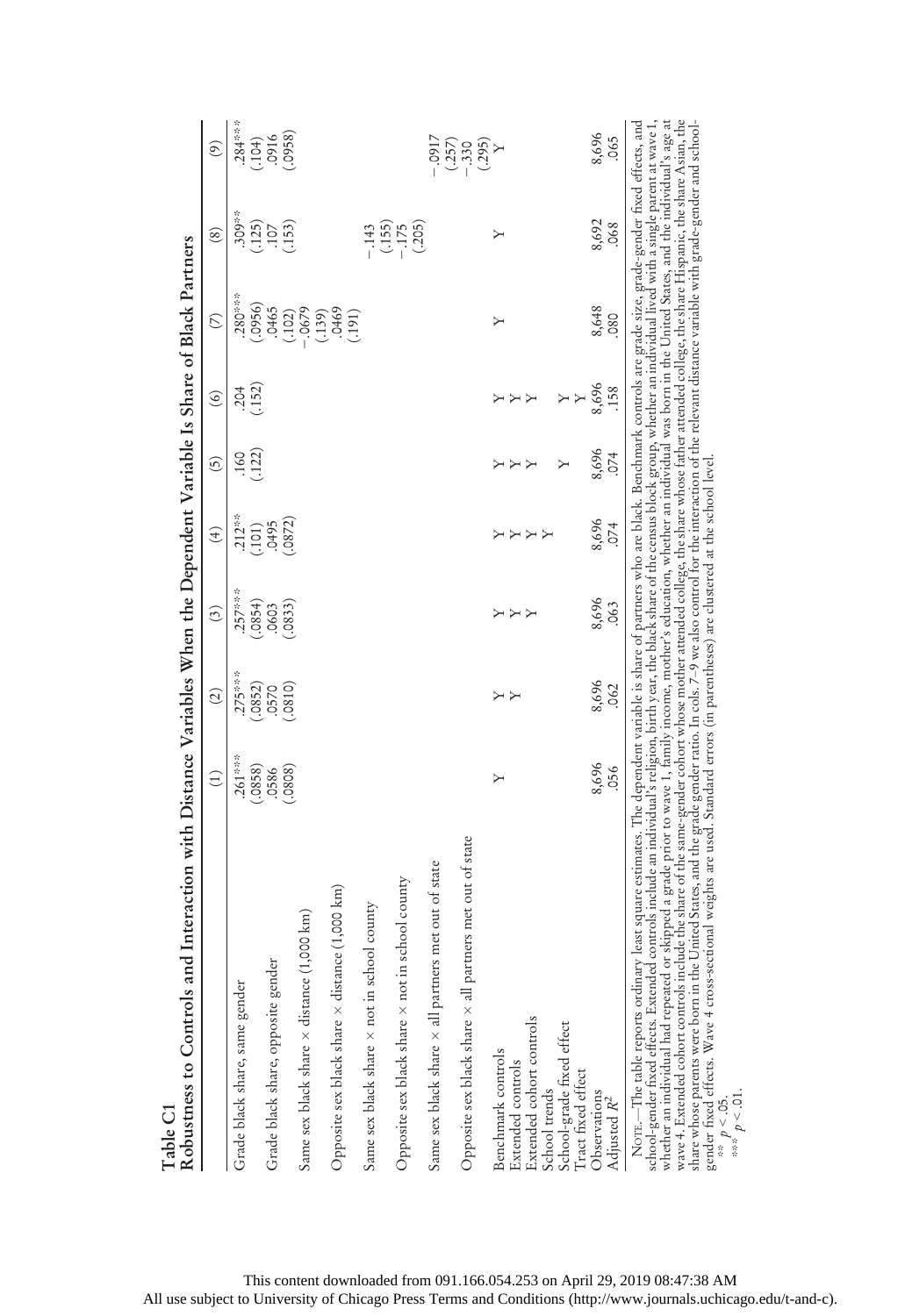|                                    |                                       | Black Share of                       |                             | Wave 4 Partners Black Share of Wave 1 and 2 Partners |                                 |                                    |
|------------------------------------|---------------------------------------|--------------------------------------|-----------------------------|------------------------------------------------------|---------------------------------|------------------------------------|
|                                    | <b>Met</b><br>before<br>Age 23<br>(1) | <b>Met</b><br>after<br>Age 23<br>(2) | In<br>Same<br>School<br>(3) | Not<br>in Same<br>School<br>(4)                      | With<br>Mutual<br>Friend<br>(5) | Without<br>Mutual<br>Friend<br>(6) |
| Grade black share, same gender     | $.313***$                             | $.257**$                             | .133                        | $.513***$                                            | .170                            | .316                               |
|                                    | (.136)                                | (.126)                               | (.218)                      | (.154)                                               | (.220)                          | (.199)                             |
| Grade black share, opposite gender | .0798                                 | $-.00476$                            | .420                        | $-.0132$                                             | .0802                           | $.290*$                            |
|                                    | (.130)                                | (.115)                               | (.274)                      | (.224)                                               | (.180)                          | (.150)                             |
| $p$ -value, coefficients equal     |                                       | .4                                   |                             | .02                                                  |                                 | .37                                |
| Observations                       | 5,603                                 | 5,764                                | 4,894                       | 3,874                                                | 4,122                           | 5,472                              |
| Adjusted $R^2$                     | .058                                  | .055                                 | .138                        | .125                                                 | .088                            | .152                               |

#### Table C2 Impact by Age and Network When the Dependent Variable Is Share of Black Partners

NOTE.—The table reports ordinary least square estimates controlling for grade size, grade-gender fixed effects, and school-gender fixed effects. Wave 4 cross-sectional weights are used. Standard errors (in parentheses) are clustered at the school level.

\*\*  $p < .05$ .<br>\*\*\*  $p < .01$ .

# C2. Robustness to Attrition and Weighting

Since a number of individuals surveyed in wave 1 of the survey are not included in our final sample, we may be concerned that this attrition impacts our results. In this section we therefore undertake a number of tests to examine whether there is any evidence of attrition bias.

We begin by taking the sample of students interviewed in wave 1 and estimate equation (1) where the dependent is a dummy indicating whether the student is in our wave 3 sample. The results of this regression are presented in column 1 of table C3, and we note that the coefficient is insignificant. Column 2 presents the results of a similar regression where the dependent variable is a dummy for the student being in our wave 4 sample, and again we see that the coefficient is insignificant. These results suggest that there is no systematic relationship between an individual's cohort black shares and their probability to be in wave 4.

To provide further evidence that our results are not driven by attrition, we carry out a number of further tests. In column 3 of table C3, we simply take our benchmark regression and add a control variable indicating whether a respondent was interviewed in wave 3. The variable is negative and significant, suggesting that those interviewed in wave 3 are less likely to have black partners than those who were not, but this relationship appears orthogonal to our results—the coefficient on the same-gender cohort black share barely changes compared with the benchmark.

To mitigate against attrition problems, our analysis has used the probability weights constructed by Add Health. We may, however, be concerned

 $p < 10$ .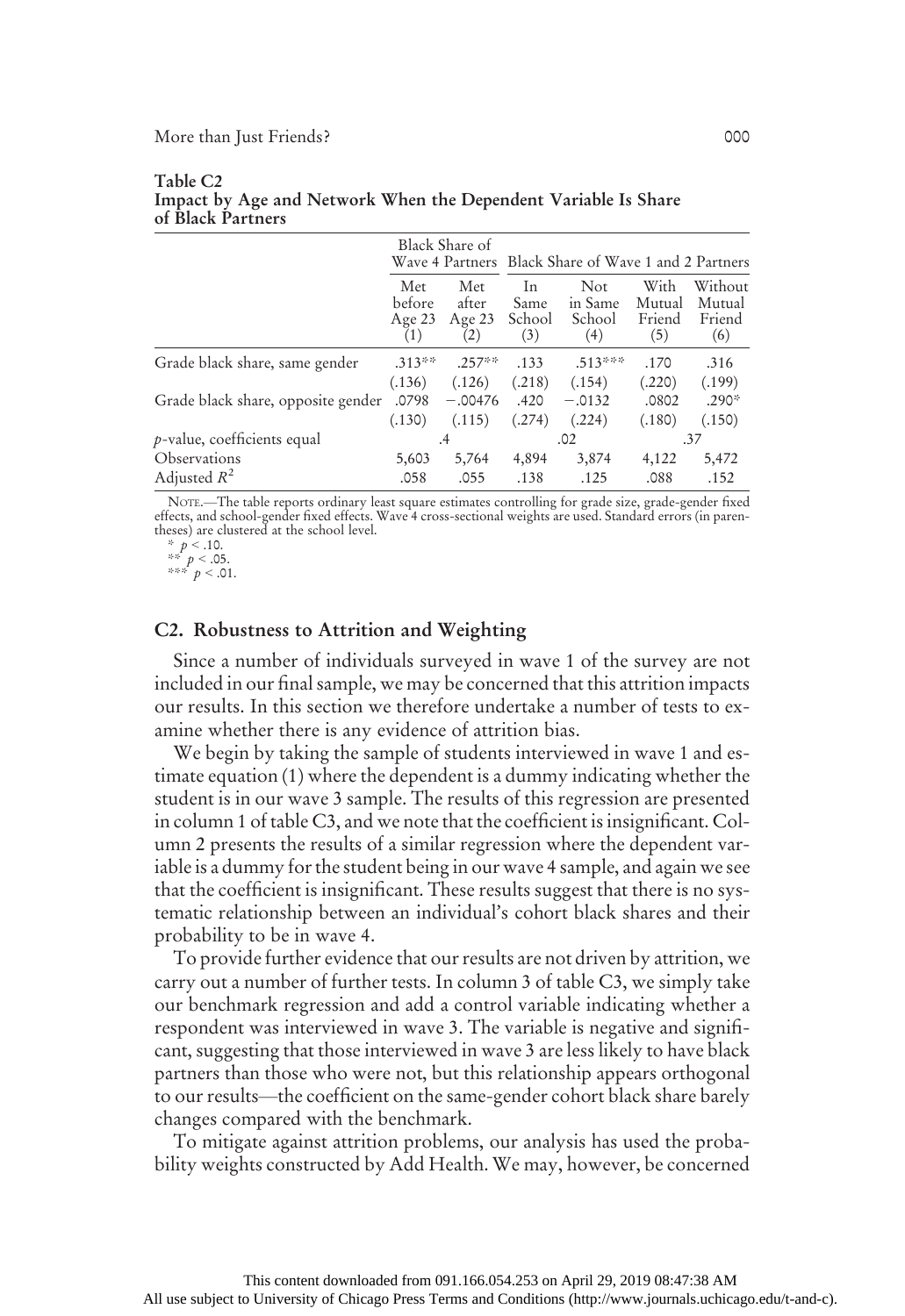that our results are being driven by individuals to whom Add Health assigns high weights in wave 4 of the survey. To test for this, column 4 removes those individuals with weights in the highest 10%. We observe that the coefficient on the same-gender cohort black share is significant and slightly larger than that in our benchmark regression. In column 5 we carry out the benchmark regression without using any probability weights, and we observe that our result is still significant at the 10% level. We therefore conclude that our results are not being driven by individuals to whom Add Health assigns high probability weights.

An alternative way of testing whether our results are driven by attrition is to look at relationships recorded in other waves of the survey. In column 6 of table C3 we therefore use as our dependent variable whether a respondent of the in-home survey has ever had a relationship with a black person outside of school in wave 1 or 2.<sup>25</sup> We find that the same-gender cohort black share has a significant impact on the probability of dating a black person, providing further evidence that our result is not being driven by attrition in wave 4 of the survey.

As a final test we calculate bounds on our result accounting for attrition using the method developed by Lee (2009). The bounds constructed by Lee (2009) aim to provide worst-case scenarios by taking extreme assumptions about attrition. Intuitively, the sample is trimmed to achieve balance between the treatment and control groups, removing alternately the highest and lowest values of the dependent variable. This provides bounds for the treatment effect on the assumption that the effect of treatment on attrition is monotonic—in our case, that students in grades with higher black shares are less likely to be in wave 4 than those in grades with low black shares.

The method developed by Lee (2009) is designed for situations where individuals are subject to a binary treatment and exogeneity is not conditional on control variables. To provide relevant bounds, we therefore need to adapt our specification. To do so, we first construct an independent "treatment" variable, which takes a value of 1 if an individual's cohort had a higher black share than the average cohort within the school and 0 otherwise. In column 1 of table C4 we undertake our benchmark regression with this alternative variable, and we obtain similar results to our benchmark—students in cohorts with a higher same-gender cohort black share than average are significantly more likely to have a black partner.

Columns 2 and 3 of table C4 then provide bounds on our result when we trim the sample manually in the spirit of Lee (2009). In particular, in columns 2 and 3 we drop observations from our control group so that the proportion treated in our final sample is the same as the proportion treated in

<sup>&</sup>lt;sup>25</sup> We focus on relationships outside of school because changes in the number of blacks of the same gender affects the degree of competition for dating blacks within the school.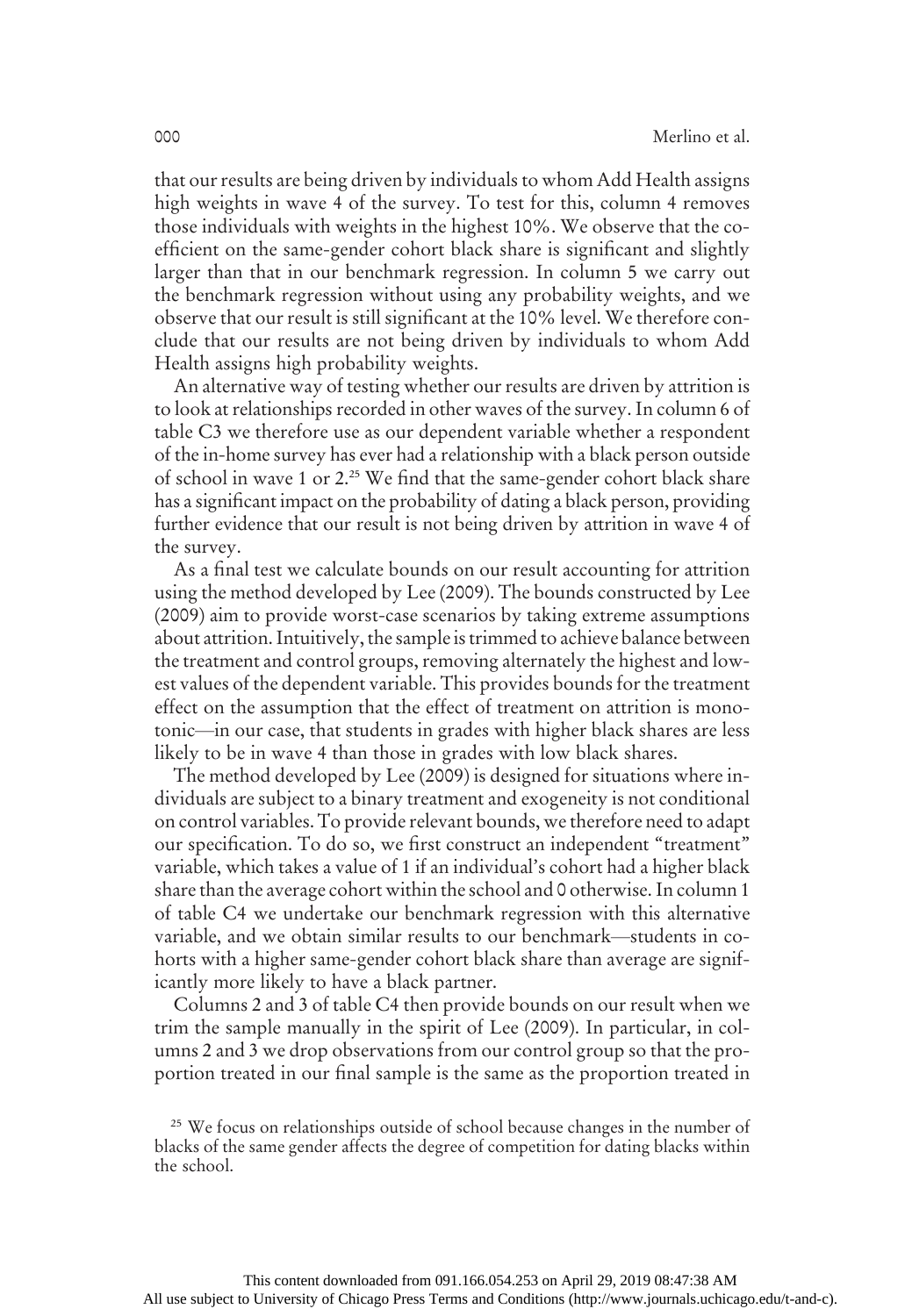the original wave 1 sample. To calculate a lower bound on our result in column 2, we drop those observations that contribute most to a positive correlation between the dependent and treatment variable, that is, those observations that have the smallest residual when we regress the dependent variable on the control variables. In column 3 we instead drop those observations in the control group with the highest such residual.

Trimming the sample manually in this way allows us to keep a specification close to our benchmark. As a robustness check, we also implement Lee's methodology precisely. To do so, we use as our dependent variable the residual when we regress our base dependent variable (i.e., "any black partner" or "share of black partners") on our set of controls (grade size, grade-gender fixed effects, and school-gender fixed effects). Column 4 of table C4 presents the results when we regress this variable using ordinary least squares on our treatment variable. Columns 5 and 6 then display upper and lower bounds as calculated using the Stata command leebounds produced by Tauchmann (2014). Columns 7–12 of table C4 then carry out the same analysis using the share of black partners rather than the binary variable.

The results in table C4 suggest that our results are not significantly upward biased due to attrition: in all cases, the lower bound is significantly above zero. Moreover the 95% confidence interval for the treatment effect as calculated by Imbens and Manski (2004) does not include zero. Overall, therefore, we conclude that attrition is unlikely to be able to explain the effect we find.

|                                       |                     | In Wave 3 In Wave 4 |                        | Any Black Partners in Wave 4       |                 | Any Black<br>Partners in |
|---------------------------------------|---------------------|---------------------|------------------------|------------------------------------|-----------------|--------------------------|
|                                       | Sample<br>(1)       | Sample<br>(2)       | (3)                    | (4)                                | (5)             | Wave 1 or 2<br>(6)       |
| Grade black share,                    | .185                | $-.0397$            | $.290**$               | $.402**$                           | $.214*$         | $.191***$                |
| same gender                           | (.127)              | (.135)              | (.119)                 | (.154)                             | (.115)          | (.0776)                  |
| Grade black share,<br>opposite gender | $-.00706$<br>(.168) | $-.0986$<br>(.168)  | $-.0496$<br>(.123)     | .0197<br>(.101)                    | .0820<br>(.103) | .0771<br>(.103)          |
| In wave 3 sample                      |                     |                     | $-.0174**$<br>(.00801) |                                    |                 |                          |
| Weights                               | None                | None                | Wave 4                 | Wave 4 exclud- None<br>ing top 10% |                 | Wave 1                   |
| Observations                          | 11,700              | 11,700              | 8,879                  | 8,014                              | 9,141           | 11,026                   |
| Adjusted $R^2$                        | .036                | .033                | .063                   | .055                               | .045            | .040                     |

#### Table C3 Robustness to Attrition and Weighting

NOTE.—The table reports ordinary least square estimates controlling for grade size, grade-gender fixed effects, and school-gender fixed effects. Standard errors (in parentheses) are clustered at the school level.

\*  $p < .10$ .<br>\*\*  $p < .05$ .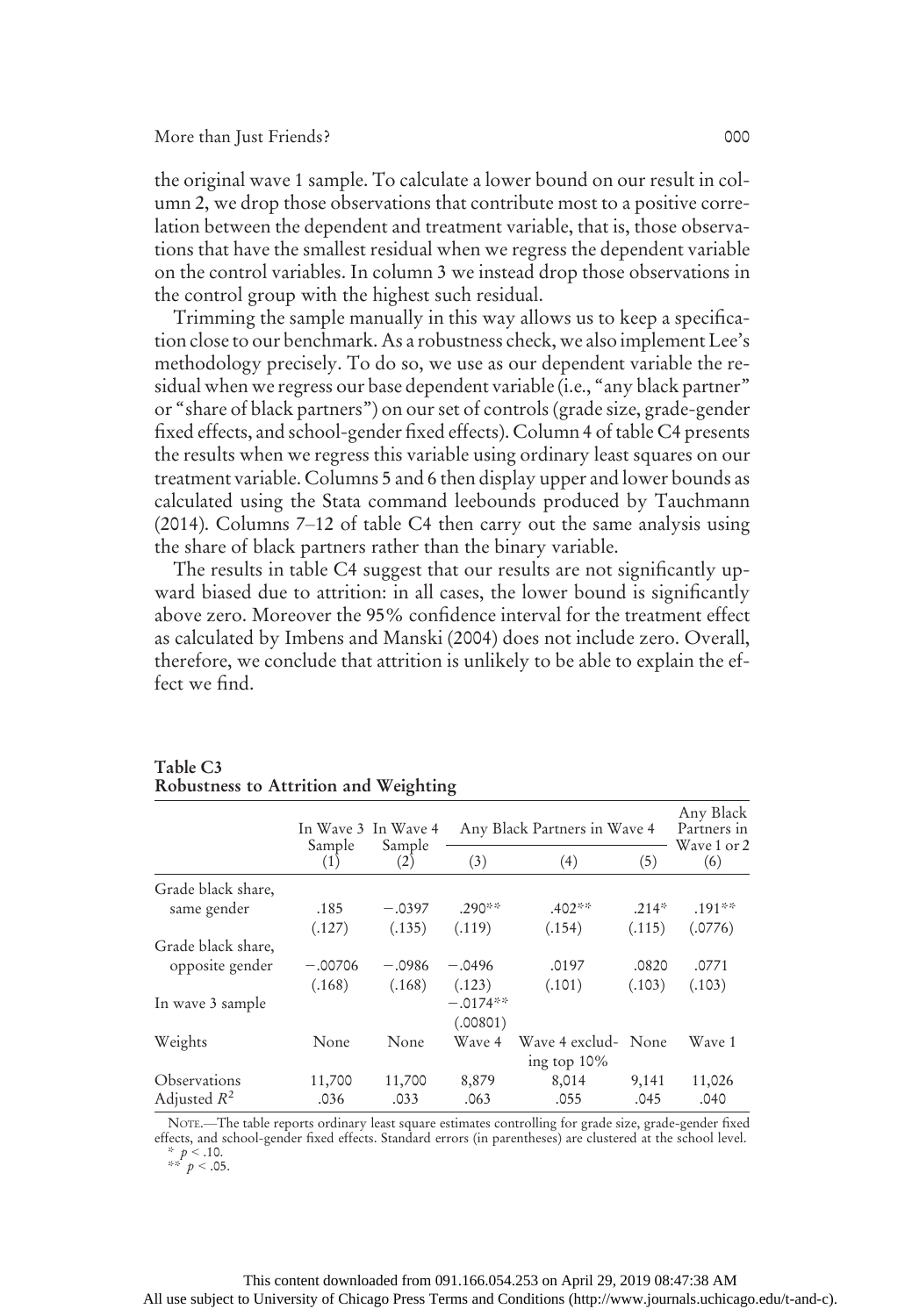#### Table C4 Lee Bounds Analysis

|                     |            |                | Manual Trimming |                                                  |                | Stata Command  |
|---------------------|------------|----------------|-----------------|--------------------------------------------------|----------------|----------------|
|                     | <b>OLS</b> | Lower<br>Bound | Upper<br>Bound  | <b>OLS</b>                                       | Lower<br>Bound | Upper<br>Bound |
|                     |            |                |                 | Base Dependent Variable: Any Black Partners      |                |                |
|                     | (1)        | (2)            | (3)             | (4)                                              | (5)            | (6)            |
| Main variables:     |            |                |                 |                                                  |                |                |
| Above-average same- |            |                |                 |                                                  |                |                |
| gender black share  | $.0163**$  | $.0129*$       | $.0538***$      | $.0129***$                                       | $.0105***$     | $.0541***$     |
|                     | (.00686)   | (.00743)       | (.00650)        | (.00469)                                         | (.00502)       | (.00418)       |
| Grade black share,  |            |                |                 |                                                  |                |                |
| opposite gender     | $-.0561$   | $-.0396$       | .00274          |                                                  |                |                |
|                     | (.124)     | (.128)         | (.101)          |                                                  |                |                |
| Benchmark controls  | Y          | Y              | Y               |                                                  |                |                |
| Observations        | 8,879      | 8,596          | 8,596           | 8,879                                            |                |                |
|                     |            |                |                 | Base Dependent Variable: Share of Black Partners |                |                |
|                     | (7)        | (8)            | (9)             | (10)                                             | (11)           | (12)           |
| Main variables:     |            |                |                 |                                                  |                |                |
| Above-average same- |            |                |                 |                                                  |                |                |
| gender black share  | $.0114**$  | $.0108**$      | $.0339***$      | $.00935***$                                      | .00772**       | $.0355***$     |
|                     | (.00467)   | (.00500)       | (.00447)        | (.00338)                                         | (.00363)       | (.00303)       |
| Grade black share,  |            |                |                 |                                                  |                |                |
| opposite gender     | .0584      | .0596          | .0321           |                                                  |                |                |
|                     | (.0826)    | (.0837)        | (.0640)         |                                                  |                |                |
| Benchmark controls  | Y          | Y              | Y               |                                                  |                |                |
| Observations        | 8,696      | 8,431          | 8,431           | 8,696                                            |                |                |

NOTE.—The dependent variable in cols. 1–3 is whether an individual reports any black partners, and in cols. 4–6 it is the residual when this variable is regressed on grade size, school-gender fixed effects, and grade-gender fixed effects. The dependent variable in cols. 7–9 is the share of partners who are black, and in cols. 10–12 it is the residual when this variable is regressed on grade size, school-gender fixed effects,<br>and grade-gender fixed effects. Lower and upper bounds in cols. 2, 3, 8, and 9 are obtained by trimming the<br> and then undertaking ordinary least squares (OLS). Lower and upper bounds in cols. 5, 6, 11 and 12 are calculated using the methodology of Lee (2009) via the Stata command leebounds produced by Tauchmann (2014). Standard errors (in parentheses) are clustered at the school level in cols. 1–3 and 6–8. Benchmark controls are grade size, school-gender fixed effects, and grade-gender fixed effects.

\*  $p < .10$ .<br>\*\*  $p < .05$ .<br>\*\*\*  $p < .01$ .

# C3. Alternatives to the Linear Probability Model

We have used a linear probability model throughout the paper for simplicity and ease of interpretation. We may, however, be concerned that the model might not perform well in a situation where the dependent variable contains many zeros and relative few ones. To test the robustness of our result to alternative model specifications, table C5 presents the results of our benchmark estimate when we use three nonlinear regression models: probit, logit, and Poisson. From the table, we can note that the significance of our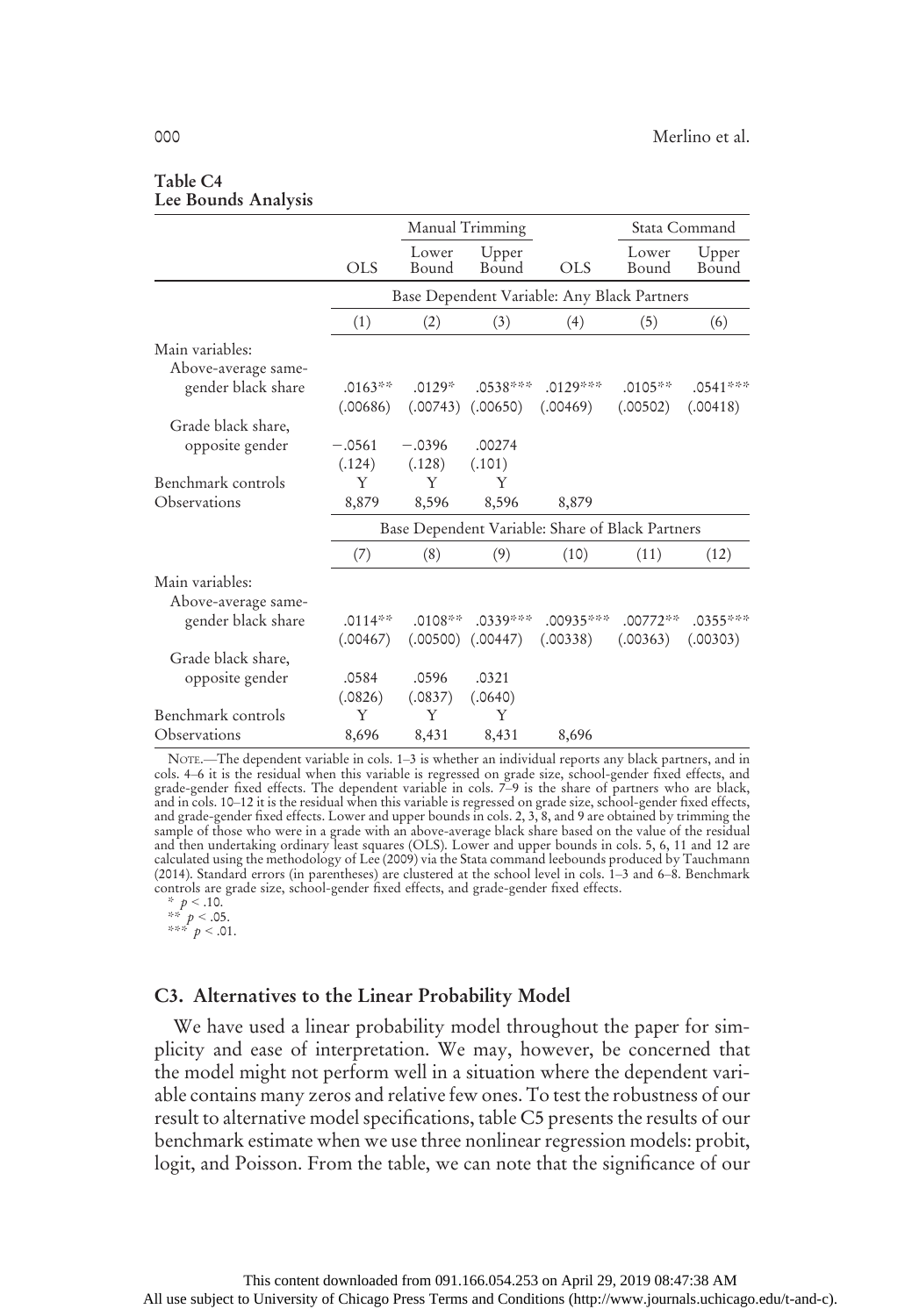#### More than Just Friends? 000

coefficient of interest is robust to these alternative models. We therefore conclude that our results are not driven by the behavior of the linear probability model.

|                    |               | Dependent Variable:<br>Any Black Partners |                |               | Dependent Variable:<br>Share of Black Partners |                |
|--------------------|---------------|-------------------------------------------|----------------|---------------|------------------------------------------------|----------------|
|                    | Probit<br>(1) | Logit<br>$\left( 2\right)$                | Poisson<br>(3) | Probit<br>(4) | Logit<br>(5)                                   | Poisson<br>(6) |
| Main variables:    |               |                                           |                |               |                                                |                |
| Grade black share, |               |                                           |                |               |                                                |                |
| same gender        | $2.404**$     | $4.637**$                                 | $3.715**$      | $2.426**$     | $4.657**$                                      | $4.601***$     |
|                    | (.983)        | (1.896)                                   | (1.476)        | (.991)        | (1.912)                                        | (1.461)        |
| Grade black share, |               |                                           |                |               |                                                |                |
| opposite gender    | $-.701$       | $-1.620$                                  | $-1.370$       | $-.668$       | $-1.547$                                       | .538           |
|                    | (.920)        | (1.723)                                   | (1.341)        | (.928)        | (1.740)                                        | (1.448)        |
| Observations       | 8,879         | 8,879                                     | 8,879          | 8,696         | 8,696                                          | 8,696          |

#### Table C5 Nonlinear Specifications

NOTE.—The table present various model specifications that control for grade size, grade-gender fixed effects, and school-gender fixed effects. Standard errors (in parentheses) are clustered at the school level. \*\*  $p < .05$ .<br>\*\*\*  $p < .01$ .

#### C4. Robustness to Measurement Error

Measurement error in race is not likely to be a concern. However, as discussed in Section IV, if the variation in black shares within schools is not quasi-random, then the estimated coefficients might be biased due to measurement error. One way to test whether our results may be biased by measurement error, suggested by Carrell, Hoekstra, and Kuka (2016) and Feld and Zölitz (2017), is to gradually introduce measurement error into our data and observe how our coefficient of interest changes. In particular, we repeat the following process 1,000 times. First, we generate a new variable that takes a value of 1 with a probability equal to the predicted black share based on school, gender, and grade. Second, we generate a new black dummy variable that takes the observed value with a 99% chance and the random value with a 1% chance. We construct new same-gender cohort black shares based on this dummy and then undertake our standard regression. Third, we repeat this second step for other error levels.

Figure C1 shows the results of this process, where we plot the average coefficient generated as well as the 95% range. We can see that as more measurement error is introduced, the coefficient falls toward zero. This is consistent with our variation being quasi-random and shows that measurement error would bias our results downward rather than upward.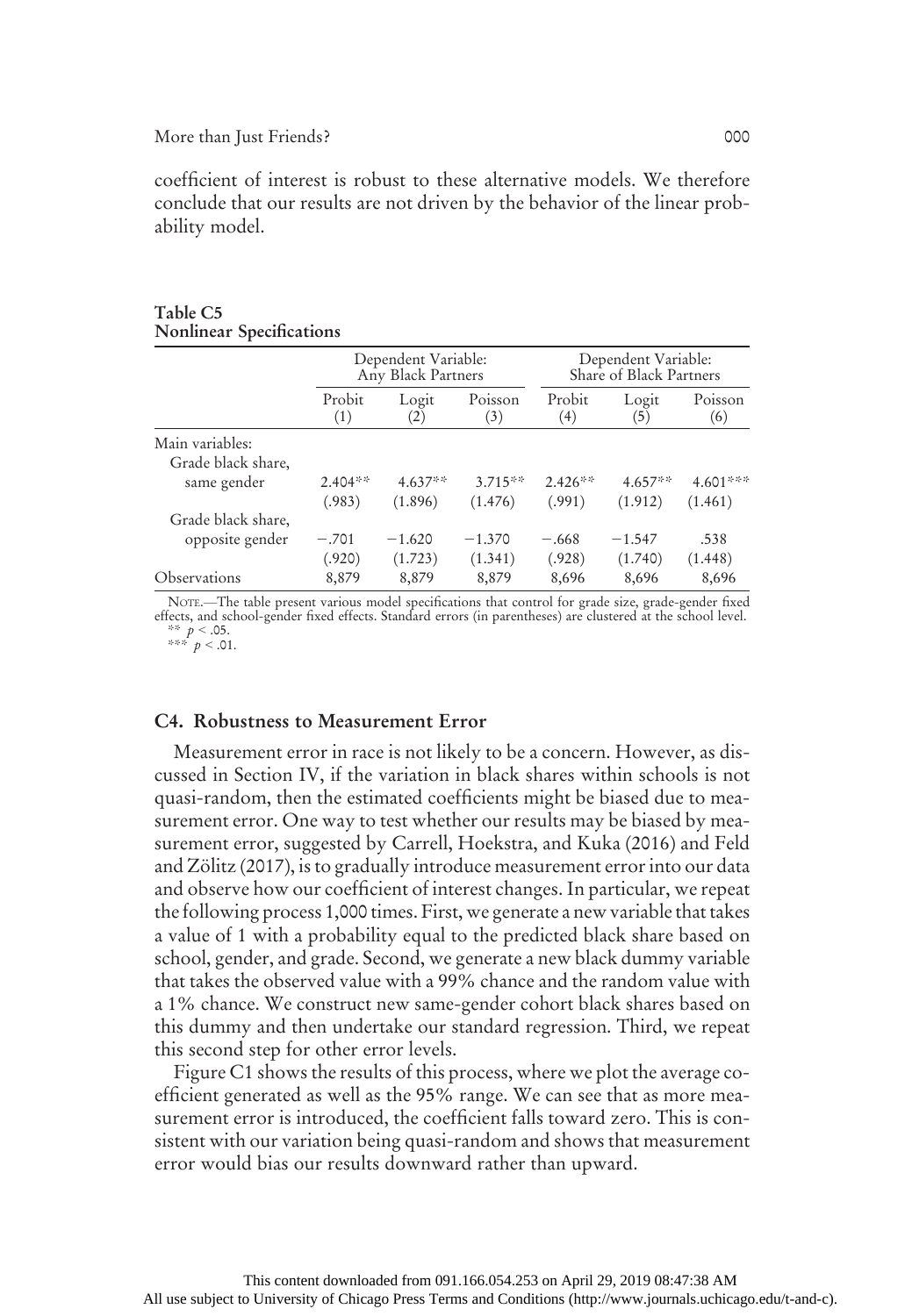Another way to check for measurement error is to add variables that may be correlated with the measurement error and observe whether our result changes. We therefore add to our benchmark regression two variables that are likely to be correlated with an individual's true race: a dummy for whether the interviewer in wave 4 declares the surveyed individual to be black and the share of the population that are black in the census block group where they live. The results are shown in columns 2 and 3 of table C6, and we include our benchmark regression in column 1 for comparison. Both added variables are positive and highly significant, but the coefficient on the same-gender cohort black share changes little from the benchmark result in column 1. The same holds true when we use the share of black partners as the dependent variable. This further suggests that measurement error is unlikely to be driving our results.

One further technique that has been used to address the concerns of Angrist (2014) is to split the sample between the individuals who may be producing the peer effects from those who are being influenced by them. In columns 4 and 8, therefore, we show that our result holds when we make the main independent variables the number of blacks in their cohort of same and opposite gender rather than their respective share.



FIG. C1.—Sensitivity of the main result to measurement error in the black variable. A, Dependent variable: any black partners. B, Dependent variable: share of black partners. The Y-axis variable is the average coefficient on same-gender cohort black share from 1,000 regressions where, before each regression, the black dummy variable is replaced with a random value for a share of the sample. This share is indicated on the X-axis. A color version of this figure is available online.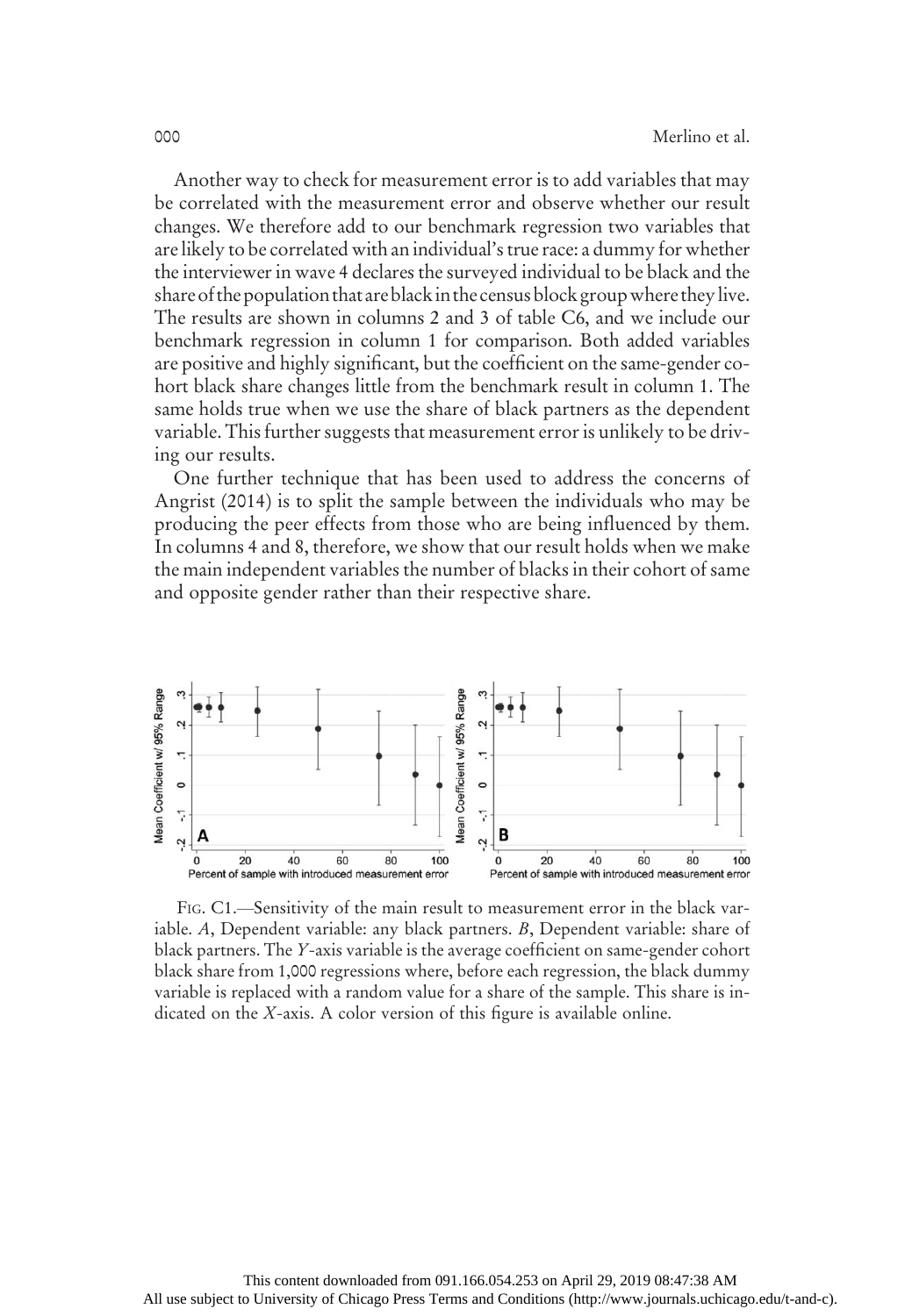|                                     |               |               | Dependent Variable: Any Black Partners |                   |                 |                | Dependent Variable: Share of Black Partners |                   |
|-------------------------------------|---------------|---------------|----------------------------------------|-------------------|-----------------|----------------|---------------------------------------------|-------------------|
|                                     | $\widehat{E}$ | $\widehat{2}$ | $\binom{3}{2}$                         | $\left( 4\right)$ | $\widetilde{5}$ | $\hat{\Theta}$ | $\circ$                                     | $\left( 8\right)$ |
| gender<br>Grade black share, same   | $.283**$      | $.282***$     | $.296***$                              |                   | $261***$        | $258***$       | $271***$                                    |                   |
|                                     | (119)         | (.121)        | (119)                                  |                   | (.0858)         | (.854)         |                                             |                   |
| Grade black share, opposite gender  | .0548         | $-.0612$      | $-0602$                                |                   | .0586           | .0528          | $(0.849)$<br>$(0.849)$                      |                   |
|                                     | (123)         | (.123)        | (.125)                                 |                   | .0808)          | (.0822)        | (10801)                                     |                   |
| interviewer<br>Black dummy-wave 4   |               | $.257***$     |                                        |                   |                 | $.246***$      |                                             |                   |
|                                     |               | (.0838)       |                                        |                   |                 | (5680)         |                                             |                   |
| Census block black share            |               |               | $.134***$                              |                   |                 |                | $.105**$                                    |                   |
|                                     |               |               | (.0480)                                |                   |                 |                | (.0402)                                     |                   |
| Number of blacks of same gender     |               |               |                                        | 00232***          |                 |                |                                             | .00125**          |
|                                     |               |               |                                        | .000682           |                 |                |                                             | (.884000)         |
| Number of blacks of opposite gender |               |               |                                        | 000204            |                 |                |                                             | $-000197$         |
|                                     |               |               |                                        | (000707)          |                 |                |                                             | (.000515)         |
| Observations                        | 8,879         | 8,879         | 8,879                                  | 8,879             | 8,696           | 8,696          | 8,696                                       | 8,696             |
| Adjusted R <sup>2</sup>             | 062           | 067           | .065                                   | .062              | 056             | .066           | <b>O60</b>                                  | 054               |

are used. Standard errors (in parentheses) are clustered at the school level. ie useu, otaniua<br>\*\*  $p < .05$ .<br>\*\*\*  $p < .01$ .

\*\*\*  $p < .01$ .

This content downloaded from 091.166.054.253 on April 29, 2019 08:47:38 AM All use subject to University of Chicago Press Terms and Conditions (http://www.journals.uchicago.edu/t-and-c).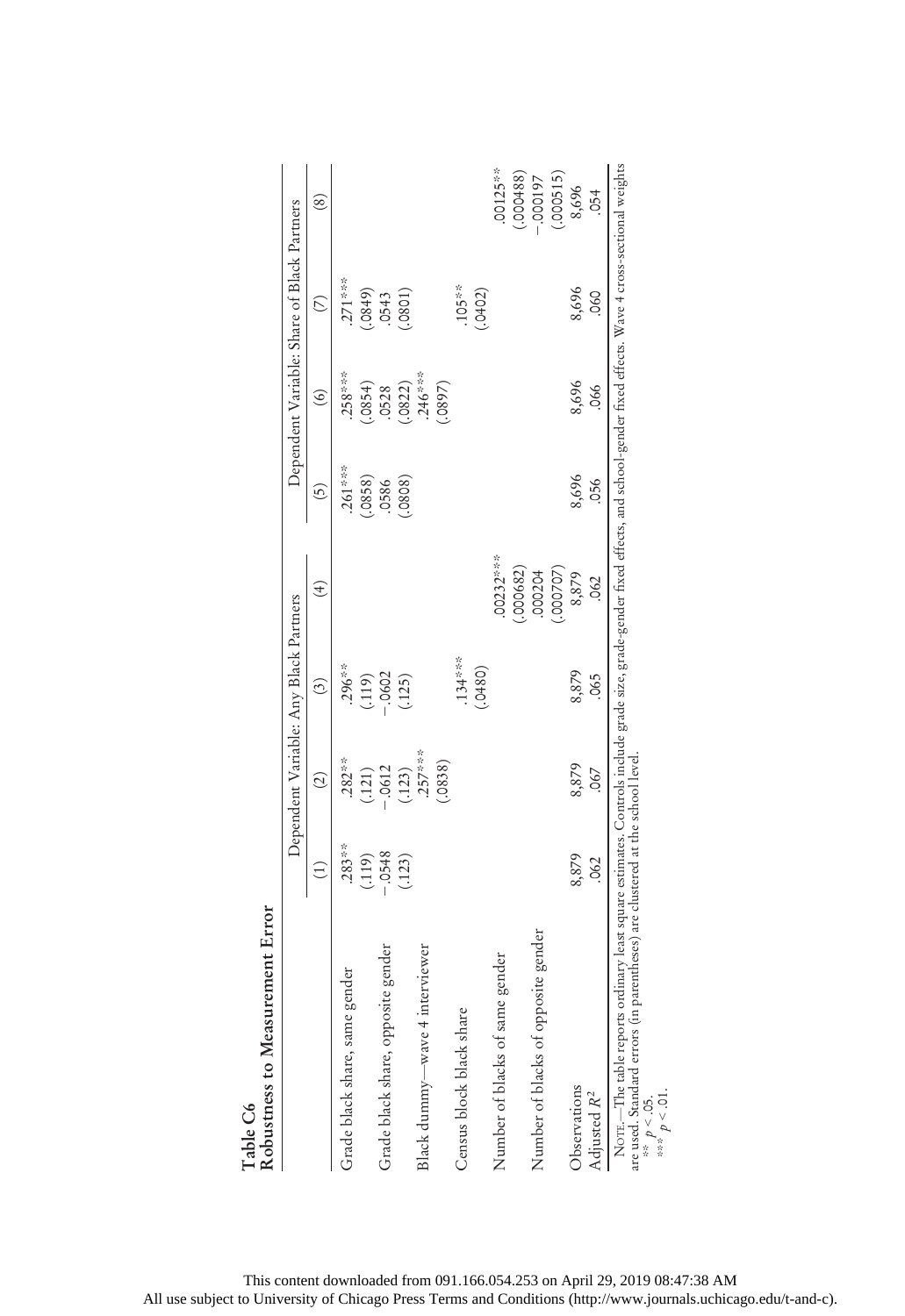### C5. Other Specifications of Race

Table C7 presents the results when we look at race in different ways. First, in column 1 we use the sample of relationships where the partner was also interviewed: in waves 1 and 2 a number of in-school partners were interviewed as part of the normal in-home survey, and in wave 3 a random subsample of current partners were interviewed. Using this subsample of partners allows us to use a different definition of partner race from that declared by the main interviewee and thus examine the possibility that cohort black shares influences interviewees' reporting of partners' race. The coefficients are significantly different from zero and insignificantly different from our benchmark results, suggesting that any impact on respondents' reporting of partners' race is unlikely to be affecting our results.

In column 2, the black shares are calculated based on those who declare themselves to be black rather than simply those who declare themselves to be black and only black. This distinction might be important since those of mixed race are likely to behave differently from blacks (Fryer et al. 2012). We obtain a very similar result, which is not surprising given the relatively small number of mixed-race individuals. Columns 3 and 4 then look at two other minorities, Hispanics and Asians, and find no significant relationship between their cohort shares and subsequent adult relationships with this groups. This suggests that prevailing attitudes toward interracial relationships with these groups are different.

Finally, columns 5–8 show that similar conclusions can be drawn when we focus on the effect on the share of partners of a given race.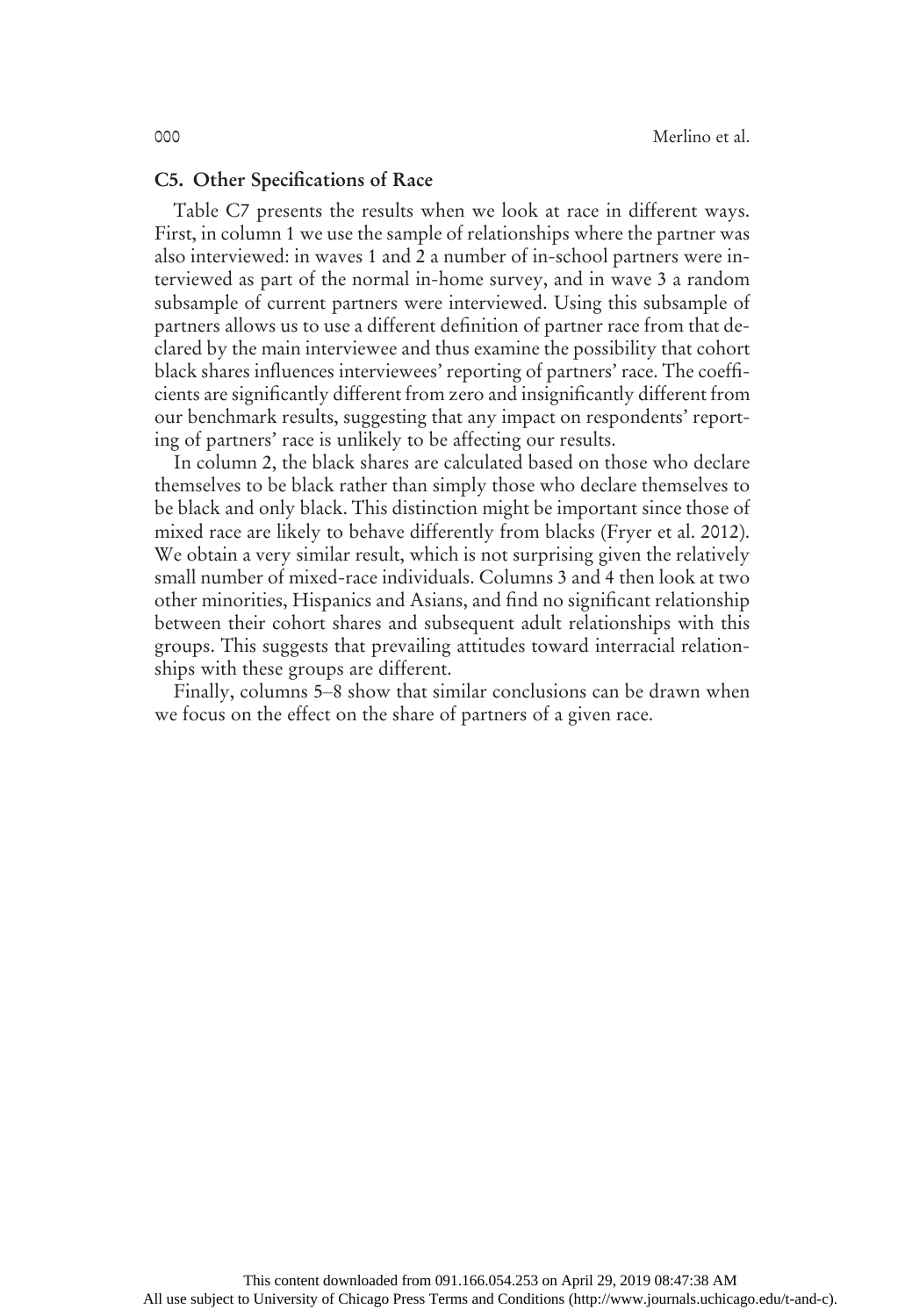| of Race<br>Other Specifications                                                                                                                                                                                                                                                                                                                                                                                 |                                               |                              |                                  |                                                     |                                                   |                                                   |                                        |                            |
|-----------------------------------------------------------------------------------------------------------------------------------------------------------------------------------------------------------------------------------------------------------------------------------------------------------------------------------------------------------------------------------------------------------------|-----------------------------------------------|------------------------------|----------------------------------|-----------------------------------------------------|---------------------------------------------------|---------------------------------------------------|----------------------------------------|----------------------------|
|                                                                                                                                                                                                                                                                                                                                                                                                                 |                                               |                              | Dependent Variable: Any Partners |                                                     |                                                   |                                                   | Dependent Variable: Share of Partners  |                            |
|                                                                                                                                                                                                                                                                                                                                                                                                                 | Black (per the<br>Interviewer)<br>$\bigoplus$ | Black<br>$\widehat{c}$       | Hispanic<br>$\binom{3}{2}$       | Asian<br>$\left( 4\right)$                          | Black (per the<br>Interviewer)<br>$\widetilde{5}$ | <b>Black</b><br>$\begin{pmatrix} 6 \end{pmatrix}$ | Hispanic<br>$\widehat{\triangleright}$ | Asian<br>$\left( 8\right)$ |
| gender<br>Grade black share, same                                                                                                                                                                                                                                                                                                                                                                               | $.603**$                                      |                              |                                  |                                                     | $.602***$<br>(264)                                |                                                   |                                        |                            |
| Grade black share, opposite gender                                                                                                                                                                                                                                                                                                                                                                              | $(.264)$<br>$.0510$<br>(.220)                 |                              |                                  |                                                     | .0388<br>(.220)                                   |                                                   |                                        |                            |
| Grade black (alternate definition) share, same gender                                                                                                                                                                                                                                                                                                                                                           |                                               | $.252***$                    |                                  |                                                     |                                                   | $.221***$                                         |                                        |                            |
| Grade black (alternate definition) share, opposite gender                                                                                                                                                                                                                                                                                                                                                       |                                               | $(122)$<br>$-129$<br>$(110)$ |                                  |                                                     |                                                   | $(.0863)$<br>-.00556<br>(0.0694)                  |                                        |                            |
| Grade Hispanic share, same gender                                                                                                                                                                                                                                                                                                                                                                               |                                               |                              | $-0.3333$                        |                                                     |                                                   |                                                   | $-.0323$                               |                            |
| Grade Hispanic share, opposite gender                                                                                                                                                                                                                                                                                                                                                                           |                                               |                              | $(200)$<br>$217$<br>$(219)$      |                                                     |                                                   |                                                   | $(136)$<br>$(133)$<br>$(144)$          |                            |
| Grade Asian share, same gender                                                                                                                                                                                                                                                                                                                                                                                  |                                               |                              |                                  | $-.114$                                             |                                                   |                                                   |                                        | (.0812)<br>$-106$          |
| Grade Asian share, opposite gender                                                                                                                                                                                                                                                                                                                                                                              |                                               |                              |                                  | $(105)$<br>$-0577$<br>$(127)$<br>$(127)$<br>$8,879$ |                                                   |                                                   |                                        | $-0229$<br>(.108)<br>8,696 |
| Observations<br>Adjusted R <sup>2</sup>                                                                                                                                                                                                                                                                                                                                                                         | 2,105<br>.186                                 | 8,879<br>.064                | 7,614<br>109                     | .055                                                | 2,105<br>190                                      | 8,696<br>.062                                     | 7,463<br>118                           | .062                       |
| Controls include grade size, grade-gender fixed effects, and school-gender fixed effects. Wave 4 cross-sectional weights are used. Standard errors (in parentheses) are clustered at the<br>NOTE—The table reports ordinary least square estimates. Partners in cols. 1 and 5 are all those interviewed in waves 1–3; all other columns concern partners reported in wave 4.<br>** $p < .05$ .<br>school level. |                                               |                              |                                  |                                                     |                                                   |                                                   |                                        |                            |

Table C7

This content downloaded from 091.166.054.253 on April 29, 2019 08:47:38 AM All use subject to University of Chicago Press Terms and Conditions (http://www.journals.uchicago.edu/t-and-c).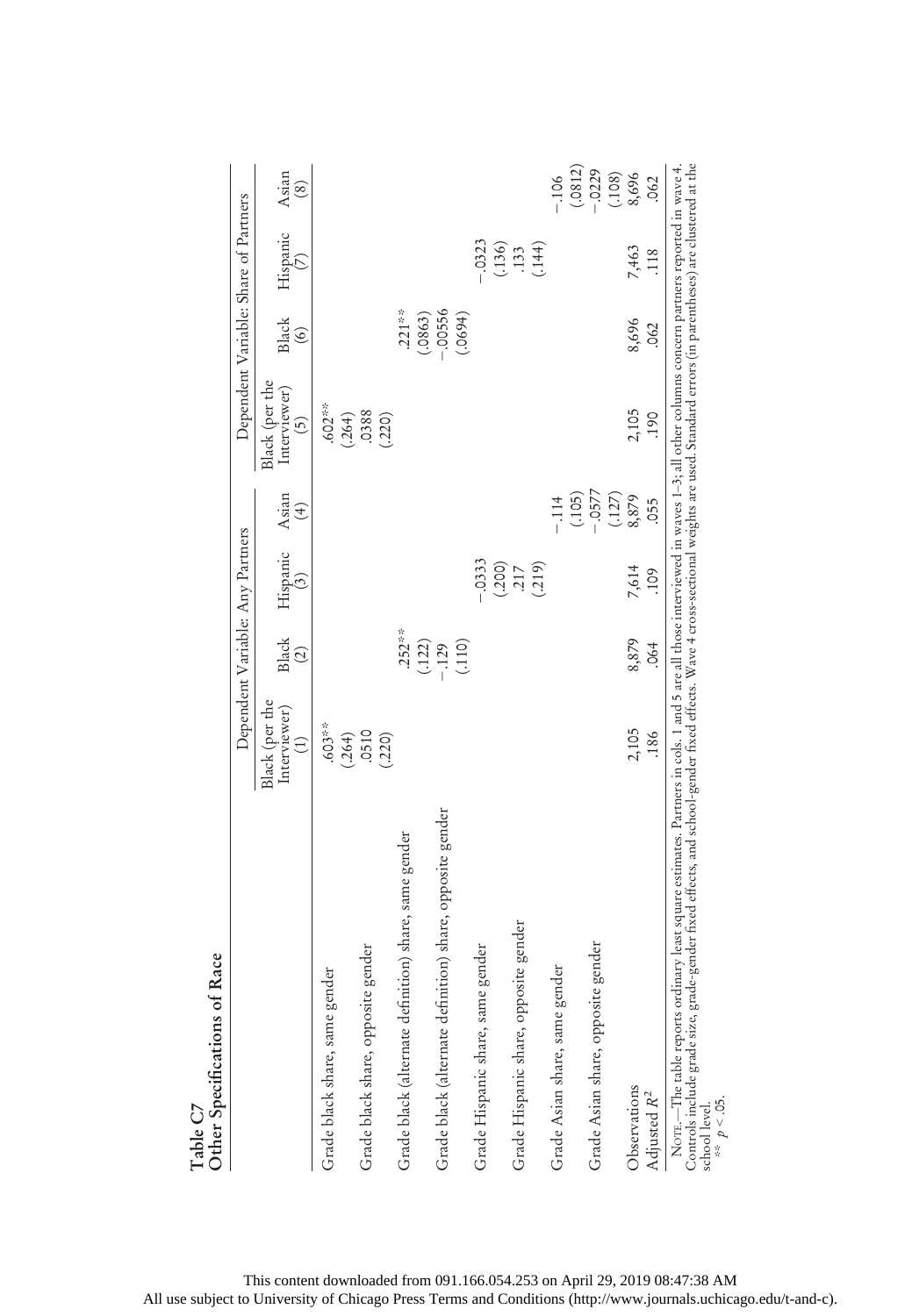### C6. Subsample Splits and Interactions

In table C8, we present subsample splits that are of interest to understand further any variation in the impact of black students on the probability and the share of adult romantic relationships (first and second panel, respectively). For each split, we present results of a Wald test that the coefficients are identical in the final row.

First, we show that the effect is significant for both male and female students and not significantly different. We also find no evidence of significant differences when we break down the sample between middle and high schools, providing further evidence that our results are not driven by differential dropout rates or students moving between schools. Indeed, when the dependent variable is the share of black partners, the coefficient is significant for both middle and high schools.

The final splits shown in table C8 is by the region the school is located in. The test that all coefficients are equal cannot be rejected at the 10% level, although the effect does appear to be strongest in the Northeast. This may be related to different patterns of segregation or racial attitudes across regions, so we next try to study whether there is a systematic impact across these lines.

To investigate further potential heterogeneity in the effect, in table C9 we interact our independent variables of interest with various variables. This includes the share of blacks within the school, the segregation index proposed by Echenique and Fryer (2007) calculated using the racial composition of same-gender friendship networks, the share of students at the school who are from urban areas, the share of Republican votes in the 1992 presidential election in the county, and the number of students in the grade. We normalize each variable such that the median school has a value of zero. The interaction terms are generally insignificant, although one exception is the interaction with school segregation in column 2. This coefficient suggests that the grade black share has a greater influence when schools are less segregated, possibly suggesting that the grade black share is most likely to have an impact when there is more social mixing between whites and blacks. It should be noted, however, that segregation is correlated with many other variables, and therefore we should not overinterpret this interaction.

Finally, in table C10 we split our sample based on measures of geographical distance as an alternative to the interactions presented in table 8. For three different measures of distance, we present the results first for the sample of students who stayed relatively close to school and then for those who moved farther away. In each case, we note that the coefficients are similar across the two samples, and they are always far from being significantly different. For our preferred binary outcome measure, we find in five of six subsamples a positive significant coefficient of same-gender cohort black share. Overall, the subsample results are in line with table 8 and provide additional evidence that the effect is unlikely to be driven directly by changes in schoolbased social networks.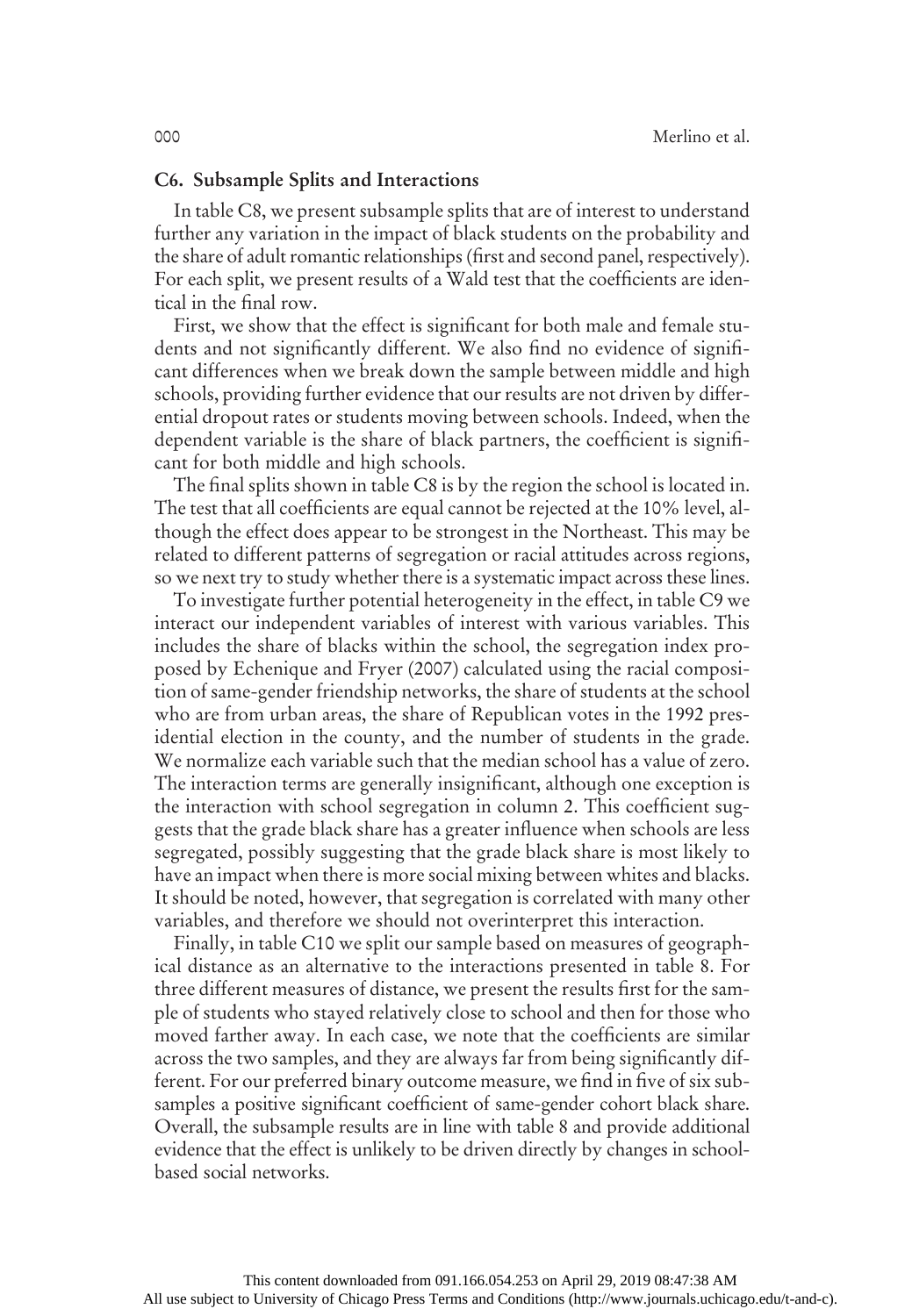| .115<br>(14)<br>$\circledcirc$<br>Dependent Variable: Share of Black Partners<br>Dependent Variable: Any Black Partners<br>Northeast<br>$844***$<br>1.370**<br>1,612<br>.057<br>(13)<br>(295)<br>(308)<br>(.547)<br>$\widetilde{\Theta}$<br>(.287)<br>.226<br>High School<br>$-0405$<br>$.234*$<br>.0813<br>(.203)<br>(.131)<br>(118)<br>(191)<br>5,154<br>.317<br>073<br>(12)<br>$\left( 4\right)$<br>$\overline{84}$<br>67<br>Middle School<br>$.310***$<br>$(179)$<br>-.0698<br>1,882<br>(.135)<br>(190)<br>(.158)<br>.039<br>(11)<br>$\cdot$ 117<br>.267<br>$\mathcal{L}$<br>$.186***$<br>(.0929)<br>(.0730)<br>.0584<br>$(-117)$<br>-0345<br>.199*<br>Male<br>4,256<br>(107)<br>C <sub>H</sub> O<br>(10)<br>$\widehat{c}$<br>52<br>36<br>.319**<br>Female<br>.0609<br>$.348*$<br>$-0746$<br>(240)<br>4,623<br>(.124)<br>(198)<br>(144)<br>.052<br>$\circledcirc$<br>$\begin{pmatrix} 1 \end{pmatrix}$<br>Grade black share, opposite gender<br>Grade black share, opposite gender<br>gender<br>gender<br>p-value, coefficients equal<br>$p$ -value, coefficients equal<br>Grade black share, same<br>Grade black share, same<br>Observations<br>Adjusted R <sup>2</sup> | School Type<br>Gender |       | Region   |               |                                                              |
|------------------------------------------------------------------------------------------------------------------------------------------------------------------------------------------------------------------------------------------------------------------------------------------------------------------------------------------------------------------------------------------------------------------------------------------------------------------------------------------------------------------------------------------------------------------------------------------------------------------------------------------------------------------------------------------------------------------------------------------------------------------------------------------------------------------------------------------------------------------------------------------------------------------------------------------------------------------------------------------------------------------------------------------------------------------------------------------------------------------------------------------------------------------------------|-----------------------|-------|----------|---------------|--------------------------------------------------------------|
|                                                                                                                                                                                                                                                                                                                                                                                                                                                                                                                                                                                                                                                                                                                                                                                                                                                                                                                                                                                                                                                                                                                                                                              |                       |       | Midwest  | South         | West                                                         |
|                                                                                                                                                                                                                                                                                                                                                                                                                                                                                                                                                                                                                                                                                                                                                                                                                                                                                                                                                                                                                                                                                                                                                                              |                       |       |          |               |                                                              |
|                                                                                                                                                                                                                                                                                                                                                                                                                                                                                                                                                                                                                                                                                                                                                                                                                                                                                                                                                                                                                                                                                                                                                                              |                       |       |          | $\mathcal{L}$ | (8)                                                          |
|                                                                                                                                                                                                                                                                                                                                                                                                                                                                                                                                                                                                                                                                                                                                                                                                                                                                                                                                                                                                                                                                                                                                                                              |                       |       | .205     | .137          | $479$<br>$(-278)$<br>$(-212)$<br>$(-235)$                    |
|                                                                                                                                                                                                                                                                                                                                                                                                                                                                                                                                                                                                                                                                                                                                                                                                                                                                                                                                                                                                                                                                                                                                                                              |                       |       | (.255)   | (116)         |                                                              |
|                                                                                                                                                                                                                                                                                                                                                                                                                                                                                                                                                                                                                                                                                                                                                                                                                                                                                                                                                                                                                                                                                                                                                                              |                       |       | $-.0873$ | $-0658$       |                                                              |
|                                                                                                                                                                                                                                                                                                                                                                                                                                                                                                                                                                                                                                                                                                                                                                                                                                                                                                                                                                                                                                                                                                                                                                              |                       |       | (.347)   | (.118)        |                                                              |
|                                                                                                                                                                                                                                                                                                                                                                                                                                                                                                                                                                                                                                                                                                                                                                                                                                                                                                                                                                                                                                                                                                                                                                              |                       |       |          |               |                                                              |
|                                                                                                                                                                                                                                                                                                                                                                                                                                                                                                                                                                                                                                                                                                                                                                                                                                                                                                                                                                                                                                                                                                                                                                              |                       |       | 2,690    | 3,167         | 1,410                                                        |
|                                                                                                                                                                                                                                                                                                                                                                                                                                                                                                                                                                                                                                                                                                                                                                                                                                                                                                                                                                                                                                                                                                                                                                              |                       |       |          | 023           | .053                                                         |
|                                                                                                                                                                                                                                                                                                                                                                                                                                                                                                                                                                                                                                                                                                                                                                                                                                                                                                                                                                                                                                                                                                                                                                              |                       |       |          |               |                                                              |
|                                                                                                                                                                                                                                                                                                                                                                                                                                                                                                                                                                                                                                                                                                                                                                                                                                                                                                                                                                                                                                                                                                                                                                              |                       |       |          | (15)          | (16)                                                         |
|                                                                                                                                                                                                                                                                                                                                                                                                                                                                                                                                                                                                                                                                                                                                                                                                                                                                                                                                                                                                                                                                                                                                                                              |                       |       | 312      | $.141*$       |                                                              |
|                                                                                                                                                                                                                                                                                                                                                                                                                                                                                                                                                                                                                                                                                                                                                                                                                                                                                                                                                                                                                                                                                                                                                                              |                       |       | (.248)   | (.0788)       | $\begin{array}{c} 307 \\ (178) \\ 0612 \\ (172) \end{array}$ |
|                                                                                                                                                                                                                                                                                                                                                                                                                                                                                                                                                                                                                                                                                                                                                                                                                                                                                                                                                                                                                                                                                                                                                                              |                       |       | .145     | $-0385$       |                                                              |
|                                                                                                                                                                                                                                                                                                                                                                                                                                                                                                                                                                                                                                                                                                                                                                                                                                                                                                                                                                                                                                                                                                                                                                              |                       |       | (.188)   | (.0943)       |                                                              |
|                                                                                                                                                                                                                                                                                                                                                                                                                                                                                                                                                                                                                                                                                                                                                                                                                                                                                                                                                                                                                                                                                                                                                                              |                       |       |          |               |                                                              |
| 1,564<br>4,537<br>Observations                                                                                                                                                                                                                                                                                                                                                                                                                                                                                                                                                                                                                                                                                                                                                                                                                                                                                                                                                                                                                                                                                                                                               | 1,841<br>4,159        | 5,048 | 2,638    | 3,111         | 1,383                                                        |
| <b>C60</b><br><b>.054</b><br>.062<br>.048<br>.028<br>047<br>Adjusted $R^2$                                                                                                                                                                                                                                                                                                                                                                                                                                                                                                                                                                                                                                                                                                                                                                                                                                                                                                                                                                                                                                                                                                   |                       |       |          | .037          | .038                                                         |

This content downloaded from 091.166.054.253 on April 29, 2019 08:47:38 AM All use subject to University of Chicago Press Terms and Conditions (http://www.journals.uchicago.edu/t-and-c).

\*\*\*  $p < .01$ .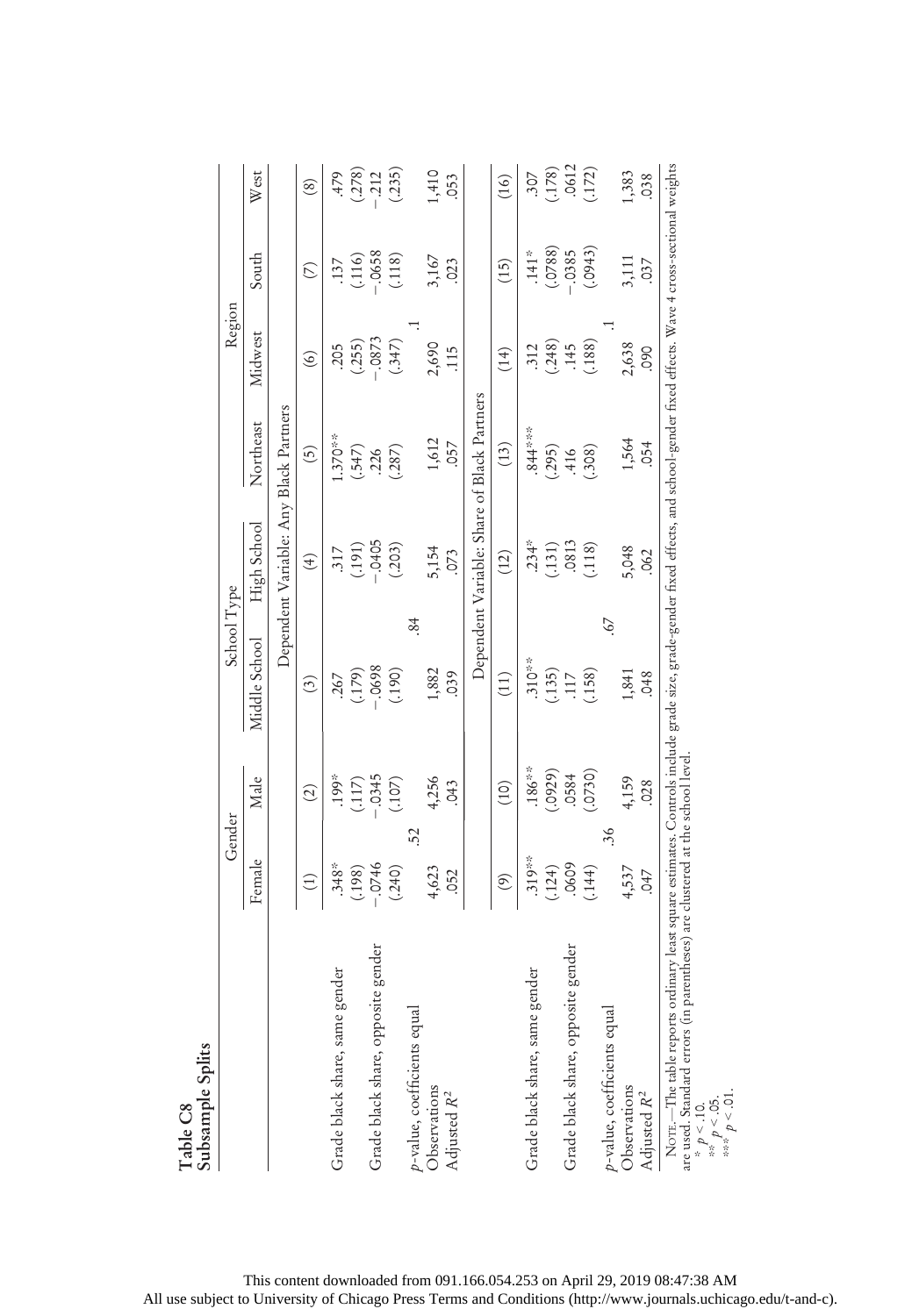|                                                                      |                                                                          |                                                  | Interaction Term                                                                                                                                                                                                                  |                                                                          |                                                                                                                                                                                                                     |
|----------------------------------------------------------------------|--------------------------------------------------------------------------|--------------------------------------------------|-----------------------------------------------------------------------------------------------------------------------------------------------------------------------------------------------------------------------------------|--------------------------------------------------------------------------|---------------------------------------------------------------------------------------------------------------------------------------------------------------------------------------------------------------------|
|                                                                      | School Black Share                                                       | School Black Segregation                         | Republican Vote Share in 1992                                                                                                                                                                                                     | School Urban Share                                                       | Students in Grade                                                                                                                                                                                                   |
|                                                                      |                                                                          |                                                  | Dependent Variable: Any Black Partners                                                                                                                                                                                            |                                                                          |                                                                                                                                                                                                                     |
|                                                                      | $\widehat{E}$                                                            | $\widehat{c}$                                    | $\widehat{c}$                                                                                                                                                                                                                     | $\widehat{f}$                                                            | <u>ව</u>                                                                                                                                                                                                            |
| Grade black share, same gender                                       |                                                                          |                                                  | $.254**$                                                                                                                                                                                                                          |                                                                          |                                                                                                                                                                                                                     |
|                                                                      |                                                                          |                                                  | $(.122)$<br>-.0805                                                                                                                                                                                                                | $222*$<br>(.118)<br>-.107                                                |                                                                                                                                                                                                                     |
| Grade black share, opposite gender                                   | $513*$<br>$(249)$<br>$(249)$<br>$(302)$<br>$(302)$<br>$(500)$<br>$(500)$ | $.592**$<br>$(.239)$<br>$-.0679$<br>$(.256)$     |                                                                                                                                                                                                                                   |                                                                          | $.422**$<br>$(.205)$<br>$(.305)$<br>$(.146)$<br>$.00151$<br>$.00151$<br>$.00151$                                                                                                                                    |
|                                                                      |                                                                          |                                                  | $(130)$<br>-1.426                                                                                                                                                                                                                 |                                                                          |                                                                                                                                                                                                                     |
| Same gender x interaction term                                       |                                                                          | $-663*$                                          |                                                                                                                                                                                                                                   |                                                                          |                                                                                                                                                                                                                     |
|                                                                      |                                                                          | $(-390)$<br>-0506                                | $(1.123)$<br>-1.498                                                                                                                                                                                                               | $\begin{array}{c} (103) \\ (202) \\ (303) \\ (103) \\ (204) \end{array}$ |                                                                                                                                                                                                                     |
| Opposite gender × interaction term                                   |                                                                          |                                                  |                                                                                                                                                                                                                                   |                                                                          |                                                                                                                                                                                                                     |
|                                                                      | $(726)$<br>8,879                                                         | $(.432)$<br>8,802                                | (1.299)                                                                                                                                                                                                                           | (.242)                                                                   | $(0.0111)$<br>$8,879$                                                                                                                                                                                               |
| Observations<br>Adjusted $R^2$                                       |                                                                          |                                                  | 8,828                                                                                                                                                                                                                             | 8,879                                                                    |                                                                                                                                                                                                                     |
|                                                                      | .062                                                                     | .063                                             |                                                                                                                                                                                                                                   | 062                                                                      | .073                                                                                                                                                                                                                |
|                                                                      |                                                                          |                                                  | Dependent Variable: Share of Black Partners                                                                                                                                                                                       |                                                                          |                                                                                                                                                                                                                     |
|                                                                      | $\circledcirc$                                                           | $\circ$                                          | $\circledS$                                                                                                                                                                                                                       | $\widehat{\mathcal{E}}$                                                  | (10)                                                                                                                                                                                                                |
| Grade black share, same gender                                       | $255*$                                                                   |                                                  | $248***$ $(0877)$ $(0711)$ $(0711)$ $(0779)$ $(0779)$                                                                                                                                                                             | $.213***$                                                                |                                                                                                                                                                                                                     |
|                                                                      |                                                                          |                                                  |                                                                                                                                                                                                                                   |                                                                          |                                                                                                                                                                                                                     |
| Grade black share, opposite gender                                   |                                                                          |                                                  |                                                                                                                                                                                                                                   |                                                                          |                                                                                                                                                                                                                     |
|                                                                      | $(143)$<br>$(143)$<br>$(153)$<br>$(153)$<br>$(150)$<br>$(150)$           | $382***$<br>(.127)<br>(.127)<br>(.174)<br>(.174) |                                                                                                                                                                                                                                   | $(339)$<br>$(312)$<br>$(370)$<br>$(50)$                                  | $\begin{array}{l} \textbf{283}^{\ast\ast} \\ \textbf{283} \\ \textbf{138} \\ \textbf{110} \\ \textbf{117} \\ \textbf{200788} \\ \textbf{00112} \\ \textbf{00112} \\ \textbf{-00102} \\ \textbf{-00102} \end{array}$ |
| Same gender $\times$ interaction term                                |                                                                          |                                                  |                                                                                                                                                                                                                                   |                                                                          |                                                                                                                                                                                                                     |
|                                                                      |                                                                          | (.217)                                           | $(.922)$<br>$-.630$                                                                                                                                                                                                               | (.186)                                                                   |                                                                                                                                                                                                                     |
| Opposite gender x interaction term                                   |                                                                          | $-0.242$                                         |                                                                                                                                                                                                                                   | $.315***$                                                                |                                                                                                                                                                                                                     |
|                                                                      | $(455)$<br>8,696                                                         | $(.304)$<br>8,622                                | $(963)$<br>8,645                                                                                                                                                                                                                  | $(.152)$<br>8,696                                                        | $(.000819)$<br>$8,696$                                                                                                                                                                                              |
|                                                                      |                                                                          |                                                  |                                                                                                                                                                                                                                   |                                                                          |                                                                                                                                                                                                                     |
| Observations<br>Adjusted R <sup>2</sup>                              | .058                                                                     | .057                                             | .064                                                                                                                                                                                                                              | .056                                                                     | 067                                                                                                                                                                                                                 |
| NOTE.-The table reports<br>are used. Standard errors (in<br>effects. |                                                                          |                                                  | ordinary least square estimates. Controls include grade size, grade-gender fixed effects, and school-gender fixed effects. Wave 4 cross-sectional weights<br>parentheses) are clustered at the school level. In cols. 5 and 10, t |                                                                          |                                                                                                                                                                                                                     |
| * $p < 10$ .<br>** $p < 0.5$ .                                       |                                                                          |                                                  |                                                                                                                                                                                                                                   |                                                                          |                                                                                                                                                                                                                     |

Table C9<br>Interaction with Regional and School Characteristics Interaction with Regional and School Characteristics

This content downloaded from 091.166.054.253 on April 29, 2019 08:47:38 AM All use subject to University of Chicago Press Terms and Conditions (http://www.journals.uchicago.edu/t-and-c).

\*\*\*  $p < 01$ .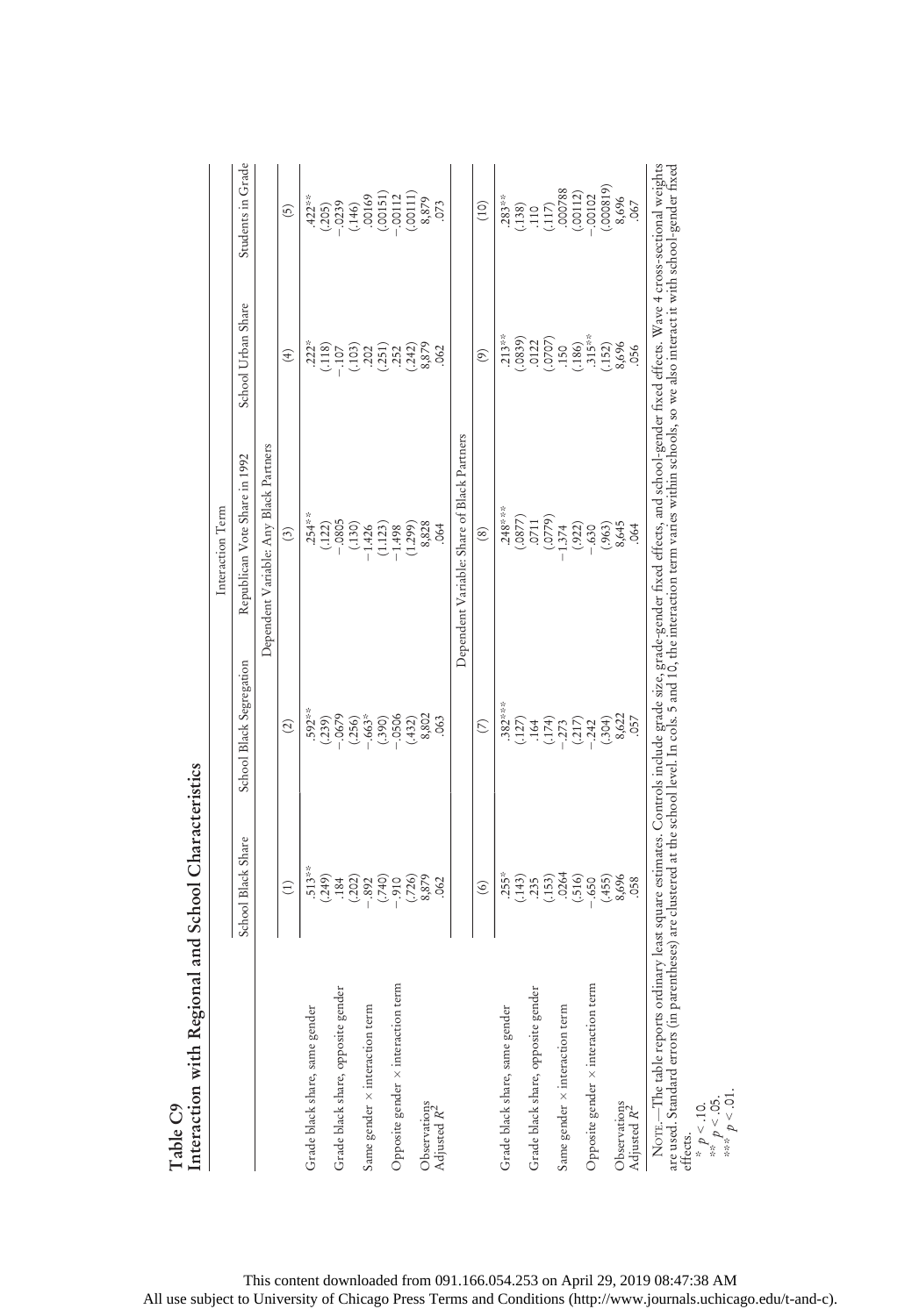#### Table C10 Sample Splits by Distance from School

|                                    |         | Distance Moved                              |          | In School County | All Partners Met |                 |
|------------------------------------|---------|---------------------------------------------|----------|------------------|------------------|-----------------|
|                                    |         | $\leq$ 100 km $>$ 100 km                    | Yes      | $\rm No$         | In<br>State      | Out of<br>State |
|                                    |         | Dependent Variable: Any Black Partners      |          |                  |                  |                 |
|                                    | (1)     | (2)                                         | (3)      | (4)              | (5)              | (6)             |
| Grade black share, same gender     | $.283*$ | $.366*$                                     | $.315*$  | $.282*$          | $.305*$          | .338            |
|                                    | (.150)  | (.219)                                      | (.178)   | (.168)           | (.158)           | (.340)          |
| Grade black share, opposite gender | $-.120$ | .00952                                      | $-.138$  | $-.00185$        | .0454            | $-.445$         |
|                                    | (.183)  | (.228)                                      | (.243)   | (.206)           | (.179)           | (.400)          |
| $p$ -value, coefficients equal     | .73     |                                             |          | .89              | .93              |                 |
| Observations                       | 6,353   | 2,526                                       | 4,670    | 4,205            | 6,257            | 1,554           |
| Adjusted $R^2$                     | .062    | .117                                        | .069     | .090             | .079             | .151            |
|                                    |         | Dependent Variable: Share of Black Partners |          |                  |                  |                 |
|                                    | (7)     | (8)                                         | (9)      | (10)             | (11)             | (12)            |
| Grade black share, same gender     | .295*** | .209                                        | $.303**$ | $.174*$          | $.302***$        | .159            |
|                                    | (.107)  | (.155)                                      | (.124)   | (.104)           | (.111)           | (.229)          |
| Grade black share, opposite gender | .0690   | $-.0299$                                    | .101     | $-.0603$         | .140             | $-.233$         |
|                                    | (.118)  | (.206)                                      | (.154)   | (.112)           | (.109)           | (.278)          |
| $p$ -value, coefficients equal     |         |                                             |          | .39              | .57              |                 |
| Observations                       | 6,203   | 2,493                                       | 4,548    | 4,144            | 6,257            | 1,554           |
| Adjusted $R^2$                     | .059    | .136                                        | .066     | .070             | .068             | .088            |

NOTE.—The table reports ordinary least square estimates. Controls include grade size, grade-gender fixed effects, and school-gender fixed effects. Wave 4 cross-sectional weights are used. Standard errors (in parentheses) are clustered at the school level.

# C7. Placebo Tests

To address concerns that our standard errors may be inappropriate or our results may be driven by some other cohort characteristic, we undertook two different sets of placebo tests. First, we constructed more than 200 other cohort share variables based on other questions in the in-school survey. The resulting variables include, for instance, the share of the cohort who are Hispanic, the share who live with both of their parents, and the share whose most recent history grade was an A. Figure C2 then plots the t-statistics from the regressions when we enter each of these variables individually into our regression instead of the same-gender cohort black share. The vertical lines represent the t-statistics we obtain in our benchmark, and for both dependent variables they clearly lie at the very right tail of the distribution. Hence, we can conclude that it is very unlikely that our result is driven by chance or correlation with another characteristic of school cohorts.

Our second placebo test involves reassigning students to cohorts randomly so that our measure of same-gender cohort black share is in general

<sup>\*</sup>  $p < .10$ .<br>\*\*  $p < .05$ .<br>\*\*\*  $p < .01$ .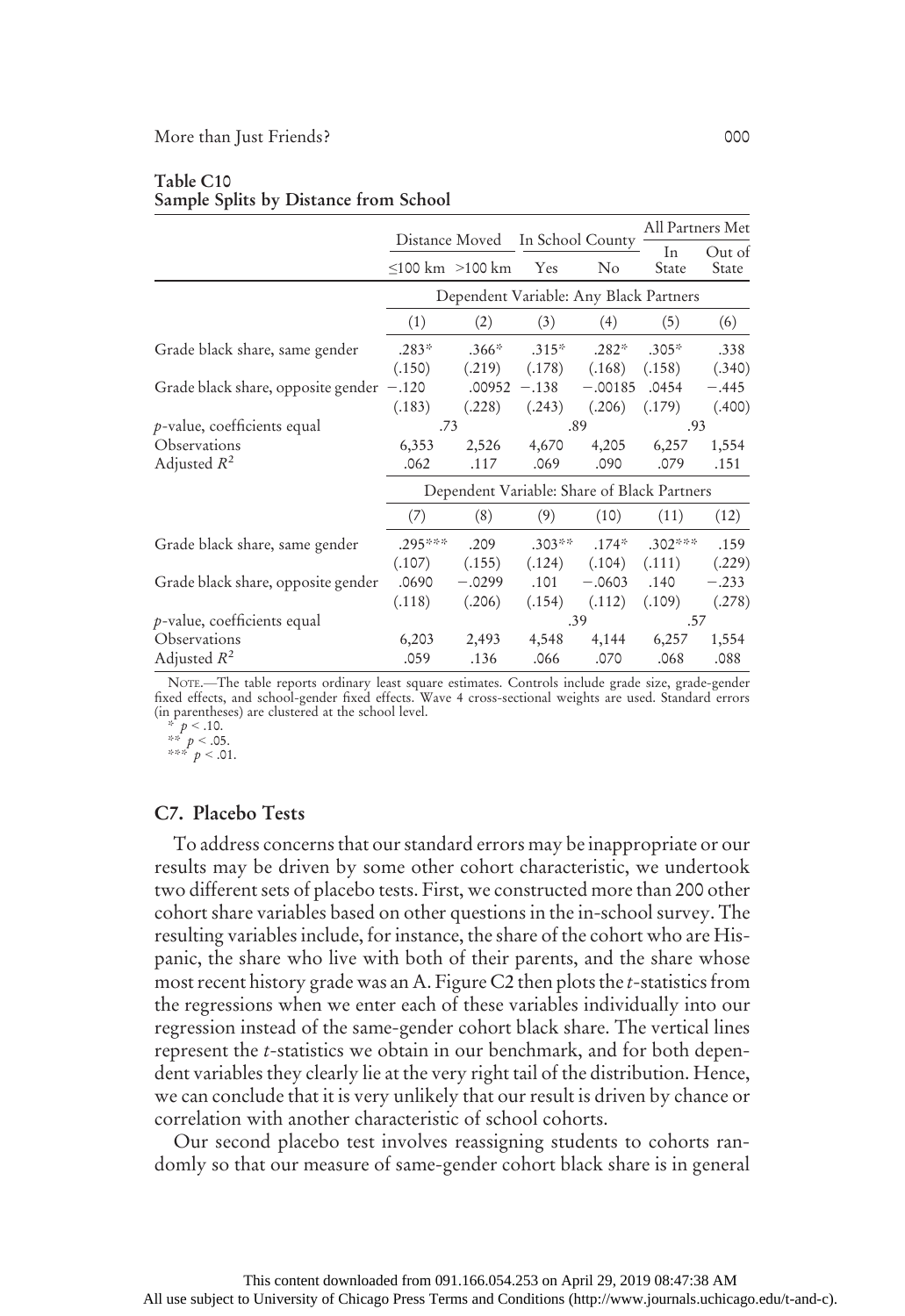not that of their cohort but another within the same school. We then carry out the same regression as in our benchmark 10,000 times to produce a distribution of coefficients, which is displayed in figure C3 alongside the coefficient from our benchmark. As expected, the distributions are centered on zero, and of the 10,000 placebo regressions very few produce coefficients as large as these from our benchmark. In each case, less than 1% of the placebo coefficients are larger than the coefficient found in our benchmark regression. This further confirms that our result is not spurious.



FIG. C2.—Distribution of *t*-statistics from regressions on other cohort shares. A, Dependent variable: any black partners. B, Dependent variable: share of black partners. Each t-statistic is taken from a regression where the independent variable is one of more than 200 cohort share variables. The vertical lines are the t-statistic in the benchmark specification, that is, columns 2 and 4 of table 5. A color version of this figure is available online.



FIG. C3.—Distribution of coefficients from regressions on randomly assigned cohort shares. A, Dependent variable: any black partners. B, Dependent variable: share of black partners. Each coefficient is taken from a regression where the independent variable is the share of blacks among a randomly chosen cohort within the school. The vertical lines are the coefficients in the benchmark specification (cols. 2 and 4 of table 5). A color version of this figure is available online.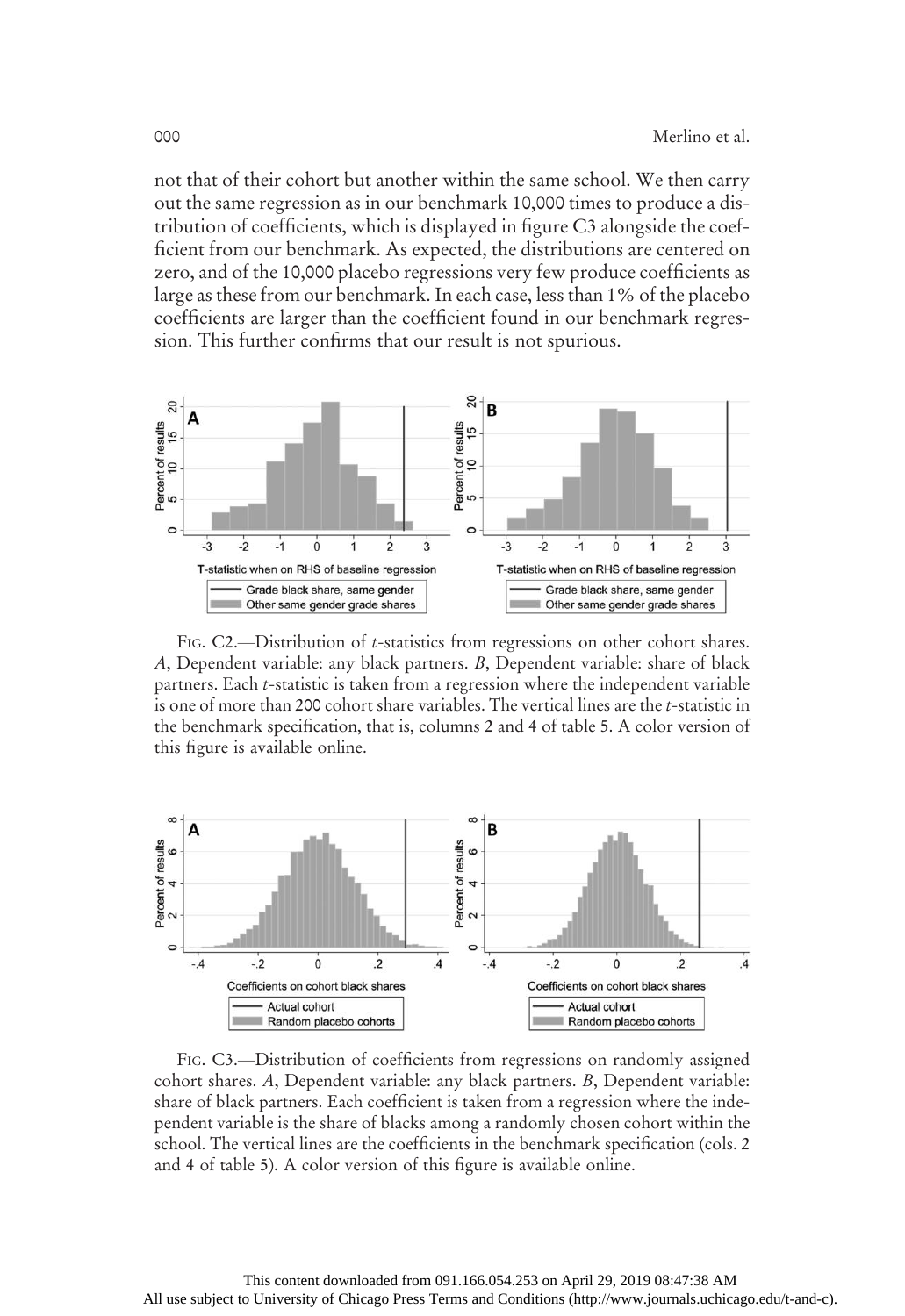#### C8. Other Relationship Measures

Table C11 presents the results of making a number of alternative relationship measures the dependent variable in our standard specification. Columns 1–3 focus on binary variables that indicate whether an individual ever married or cohabited with someone, ever had a child, or ever divorced, respectively. Column 4 uses the log of 1 plus the number of partners reported in wave 4.26 All of the coefficients are insignificant, implying that the shift in the racial composition of relationships does not go along with any change in their number or nature.

Columns 5 and 6 examine the effect on the probability of ever cohabiting or getting married with a black person and the black share of cohabiting and married partners. We find the coefficient to be of similar magnitude to our benchmark. Finally, in the spirit of Gordon and Reber (2018), we see that the share of black peers in school has a positive effect on the probability that white students have a child with a black partner in adulthood (col. 7).

<sup>26</sup> We use the log transformation since the distribution of the number of reported partners is highly skewed, with 90% of respondents reporting three partners or fewer but a few individuals reporting 19 or 20.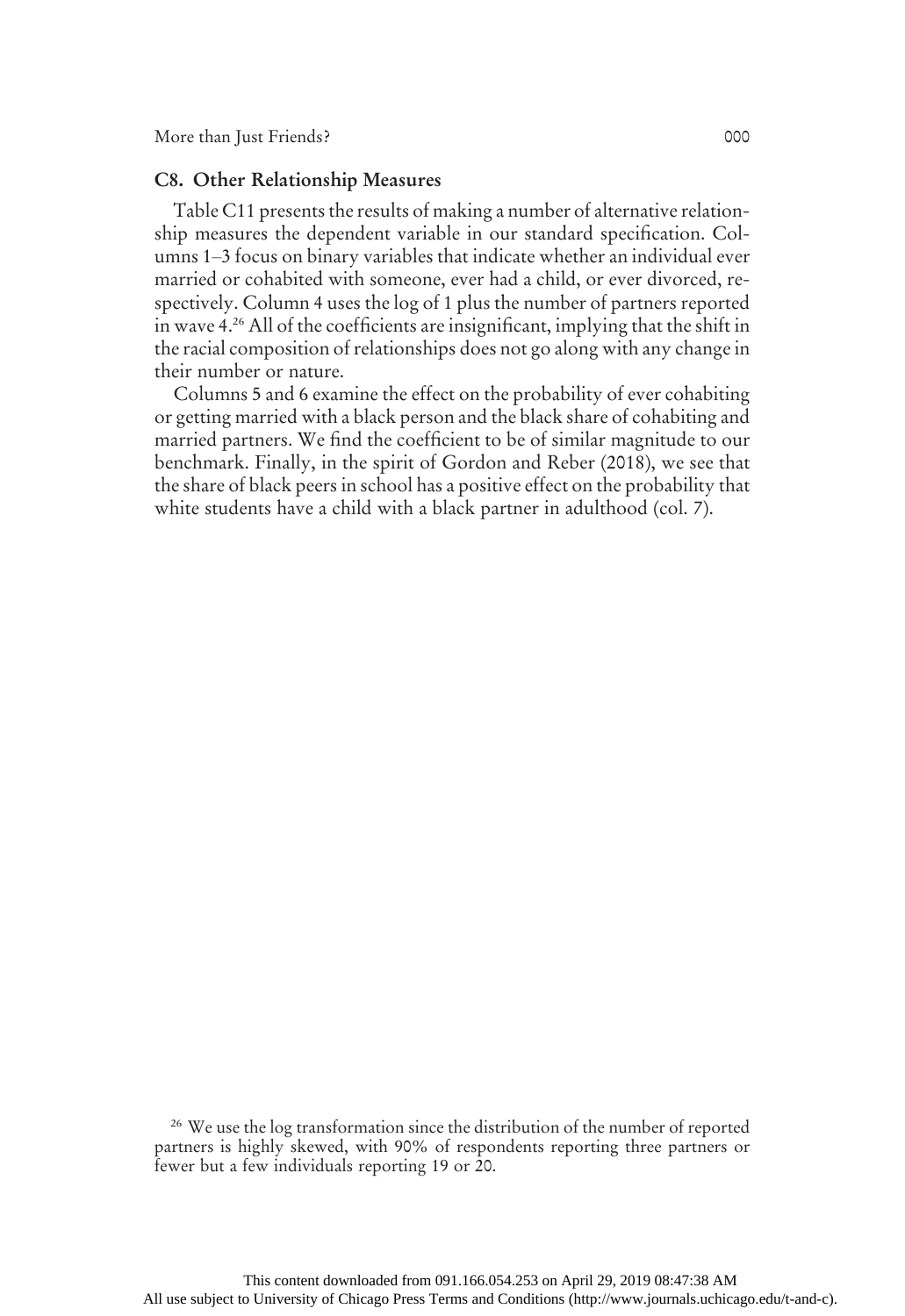| Other Relationship Measures                                                                      |                              |                                       |                                    | Dependent Variable                                                                                                                                           |                                                                               |                                                                       |                                            |
|--------------------------------------------------------------------------------------------------|------------------------------|---------------------------------------|------------------------------------|--------------------------------------------------------------------------------------------------------------------------------------------------------------|-------------------------------------------------------------------------------|-----------------------------------------------------------------------|--------------------------------------------|
|                                                                                                  | Ever Married<br>or Cohabited | Ever Had<br>Children<br>$\widehat{c}$ | Ever<br>Divorced<br>$\binom{3}{2}$ | of Reported Partners)<br>$ln(1 + Number$<br>$\left(4\right)$                                                                                                 | Cohabited with a<br>Ever Married or<br><b>Black Person</b><br>$\widetilde{5}$ | Share of Married<br><b>Black Partners</b><br>or Cohabiting<br>$\odot$ | Child with a<br>3lack Person<br>Ever Had a |
| gender<br>Grade black share, same                                                                | $-.0822$                     | .0429                                 | 183                                | <b>300</b>                                                                                                                                                   | $.188*$                                                                       | $.203**$                                                              | $.207***$                                  |
|                                                                                                  | (.227)                       | $(.234)$<br>$.0343$                   | (189)                              | (233)                                                                                                                                                        | (580)                                                                         | $(0.056)$<br>- 0570                                                   |                                            |
| Grade black share, opposite gender                                                               |                              |                                       | .181                               | .0614                                                                                                                                                        | .136                                                                          |                                                                       | (580, 0)                                   |
|                                                                                                  | (.221)                       | (194)                                 | (168)                              | (239)                                                                                                                                                        | (110)                                                                         | (.0858)                                                               | $(0779)$<br>$8,879$                        |
| Observations                                                                                     | 8,879                        | 8,879                                 | 8,879                              | 8,879                                                                                                                                                        | 8,879                                                                         | 7,579                                                                 |                                            |
| Adjusted $R^2$                                                                                   | CO.                          | .130                                  | .063                               | 037                                                                                                                                                          | 069                                                                           | .069                                                                  | 055                                        |
| NOTE.-Controls include                                                                           |                              |                                       |                                    | grade size, grade-gender fixed effects, and school-gender fixed effects. Wave 4 cross-sectional weights are used. Standard errors (in parentheses) are clus- |                                                                               |                                                                       |                                            |
| tered at the school level.<br>$\begin{array}{l} * \ * \ p < .10. \end{array}$<br>$** \ p < .05.$ |                              |                                       |                                    |                                                                                                                                                              |                                                                               |                                                                       |                                            |
|                                                                                                  |                              |                                       |                                    |                                                                                                                                                              |                                                                               |                                                                       |                                            |

 $\mathbf{h}$  is  $\mathbf{M}$ .  $Table C11  
Orbac Bolarical$ Table C11

This content downloaded from 091.166.054.253 on April 29, 2019 08:47:38 AM All use subject to University of Chicago Press Terms and Conditions (http://www.journals.uchicago.edu/t-and-c).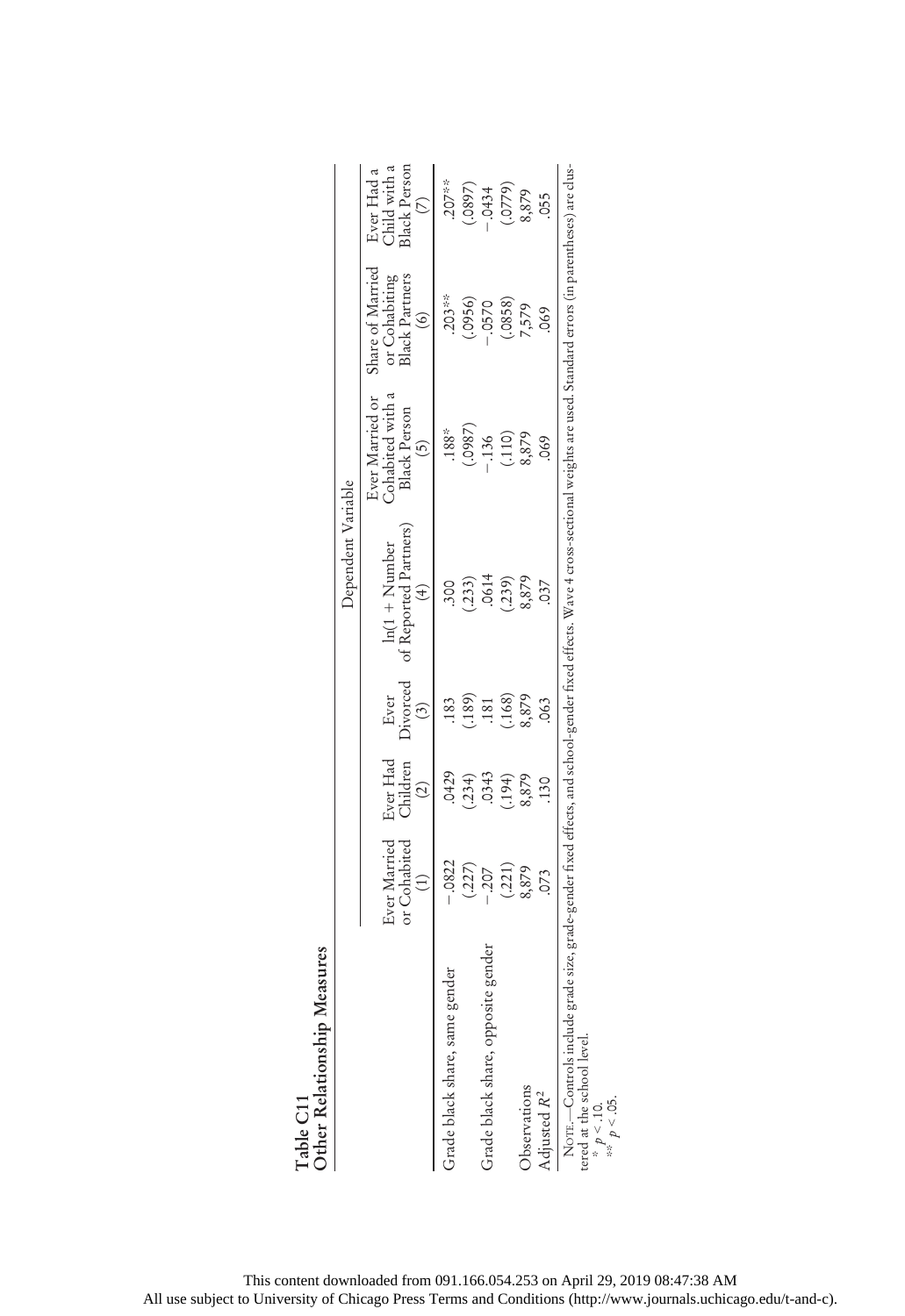### Appendix D

# Schools with Most Variation in Cohort Black Share

Table D1 provides summary statistics for schools that have within-school variation in the black cohort share above the median. In comparison with table 1, we see that the main difference is the share of black students in the school. We also see that these schools are more likely to be located in the South and have a greater share of students living in urban areas, but there are still many schools in areas outside the South and with rural students that are in this half of the sample.

| Share above the inculant        |                |              |                                    |       |
|---------------------------------|----------------|--------------|------------------------------------|-------|
|                                 | Mean           |              | Within-School SD Between-School SD | N     |
| Main variables:                 |                |              |                                    |       |
| Any black partners              | .058           | .21          | .051                               | 4,330 |
| Share of black partners         | .038           | .15          | .037                               | 4,239 |
| Grade black share, both genders | .15            | .022         | .14                                | 4,330 |
| Grade black share, same gender  | .15            | .033         | .14                                | 4,330 |
| Other wave 1 variables:         |                |              |                                    |       |
| Age                             | 16             | 1.2          | 1.1                                | 4,330 |
| Female                          | .51            | .49          | .094                               | 4,330 |
| Hispanic                        | .24            | .23          | .35                                | 4,330 |
| Family income                   | 52             | 43           | 33                                 | 3,356 |
| Grade size                      | 264            | 33           | 190                                | 4,330 |
| Grades in school                | $\overline{4}$ | 0            | 1.2                                | 4,330 |
| In middle school                | .16            | 0            | .38                                | 4,330 |
| In high school                  | .65            | 0            | .5                                 | 4,330 |
| Lives in urban area             | .65            | .17          | .42                                | 4,290 |
| $Region = Northern$             | .21            | 0            | .43                                | 4,330 |
| $Region = Midwest$              | .12            | 0            | .34                                | 4,330 |
| $Region = South$                | .49            | 0            | .52                                | 4,330 |
| $Region = West$                 | .17            | 0            | .39                                | 4,330 |
| Other wave 4 variables:         |                |              |                                    |       |
| Age                             | 29             | 1.2          | 1.2                                | 4,330 |
| Number of recorded partners     | 1.9            | 1.4          | .28                                | 4,330 |
| Number of cohabiting partners   | 1.4            | $\mathbf{1}$ | .28                                | 4,330 |
| Number of marriages             | .63            | .56          | .21                                | 4,239 |
| Attended college                | .66            | .43          | .18                                | 4,330 |
| Employed                        | .66            | .47          | .068                               | 4,329 |

Table D1 Summary Statistics for Schools with Standard Deviation in Cohort Black Share above the Median

# References

Abadie, Alberto, Susan Athey, Guido W. Imbens, and Jeffrey Wooldridge. 2017. [When should you adjust standard errors for clustering? NBER](https://www.journals.uchicago.edu/action/showLinks?doi=10.1086%2F702626&crossref=10.3386%2Fw24003&citationId=p_29) [Working Paper no. 24003,](https://www.journals.uchicago.edu/action/showLinks?doi=10.1086%2F702626&crossref=10.3386%2Fw24003&citationId=p_29) National Bureau of Economic Research, Cambridge, MA.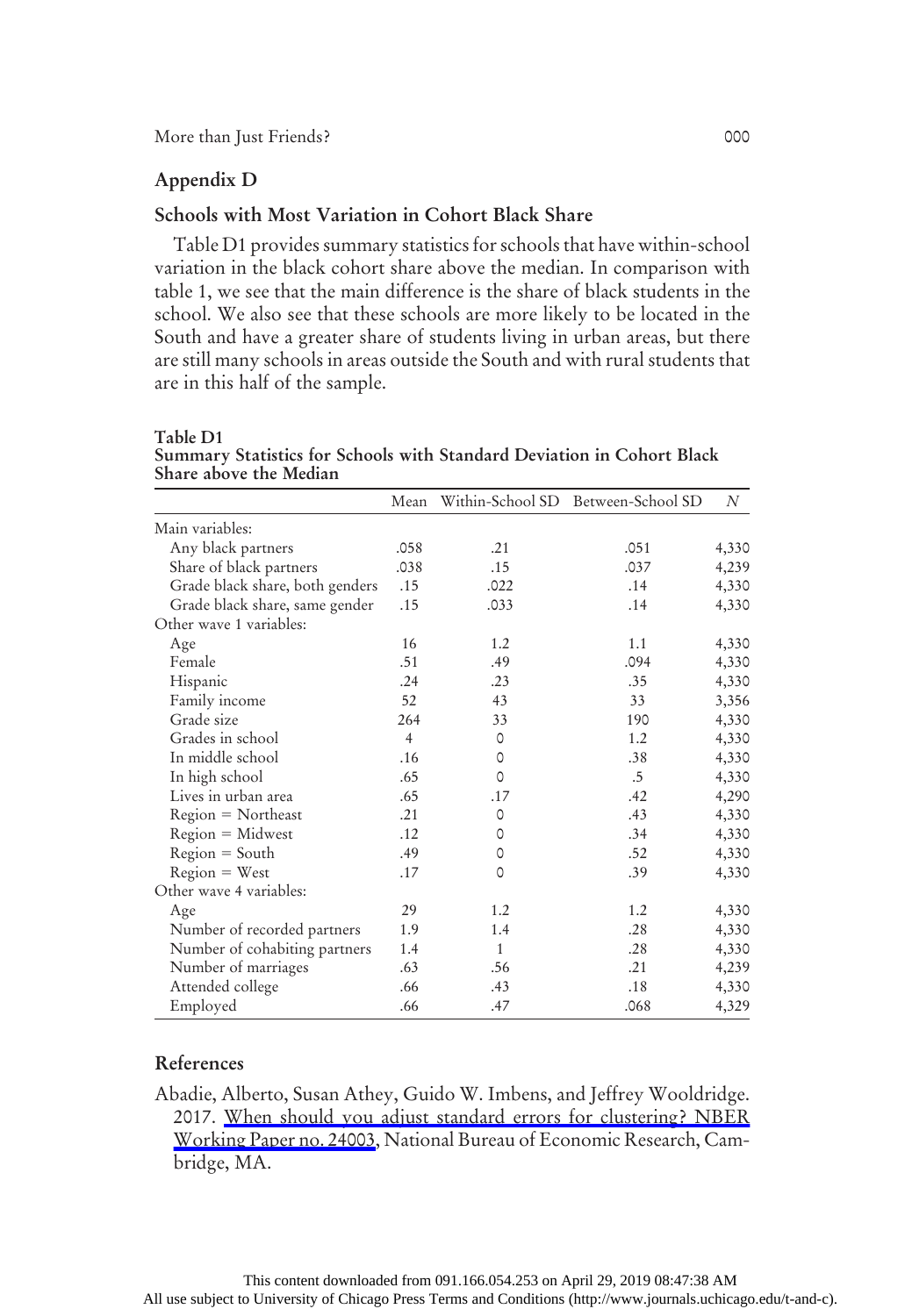- Allport, Gordon W. 1954. The nature of prejudice. New York: Addison.
- Altonji, Joseph G., Todd E. Elder, and Christopher R. Taber. 2005. Selection on observed and unobserved variables: Assessing the effectiveness of Catholic schools. *[Journal of Political Economy](https://www.journals.uchicago.edu/action/showLinks?doi=10.1086%2F702626&system=10.1086%2F426036&citationId=p_31)* 113, no. 1:151–84.
- Angrist, Joshua D. 2014. The perils of peer effects. *[Labour Economics](https://www.journals.uchicago.edu/action/showLinks?doi=10.1086%2F702626&crossref=10.1016%2Fj.labeco.2014.05.008&citationId=p_32)* 30:98–108.
- Baker, Sara, Adalbert Mayer, and Steven L. Puller. 2011. Do more diverse environments increase the diversity of subsequent interaction? Evidence from random dorm assignment. *[Economics Letters](https://www.journals.uchicago.edu/action/showLinks?doi=10.1086%2F702626&crossref=10.1016%2Fj.econlet.2010.09.010&citationId=p_33)* 110, no. 2:110–12.
- Bayer, Patrick, Randi Hjalmarsson, and David Pozen. 2009. Building criminal capital behind bars: Peer effects in juvenile corrections. Ouarterly [Journal of Economics](https://www.journals.uchicago.edu/action/showLinks?doi=10.1086%2F702626&crossref=10.1162%2Fqjec.2009.124.1.105&citationId=p_34) 124, no. 1:105–47.
- Bifulco, Robert, Jason M. Fletcher, and Stephen L. Ross. 2011. The effect of classmate characteristics on post-secondary outcomes: Evidence from the Add Health. *[American Economic Journal: Economic Policy](https://www.journals.uchicago.edu/action/showLinks?doi=10.1086%2F702626&crossref=10.1257%2Fpol.3.1.25&citationId=p_35)* 3, no. 1:25–53.
- Billings, Stephen B., David J. Deming, and Jonah Rockoff. 2014. School segregation, educational attainment, and crime: Evidence from the end of busing in Charlotte-Mecklenburg. *[Quarterly Journal of Economics](https://www.journals.uchicago.edu/action/showLinks?doi=10.1086%2F702626&crossref=10.1093%2Fqje%2Fqjt026&citationId=p_36)* 129, no. 1:435–76.
- Boisjoly, Johanne, Greg J. Duncan, Michael Kremer, Dan M. Levy, and Jacque Eccles. 2006. Empathy or antipathy? The impact of diversity. [American Economic Review](https://www.journals.uchicago.edu/action/showLinks?doi=10.1086%2F702626&crossref=10.1257%2Faer.96.5.1890&citationId=p_37) 96, no. 5:1890-905.
- Caeyers, Bet, and Marcel Fafchamps. 2016. Exclusion bias in the estimation of peer effects. NBERWorking Paper no. 22565, National Bureau of Economic Research, Cambridge, MA.
- Calvó-Armengol, Antoni, Eleonora Patacchini, and Yves Zenou. 2009. Peer effects and social networks in education. *[Review of Economic Studies](https://www.journals.uchicago.edu/action/showLinks?doi=10.1086%2F702626&crossref=10.1111%2Fj.1467-937X.2009.00550.x&citationId=p_39)* 76, no. 4:1239–67.
- Camargo, Braz, Ralph Stinebrickner, and Todd Stinebrickner. 2010. Interracial friendships in college. *[Journal of Labor Economics](https://www.journals.uchicago.edu/action/showLinks?doi=10.1086%2F702626&system=10.1086%2F653831&citationId=p_40)* 28, no. 4:861– 92.
- Carrell, Scott E., Mark Hoekstra, and Elira Kuka. 2016. The long-run effects of disruptive peers. NBER Working Paper no. 22042, National Bureau of Economic Research, Cambridge, MA.
- Carrell, Scott E., Mark Hoekstra, and James E. West. 2015. The impact of intergroup contact on racial attitudes and revealed preferences. NBER Working Paper no. 20940, National Bureau of Economic Research, Cambridge, MA.
- Chadwick, Laura, and Gary Solon. 2002. Intergenerational income mobil-ity among daughters. [American Economic Review](https://www.journals.uchicago.edu/action/showLinks?doi=10.1086%2F702626&crossref=10.1257%2F000282802760015766&citationId=p_43) 92, no. 1:335-44.
- Chen, Ping, and Kim Chantala. 2014. Guidelines for analyzing Add Health data. Carolina Population Center, University of North Carolina at Chapel Hill.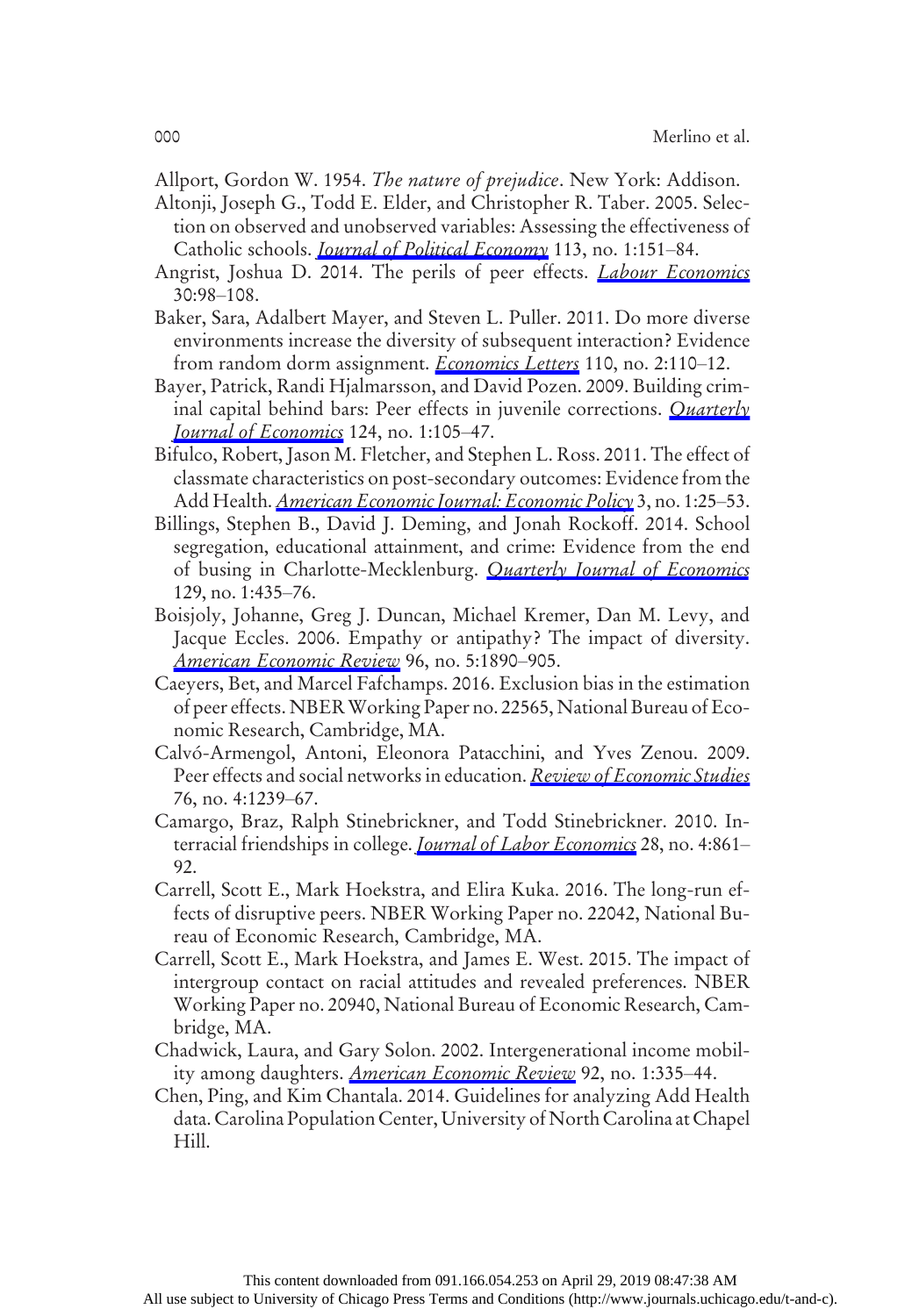More than Just Friends? 000

- Currarini, Sergio, Matthew O. Jackson, and Paolo Pin. 2009. An economic model of friendship: Homophily, minorities, and segregation. *Economet*[rica](https://www.journals.uchicago.edu/action/showLinks?doi=10.1086%2F702626&crossref=10.3982%2FECTA7528&citationId=p_45) 77, no. 4:1003–45.
- Dobbie, Will, and Roland G. Fryer. 2015. The impact of voluntary youth service on future outcomes: Evidence from Teach for America. BE Journal of Economic Analysis and Policy 15, no. 3:1031–65.
- Echenique, Federico, and Roland G. Fryer. 2007. A measure of segregation based on social interactions. *[Quarterly Journal of Economics](https://www.journals.uchicago.edu/action/showLinks?doi=10.1086%2F702626&crossref=10.1162%2Fqjec.122.2.441&citationId=p_47)* 122, no. 2: 441–85.
- Feld, Jan, and Ulf Zölitz. 2017. Understanding peer effects: On the nature, estimation, and channels of peer effects. *[Journal of Labor Economics](https://www.journals.uchicago.edu/action/showLinks?doi=10.1086%2F702626&system=10.1086%2F689472&citationId=p_48)* 35, no. 2:387–428.
- Fisman, Raymond, Sheena S. Iyengar, Emir Kamenica, and Itamar Simon-son. 2008. Racial preferences in dating. [Review of Economic Studies](https://www.journals.uchicago.edu/action/showLinks?doi=10.1086%2F702626&crossref=10.1111%2Fj.1467-937X.2007.00465.x&citationId=p_49) 75, no. 1:117–32.
- Fletcher, Jason M., Stephen L. Ross, and Yuxiu Zhang. 2013. The determinants and consequences of friendship composition. NBER Working Paper no. 19215, National Bureau of Economic Research, Cambridge, MA.
- Fryer, Roland G. 2007. Guess who's been coming to dinner? Trends in in-terracial marriage over the 20th century. [Journal of Economic Perspectives](https://www.journals.uchicago.edu/action/showLinks?doi=10.1086%2F702626&crossref=10.1257%2Fjep.21.2.71&citationId=p_51) 21, no. 2:71–90.
- Fryer, Roland G., Lisa Kahn, Steven D. Levitt, and Jörg L. Spenkuch. 2012. The plight of mixed-race adolescents. *[Review of Economics and Statistics](https://www.journals.uchicago.edu/action/showLinks?doi=10.1086%2F702626&crossref=10.1162%2FREST_a_00252&citationId=p_52)* 94, no. 3:621–34.
- Gordon, Nora, and Sarah Reber. 2018. The effects of school desegregation on mixed-race births. *[Journal of Population Economics](https://www.journals.uchicago.edu/action/showLinks?doi=10.1086%2F702626&crossref=10.1007%2Fs00148-017-0662-z&citationId=p_53)* 31, no. 2:561–96.
- Greenwood, Jeremy, Nezih Guner, Georgi Kocharkov, and Cezar Santos. 2014. Marry your like: Assortative mating and income inequality. *Amer*[ican Economic Review \(Papers and Proceedings](https://www.journals.uchicago.edu/action/showLinks?doi=10.1086%2F702626&crossref=10.1257%2Faer.104.5.348&citationId=p_55)) 104, no. 5:348–53.
- Guryan, Jonathan, Kory Kroft, and Matthew J. Notowidigdo. 2009. Peer effects in the workplace: Evidence from random groupings in profes-sional golf tournaments. [American Economic Journal: Applied Economics](https://www.journals.uchicago.edu/action/showLinks?doi=10.1086%2F702626&crossref=10.1257%2Fapp.1.4.34&citationId=p_56) 1, no. 4:34–68.
- Hanushek, Eric A., John F. Kain, and Steven G. Rivkin. 2009. New evidence about *Brown v. Board of Education*: The complex effects of school racial composition on achievement. *[Journal of Labor Economics](https://www.journals.uchicago.edu/action/showLinks?doi=10.1086%2F702626&system=10.1086%2F600386&citationId=p_57)* 27, no. 3: 349–83.
- Harris, Kathleen Mullan. 2013. The Add Health study: Design and accomplishments. Chapel Hill: Carolina Population Center, University of North Carolina at Chapel Hill.
- Hellerstein, Judith K., and David Neumark. 2008. Workplace segregation in the United States: Race, ethnicity, and skill. *[Review of Economics and](https://www.journals.uchicago.edu/action/showLinks?doi=10.1086%2F702626&crossref=10.1162%2Frest.90.3.459&citationId=p_59)* [Statistics](https://www.journals.uchicago.edu/action/showLinks?doi=10.1086%2F702626&crossref=10.1162%2Frest.90.3.459&citationId=p_59) 90, no. 3:459-77.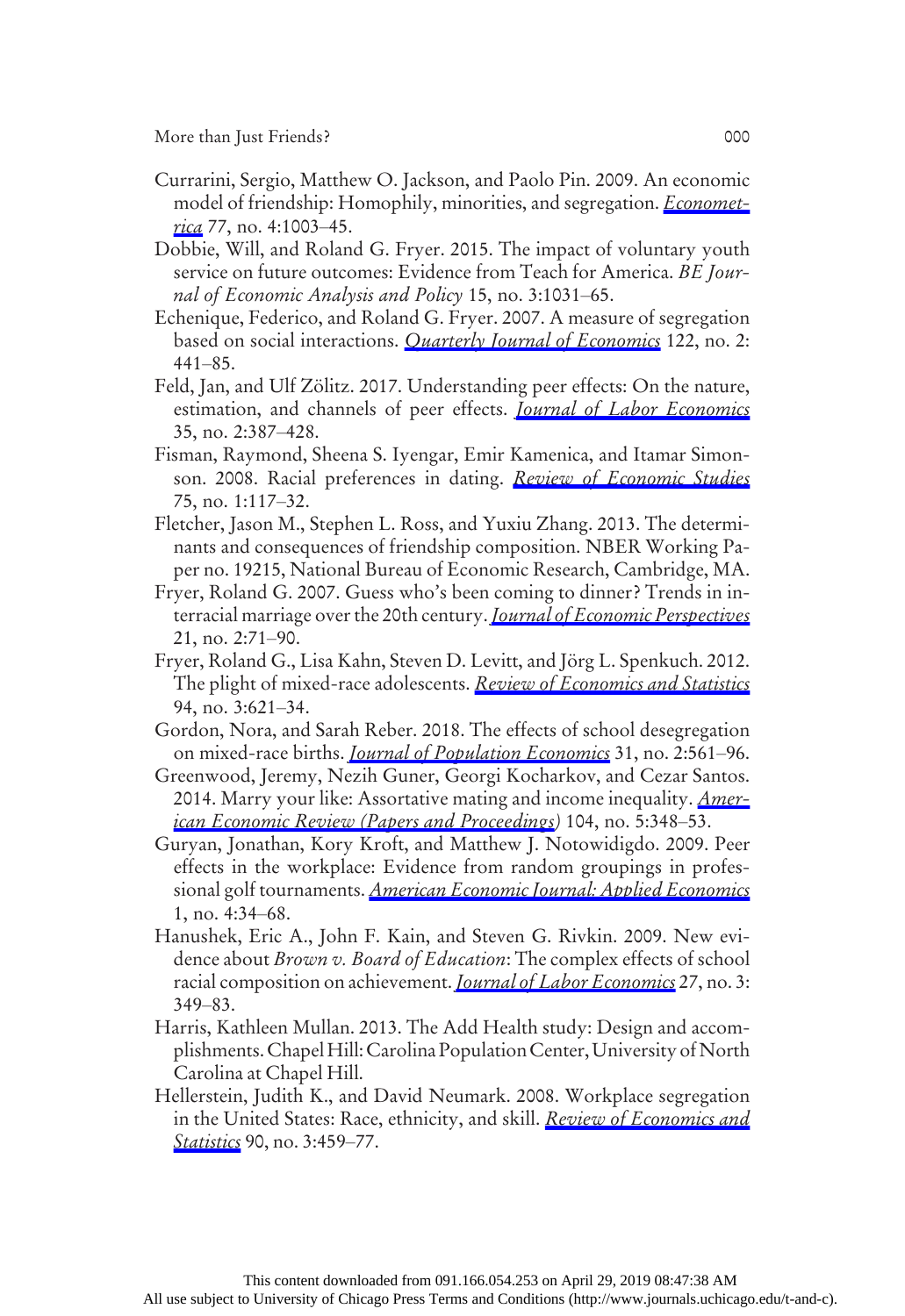- Hitsch, Günter J., Ali Hortaçsu, and Dan Ariely. 2010. Matching and sorting in online dating. [American Economic Review](https://www.journals.uchicago.edu/action/showLinks?doi=10.1086%2F702626&crossref=10.1257%2Faer.100.1.130&citationId=p_60) 100, no. 1:130–63.
- Hoxby, Caroline. 2000. [Peer effects in the classroom: Learning from gender](https://www.journals.uchicago.edu/action/showLinks?doi=10.1086%2F702626&crossref=10.3386%2Fw7867&citationId=p_61) [and race variation. NBER Working Paper no. 7867](https://www.journals.uchicago.edu/action/showLinks?doi=10.1086%2F702626&crossref=10.3386%2Fw7867&citationId=p_61), National Bureau of Economic Research, Cambridge, MA.
- Imbens, Guido W., and Charles F. Manski. 2004. Confidence intervals for partially identified parameters. *[Econometrica](https://www.journals.uchicago.edu/action/showLinks?doi=10.1086%2F702626&crossref=10.1111%2Fj.1468-0262.2004.00555.x&citationId=p_62)* 72, no. 6:1845–57.
- Kalmijn, Matthijs. 2002. Sex segregation of friendship networks: Individual and structural determinants of having cross-sex friends. *[European Socio](https://www.journals.uchicago.edu/action/showLinks?doi=10.1086%2F702626&crossref=10.1093%2Fesr%2F18.1.101&citationId=p_63)*[logical Review](https://www.journals.uchicago.edu/action/showLinks?doi=10.1086%2F702626&crossref=10.1093%2Fesr%2F18.1.101&citationId=p_63) 18, no. 1:101–17.
- Lavy, Victor, M. Daniele Paserman, and Analia Schlosser. 2012. Inside the black box of ability peer effects: Evidence from variation in the proportion of low achievers in the classroom. *[Economic Journal](https://www.journals.uchicago.edu/action/showLinks?doi=10.1086%2F702626&crossref=10.1111%2Fj.1468-0297.2011.02463.x&citationId=p_64)* 122, no. 559: 208–37.
- Lee, David S. 2009. Training, wages, and sample selection: Estimating sharp bounds on treatment effects. [Review of Economic Studies](https://www.journals.uchicago.edu/action/showLinks?doi=10.1086%2F702626&crossref=10.1111%2Fj.1467-937X.2009.00536.x&citationId=p_65) 76, no. 3:1071– 102.
- Lutz, Byron. 2011. The end of court-ordered desegregation. *[American Eco](https://www.journals.uchicago.edu/action/showLinks?doi=10.1086%2F702626&crossref=10.1257%2Fpol.3.2.130&citationId=p_66)*[nomic Journal: Economic Policy](https://www.journals.uchicago.edu/action/showLinks?doi=10.1086%2F702626&crossref=10.1257%2Fpol.3.2.130&citationId=p_66) 3, no. 2:130–68.
- Marmaros, David, and Bruce Sacerdote. 2006. How do friendships form? Quarterly Journal of Economics 121, no. 1:79–119.
- McPherson, Miller, Lynn Smith-Lovin, and James M. Cook. 2001. Birds of a feather: Homophily in social networks. [Annual Review of Sociology](https://www.journals.uchicago.edu/action/showLinks?doi=10.1086%2F702626&crossref=10.1146%2Fannurev.soc.27.1.415&citationId=p_68) 27, no. 1:415–44.
- Oster, Emily. 2017. Unobservable selection and coefficient stability: Theory and evidence. Journal of Business and Economic Statistics, doi:10.1080 /07350015.2016.1227711.
- Patacchini, Eleonora, and Yves Zenou. 2016. Social networks and parental behavior in the intergenerational transmission of religion. *[Quantitative](https://www.journals.uchicago.edu/action/showLinks?doi=10.1086%2F702626&crossref=10.3982%2FQE506&citationId=p_70)* [Economics](https://www.journals.uchicago.edu/action/showLinks?doi=10.1086%2F702626&crossref=10.3982%2FQE506&citationId=p_70) 7, no. 3:969–95.
- Pencavel, John. 1998. Assortative mating by schooling and the work behavior of wives and husbands. American Economic Review (Papers and Proceedings) 88, no. 2:326–29.
- Ruggles, Steven, Katie Genadek, Ronald Goeken, Josiah Grover, and Matthew Sobek. 2015. Integrated public use microdata series: Version 6.0 [machine-readable database]. Minneapolis: University of Minnesota.
- Sacerdote, Bruce. 2014. Experimental and quasi-experimental analysis of peer effects: Two steps forward? [Annual Review of Economics](https://www.journals.uchicago.edu/action/showLinks?doi=10.1086%2F702626&crossref=10.1146%2Fannurev-economics-071813-104217&citationId=p_73) 6, no. 1: 253–72.
- Soetevent, Adriaan R., and Peter Kooreman. 2007. A discrete-choice model with social interactions: With an application to high school teen behavior. [Journal of Applied Econometrics](https://www.journals.uchicago.edu/action/showLinks?doi=10.1086%2F702626&crossref=10.1002%2Fjae.924&citationId=p_74) 22, no. 3:599–624.
- Stevenson, Megan. 2017. Breaking bad: Mechanisms of social influence and the path to criminality in juvenile jails. [Review of Economics and Statistics](https://www.journals.uchicago.edu/action/showLinks?doi=10.1086%2F702626&crossref=10.1162%2FREST_a_00685&citationId=p_75) 99, no. 5:824–38.